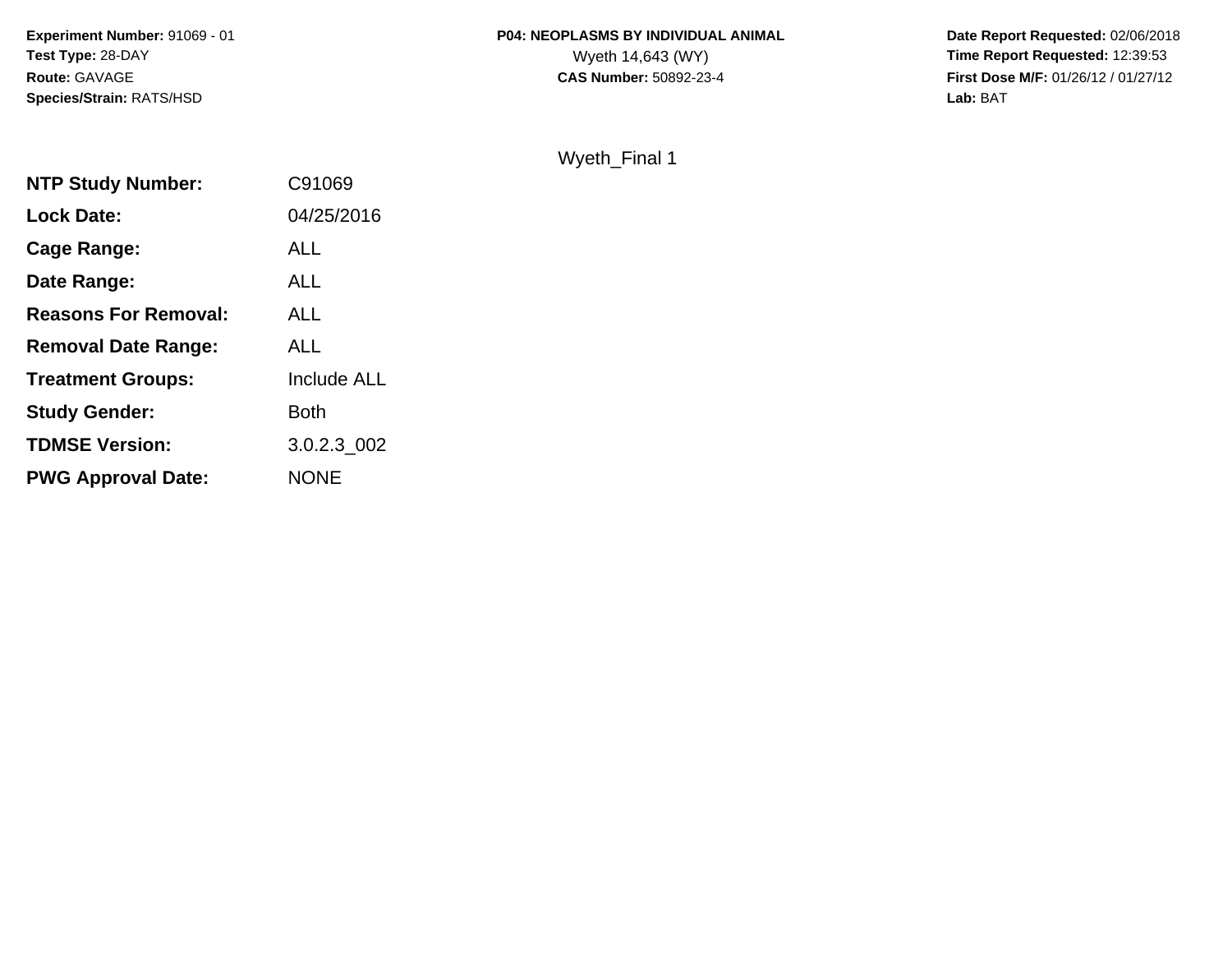| DAY ON TEST<br><b>HARLAN SPRAGUE DAWLEY RATS</b><br><b>MALE</b> | $\begin{smallmatrix} 0\\0 \end{smallmatrix}$<br>$\frac{2}{9}$               | $\begin{smallmatrix}0\\0\end{smallmatrix}$<br>$\frac{2}{9}$            | $\begin{smallmatrix}0\\0\end{smallmatrix}$<br>$\overline{c}$<br>9    | $_{\rm 0}^{\rm 0}$<br>$\frac{2}{9}$                                                                        | $\begin{array}{c} 0 \\ 0 \\ 2 \\ 9 \end{array}$                                                        | $_{\rm 0}^{\rm 0}$<br>$\frac{2}{9}$                                  | $\begin{smallmatrix} 0\\0 \end{smallmatrix}$<br>$\frac{2}{9}$                                  | $\begin{array}{c} 0 \\ 0 \\ 2 \\ 9 \end{array}$                   | $\begin{smallmatrix}0\0\0\end{smallmatrix}$<br>$\frac{2}{9}$ | $_{\rm 0}^{\rm 0}$<br>$\frac{2}{9}$                    |          |
|-----------------------------------------------------------------|-----------------------------------------------------------------------------|------------------------------------------------------------------------|----------------------------------------------------------------------|------------------------------------------------------------------------------------------------------------|--------------------------------------------------------------------------------------------------------|----------------------------------------------------------------------|------------------------------------------------------------------------------------------------|-------------------------------------------------------------------|--------------------------------------------------------------|--------------------------------------------------------|----------|
| 0mg/kg/d M<br><b>ANIMAL ID</b>                                  | $_{\rm 0}^{\rm 0}$<br>$\overline{\mathbf{4}}$<br>$\sqrt{5}$<br>$\mathbf{1}$ | $\mathbf 0$<br>$\mathbf 0$<br>$\overline{\mathbf{4}}$<br>$\frac{5}{2}$ | $\pmb{0}$<br>$\pmb{0}$<br>$\overline{\mathbf{4}}$<br>$\sqrt{5}$<br>3 | $\begin{smallmatrix}0\0\0\end{smallmatrix}$<br>$\overline{\mathbf{4}}$<br>$\overline{5}$<br>$\overline{4}$ | $\begin{smallmatrix}0\0\0\end{smallmatrix}$<br>$\overline{4}$<br>$\begin{array}{c} 5 \\ 5 \end{array}$ | $_{\rm 0}^{\rm 0}$<br>$\overline{4}$<br>$\sqrt{5}$<br>$6\phantom{1}$ | $\begin{smallmatrix} 0\\0 \end{smallmatrix}$<br>$\overline{4}$<br>$\sqrt{5}$<br>$\overline{7}$ | $\mathbf 0$<br>$\pmb{0}$<br>$\overline{4}$<br>$\overline{5}$<br>8 | 0<br>$\mathbf 0$<br>$\overline{4}$<br>5<br>9                 | 0<br>$\mathbf 0$<br>$\overline{4}$<br>6<br>$\mathbf 0$ | * TOTALS |
| <b>ALIMENTARY SYSTEM</b>                                        |                                                                             |                                                                        |                                                                      |                                                                                                            |                                                                                                        |                                                                      |                                                                                                |                                                                   |                                                              |                                                        |          |
| Esophagus                                                       |                                                                             |                                                                        |                                                                      |                                                                                                            | ÷                                                                                                      |                                                                      |                                                                                                |                                                                   | $\ddot{}$                                                    | $^{+}$                                                 | 10       |
| Intestine Large, Cecum                                          |                                                                             |                                                                        |                                                                      |                                                                                                            |                                                                                                        |                                                                      |                                                                                                |                                                                   | $\ddot{}$                                                    | $\overline{+}$                                         | 10       |
| Intestine Large, Colon                                          |                                                                             |                                                                        |                                                                      |                                                                                                            |                                                                                                        |                                                                      |                                                                                                |                                                                   | ÷                                                            | $\overline{+}$                                         | 10       |
| Intestine Large, Rectum                                         |                                                                             |                                                                        |                                                                      |                                                                                                            |                                                                                                        |                                                                      |                                                                                                |                                                                   |                                                              | $\ddot{}$                                              | 10       |
| Intestine Small, Duodenum                                       |                                                                             |                                                                        |                                                                      |                                                                                                            |                                                                                                        |                                                                      |                                                                                                |                                                                   | $\ddot{}$                                                    | $^{+}$                                                 | 10       |
| Intestine Small, Ileum                                          |                                                                             |                                                                        |                                                                      |                                                                                                            |                                                                                                        |                                                                      |                                                                                                |                                                                   | $\ddot{}$                                                    | $+$                                                    | 10       |
| Intestine Small, Jejunum                                        | $\ddot{}$                                                                   | $\ddot{}$                                                              |                                                                      |                                                                                                            |                                                                                                        |                                                                      |                                                                                                |                                                                   | $\ddot{}$                                                    | $^{+}$                                                 | 10       |
| Liver                                                           |                                                                             |                                                                        |                                                                      |                                                                                                            |                                                                                                        |                                                                      |                                                                                                |                                                                   | $\ddot{}$                                                    | $\overline{+}$                                         | 10       |
| Pancreas                                                        |                                                                             |                                                                        |                                                                      |                                                                                                            |                                                                                                        |                                                                      |                                                                                                |                                                                   | ÷                                                            | $+$                                                    | 10       |
| Salivary Glands                                                 |                                                                             |                                                                        |                                                                      |                                                                                                            |                                                                                                        |                                                                      |                                                                                                |                                                                   | $\ddot{}$                                                    | $+$                                                    | 10       |
| Stomach, Forestomach                                            |                                                                             |                                                                        |                                                                      |                                                                                                            |                                                                                                        |                                                                      |                                                                                                |                                                                   | $\ddot{}$                                                    | $+$                                                    | 10       |
| Stomach, Glandular                                              | $+$                                                                         |                                                                        |                                                                      |                                                                                                            |                                                                                                        |                                                                      |                                                                                                |                                                                   | $\ddot{}$                                                    | $+$                                                    | 10       |
| <b>CARDIOVASCULAR SYSTEM</b>                                    |                                                                             |                                                                        |                                                                      |                                                                                                            |                                                                                                        |                                                                      |                                                                                                |                                                                   |                                                              |                                                        |          |
| <b>Blood Vessel</b>                                             |                                                                             |                                                                        |                                                                      |                                                                                                            | $\div$                                                                                                 |                                                                      |                                                                                                |                                                                   |                                                              | $\ddot{}$                                              | 10       |

\* .. Total animals with tissue examined microscopically; Total animals with tumor

+ .. Tissue examined microscopically

X .. Lesion present

I .. Insufficient tissue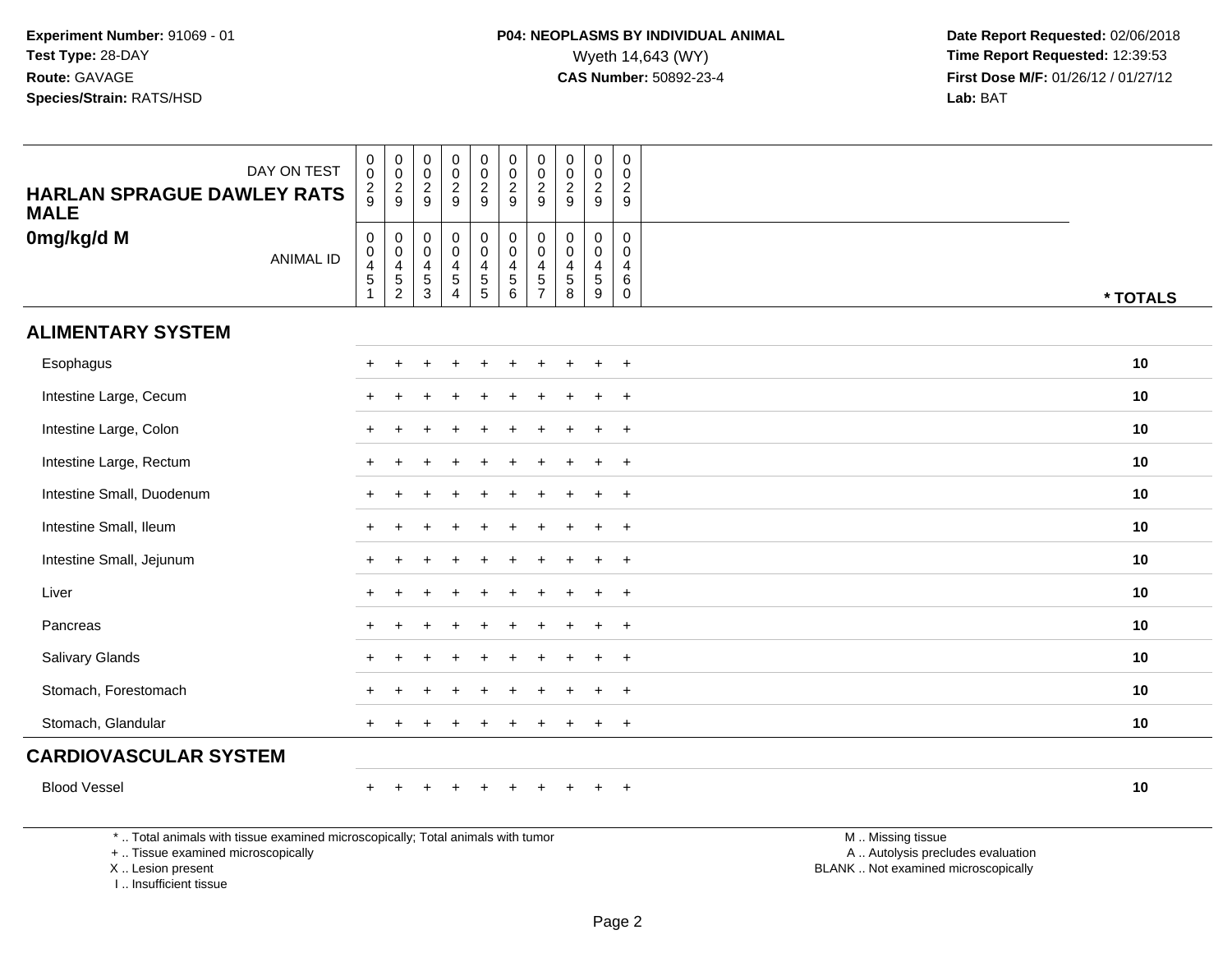| DAY ON TEST<br><b>HARLAN SPRAGUE DAWLEY RATS</b><br><b>MALE</b> | $\begin{smallmatrix}0\\0\end{smallmatrix}$<br>$\frac{2}{9}$ | $_{\rm 0}^{\rm 0}$<br>$\frac{2}{9}$     | $_{0}^{0}$<br>$\boldsymbol{2}$<br>9 | $\begin{smallmatrix}0\0\0\end{smallmatrix}$<br>$\frac{2}{9}$ | 00029                                                    | 00029                                                    | $\begin{smallmatrix} 0\\0 \end{smallmatrix}$<br>$\frac{2}{9}$ | $_{\rm 0}^{\rm 0}$<br>$\frac{2}{9}$ | $\begin{smallmatrix}0\0\0\end{smallmatrix}$<br>$\overline{c}$<br>9 | $\mathbf 0$<br>0<br>$\overline{\mathbf{c}}$<br>9 |                         |
|-----------------------------------------------------------------|-------------------------------------------------------------|-----------------------------------------|-------------------------------------|--------------------------------------------------------------|----------------------------------------------------------|----------------------------------------------------------|---------------------------------------------------------------|-------------------------------------|--------------------------------------------------------------------|--------------------------------------------------|-------------------------|
| 0mg/kg/d M<br>ANIMAL ID                                         | 0<br>$\pmb{0}$<br>$\overline{4}$<br>5                       | 0<br>$\pmb{0}$<br>4<br>$\,$ 5 $\,$<br>2 | 0<br>$\pmb{0}$<br>4<br>5<br>3       | 0<br>$\boldsymbol{0}$<br>4<br>5<br>4                         | $_{\rm 0}^{\rm 0}$<br>$\overline{4}$<br>$\mathbf 5$<br>5 | $_{\rm 0}^{\rm 0}$<br>$\overline{4}$<br>$\,$ 5 $\,$<br>6 | $_{\rm 0}^{\rm 0}$<br>$\overline{4}$<br>5                     | 0<br>$\pmb{0}$<br>4<br>5<br>8       | 0<br>$\pmb{0}$<br>4<br>$\,$ 5 $\,$<br>9                            | $\mathbf 0$<br>0<br>4<br>6<br>$\Omega$           | * TOTALS                |
| Heart                                                           | $+$                                                         |                                         |                                     | $\pm$                                                        | $+$                                                      | $\ddot{}$                                                | $+$                                                           | $+$                                 | $\ddot{}$                                                          | $+$                                              | 10                      |
| <b>ENDOCRINE SYSTEM</b>                                         |                                                             |                                         |                                     |                                                              |                                                          |                                                          |                                                               |                                     |                                                                    |                                                  |                         |
| <b>Adrenal Cortex</b>                                           |                                                             |                                         |                                     |                                                              |                                                          |                                                          |                                                               |                                     |                                                                    | $+$                                              | 10                      |
| Adrenal Medulla                                                 |                                                             |                                         |                                     | $\ddot{}$                                                    | $\pm$                                                    | $+$                                                      | $+$                                                           | $\pm$                               | $+$                                                                | $+$                                              | 10                      |
| Islets, Pancreatic                                              |                                                             |                                         |                                     |                                                              |                                                          |                                                          |                                                               |                                     | $\div$                                                             | $+$                                              | 10                      |
| Parathyroid Gland                                               | $+$                                                         | $+$                                     | M                                   | M M                                                          |                                                          | $+$                                                      |                                                               | $\pm$                               | $\overline{+}$                                                     | $+$                                              | $\overline{\mathbf{r}}$ |
| <b>Pituitary Gland</b>                                          |                                                             |                                         |                                     |                                                              | $+$                                                      | $\ddot{}$                                                | $\ddot{}$                                                     | $\overline{+}$                      | $+$                                                                | $+$                                              | 10                      |
| <b>Thyroid Gland</b>                                            | $+$                                                         |                                         |                                     | $\ddot{}$                                                    | $+$                                                      | $\ddot{}$                                                | $\ddot{}$                                                     | $+$                                 | $+$                                                                | $+$                                              | 10                      |
| <b>GENERAL BODY SYSTEM</b>                                      |                                                             |                                         |                                     |                                                              |                                                          |                                                          |                                                               |                                     |                                                                    |                                                  |                         |

NONE

#### **GENITAL SYSTEM**

| Epididymis             | + + + + + + + + + + |  |  |  |  | 10 |
|------------------------|---------------------|--|--|--|--|----|
| <b>Preputial Gland</b> | + + + + + + + + + + |  |  |  |  | 10 |
| Prostate               | + + + + + + + + + + |  |  |  |  | 10 |
| Seminal Vesicle        | + + + + + + + + + + |  |  |  |  | 10 |

\* .. Total animals with tissue examined microscopically; Total animals with tumor

+ .. Tissue examined microscopically

X .. Lesion present

I .. Insufficient tissue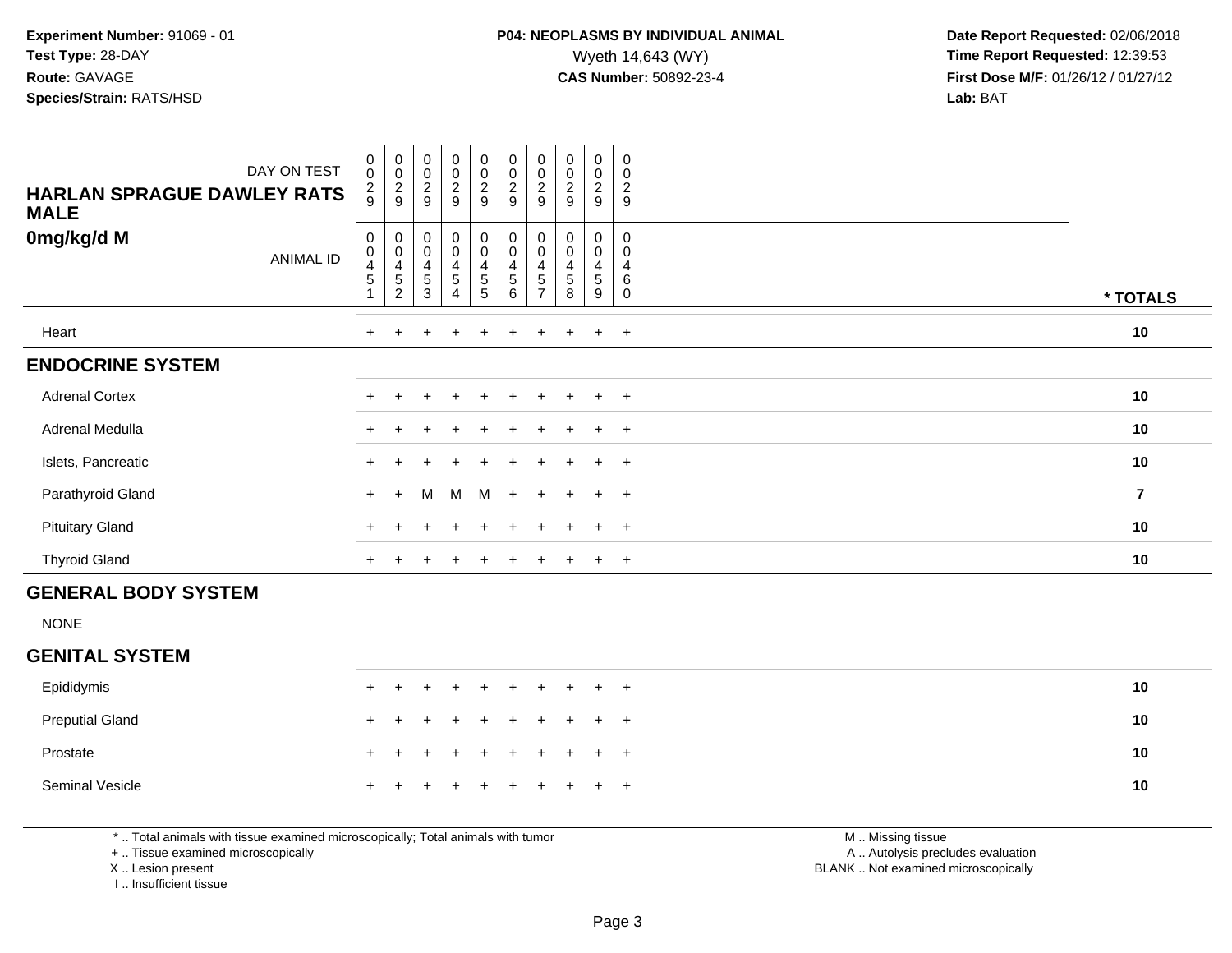| DAY ON TEST<br><b>HARLAN SPRAGUE DAWLEY RATS</b><br><b>MALE</b> | 0<br>$\mathbf 0$<br>$\frac{2}{9}$                                                    | $_{\rm 0}^{\rm 0}$<br>$\frac{2}{9}$                          | 00029                                                                     | $\mathbf 0$<br>$\frac{0}{2}$                              | $\pmb{0}$<br>$\pmb{0}$<br>$\frac{2}{9}$                     | $\pmb{0}$<br>$\frac{0}{2}$                | 0<br>$\pmb{0}$<br>$\overline{\mathbf{c}}$<br>$9\,$        | 00029                                                                             | 0<br>$\mathbf 0$<br>$\overline{2}$<br>$\boldsymbol{9}$         | $\pmb{0}$<br>$\mathbf 0$<br>$\overline{2}$<br>9           |          |
|-----------------------------------------------------------------|--------------------------------------------------------------------------------------|--------------------------------------------------------------|---------------------------------------------------------------------------|-----------------------------------------------------------|-------------------------------------------------------------|-------------------------------------------|-----------------------------------------------------------|-----------------------------------------------------------------------------------|----------------------------------------------------------------|-----------------------------------------------------------|----------|
| 0mg/kg/d M<br><b>ANIMAL ID</b>                                  | $\mathbf 0$<br>$\pmb{0}$<br>$\overline{\mathbf{4}}$<br>$\,$ 5 $\,$<br>$\overline{1}$ | 0<br>$\mathbf 0$<br>$\overline{\mathbf{4}}$<br>$\frac{5}{2}$ | $\mathbf 0$<br>$\pmb{0}$<br>$\overline{4}$<br>$\,$ 5 $\,$<br>$\mathbf{3}$ | $\pmb{0}$<br>$\pmb{0}$<br>$\frac{4}{5}$<br>$\overline{4}$ | $\pmb{0}$<br>$\mathbf 0$<br>$\overline{4}$<br>$\frac{5}{5}$ | $\mathbf 0$<br>$\mathbf 0$<br>4<br>5<br>6 | 0<br>0<br>$\overline{4}$<br>$\mathbf 5$<br>$\overline{7}$ | $\pmb{0}$<br>$\pmb{0}$<br>$\overline{4}$<br>$\begin{array}{c} 5 \\ 8 \end{array}$ | 0<br>$\mathsf{O}\xspace$<br>$\overline{4}$<br>$\,$ 5 $\,$<br>9 | $\mathbf 0$<br>$\mathbf 0$<br>4<br>$\,6\,$<br>$\mathbf 0$ | * TOTALS |
| <b>Testes</b>                                                   | $\ddot{}$                                                                            | $\div$                                                       | +                                                                         | $\ddot{}$                                                 | $\ddot{}$                                                   | $+$                                       | $+$                                                       | $\ddot{}$                                                                         | $+$                                                            | $+$                                                       | 10       |
| <b>HEMATOPOIETIC SYSTEM</b>                                     |                                                                                      |                                                              |                                                                           |                                                           |                                                             |                                           |                                                           |                                                                                   |                                                                |                                                           |          |
| <b>Bone Marrow</b>                                              | $+$                                                                                  | $+$                                                          | $\pm$                                                                     | $+$                                                       | $\ddot{}$                                                   | $+$                                       | $+$                                                       | $\overline{+}$                                                                    | $+$                                                            | $+$                                                       | 10       |
| Lymph Node, Mandibular                                          | $+$                                                                                  | $\ddot{}$                                                    |                                                                           | $\ddot{}$                                                 | $\div$                                                      | $\ddot{}$                                 | $\pm$                                                     | $\overline{+}$                                                                    | $+$                                                            | $+$                                                       | 10       |
| Lymph Node, Mesenteric                                          | $+$                                                                                  | ÷                                                            |                                                                           | $\ddot{}$                                                 | $\div$                                                      | $\ddot{}$                                 | $\pm$                                                     | $\pm$                                                                             | $+$                                                            | $+$                                                       | 10       |
| Spleen                                                          | $\pm$                                                                                | $\div$                                                       |                                                                           | $\ddot{}$                                                 | $\pm$                                                       | $\ddot{}$                                 | $\pm$                                                     | $\overline{ }$                                                                    | $+$                                                            | $+$                                                       | 10       |
| Thymus                                                          | $+$                                                                                  | ÷                                                            |                                                                           | $\ddot{}$                                                 | $\pm$                                                       | $\ddot{}$                                 | $\pm$                                                     | $\pm$                                                                             | $+$                                                            | $+$                                                       | 10       |
| <b>INTEGUMENTARY SYSTEM</b>                                     |                                                                                      |                                                              |                                                                           |                                                           |                                                             |                                           |                                                           |                                                                                   |                                                                |                                                           |          |
| <b>Mammary Gland</b>                                            | $\pm$                                                                                | ÷                                                            | $\div$                                                                    | $\overline{+}$                                            | $\pm$                                                       | $+$                                       | $\pm$                                                     | $\overline{+}$                                                                    | $+$                                                            | $+$                                                       | 10       |
| Skin                                                            | $+$                                                                                  | $\div$                                                       |                                                                           |                                                           |                                                             | $\div$                                    | $\div$                                                    | $\overline{ }$                                                                    | $+$                                                            | $+$                                                       | 10       |
| <b>MUSCULOSKELETAL SYSTEM</b>                                   |                                                                                      |                                                              |                                                                           |                                                           |                                                             |                                           |                                                           |                                                                                   |                                                                |                                                           |          |
| <b>Bone</b>                                                     | $+$                                                                                  | $\ddot{}$                                                    | $\pm$                                                                     | $+$                                                       | $\ddot{}$                                                   | $\ddot{}$                                 | $\ddot{}$                                                 | $+$                                                                               | $+$                                                            | $+$                                                       | 10       |
| <b>NERVOUS SYSTEM</b>                                           |                                                                                      |                                                              |                                                                           |                                                           |                                                             |                                           |                                                           |                                                                                   |                                                                |                                                           |          |
| <b>Brain</b>                                                    | $\ddot{}$                                                                            |                                                              |                                                                           |                                                           |                                                             |                                           |                                                           |                                                                                   | $\ddot{}$                                                      | $+$                                                       | 10       |

#### **RESPIRATORY SYSTEM**

\* .. Total animals with tissue examined microscopically; Total animals with tumor

+ .. Tissue examined microscopically

X .. Lesion present

I .. Insufficient tissue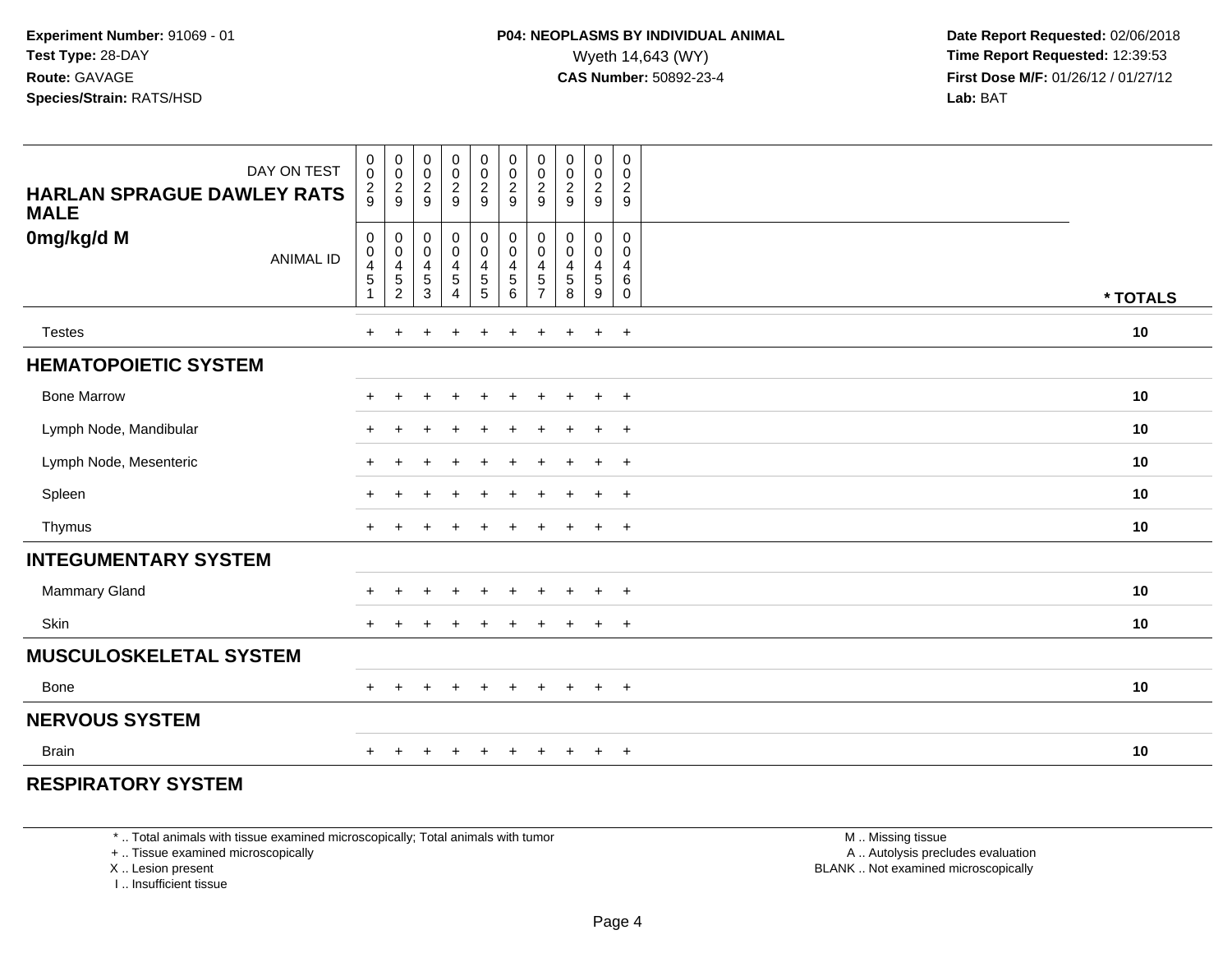| DAY ON TEST<br><b>HARLAN SPRAGUE DAWLEY RATS</b><br><b>MALE</b> | $_{\rm 0}^{\rm 0}$<br>$\frac{2}{9}$ | $\begin{array}{c} 0 \\ 0 \\ 2 \\ 9 \end{array}$ | 00029                                                           | $\begin{array}{c} 0 \\ 0 \\ 2 \\ 9 \end{array}$ | $\begin{array}{c} 0 \\ 0 \\ 2 \\ 9 \end{array}$ | 00029                                          | $\begin{array}{c} 0 \\ 0 \\ 2 \\ 9 \end{array}$                                                         | $\begin{array}{c} 0 \\ 0 \\ 2 \\ 9 \end{array}$ | $_0^0$<br>$\frac{2}{9}$                        | 0<br>$\mathbf 0$<br>$\frac{2}{9}$             |          |
|-----------------------------------------------------------------|-------------------------------------|-------------------------------------------------|-----------------------------------------------------------------|-------------------------------------------------|-------------------------------------------------|------------------------------------------------|---------------------------------------------------------------------------------------------------------|-------------------------------------------------|------------------------------------------------|-----------------------------------------------|----------|
| 0mg/kg/d M<br><b>ANIMAL ID</b>                                  | 0<br>$\,0\,$<br>$\frac{4}{5}$       | $0004$<br>$52$                                  | $\begin{array}{c} 0 \\ 0 \\ 4 \\ 5 \end{array}$<br>$\mathbf{3}$ | $_0^0$<br>$\frac{4}{5}$<br>4                    | $_{\rm 0}^{\rm 0}$<br>$\frac{4}{5}$<br>5        | $_{\rm 0}^{\rm 0}$<br>$\frac{4}{5}$<br>$\,6\,$ | $\begin{smallmatrix} 0\\0 \end{smallmatrix}$<br>$\begin{array}{c} 4 \\ 5 \end{array}$<br>$\overline{7}$ | 00045<br>8                                      | 0<br>$\mathsf{O}\xspace$<br>$\frac{4}{5}$<br>9 | 0<br>$\mathbf 0$<br>4<br>$\,6$<br>$\mathbf 0$ | * TOTALS |
| Lung                                                            | $\ddot{}$                           |                                                 | ÷                                                               | $\ddot{}$                                       | $\ddot{}$                                       | $\ddot{}$                                      | $\div$                                                                                                  | $\ddot{}$                                       | $\ddot{}$                                      | $+$                                           | 10       |
| Nose                                                            | $\ddot{}$                           |                                                 |                                                                 | $\div$                                          |                                                 | $\ddot{}$                                      |                                                                                                         |                                                 | $\ddot{}$                                      | $+$                                           | 10       |
| Trachea                                                         | $\ddot{}$                           |                                                 |                                                                 |                                                 |                                                 | ÷                                              |                                                                                                         |                                                 | $\ddot{}$                                      | $+$                                           | 10       |
| <b>SPECIAL SENSES SYSTEM</b>                                    |                                     |                                                 |                                                                 |                                                 |                                                 |                                                |                                                                                                         |                                                 |                                                |                                               |          |
| Eye                                                             | $\pm$                               |                                                 |                                                                 |                                                 |                                                 |                                                |                                                                                                         |                                                 | $\div$                                         | $^{+}$                                        | 10       |
| Harderian Gland                                                 | $+$                                 |                                                 |                                                                 | $\ddot{}$                                       | $+$                                             | $+$                                            | $+$                                                                                                     | $+$                                             | $\ddot{}$                                      | $+$                                           | 10       |
| <b>URINARY SYSTEM</b>                                           |                                     |                                                 |                                                                 |                                                 |                                                 |                                                |                                                                                                         |                                                 |                                                |                                               |          |
| Kidney                                                          | $\pm$                               |                                                 |                                                                 |                                                 |                                                 |                                                |                                                                                                         |                                                 |                                                | $\pm$                                         | 10       |
| <b>Urinary Bladder</b>                                          | $+$                                 |                                                 |                                                                 | $\div$                                          | $\ddot{}$                                       | $\ddot{}$                                      | $\div$                                                                                                  | $\pm$                                           | $\ddot{}$                                      | $+$                                           | 10       |
| <b>SYSTEMIC LESIONS</b>                                         |                                     |                                                 |                                                                 |                                                 |                                                 |                                                |                                                                                                         |                                                 |                                                |                                               |          |
| Multiple Organ                                                  | $\pm$                               |                                                 |                                                                 |                                                 |                                                 |                                                |                                                                                                         | $\pm$                                           | $\ddot{}$                                      | $+$                                           | 10       |

\* .. Total animals with tissue examined microscopically; Total animals with tumor

+ .. Tissue examined microscopically

X .. Lesion present

I .. Insufficient tissue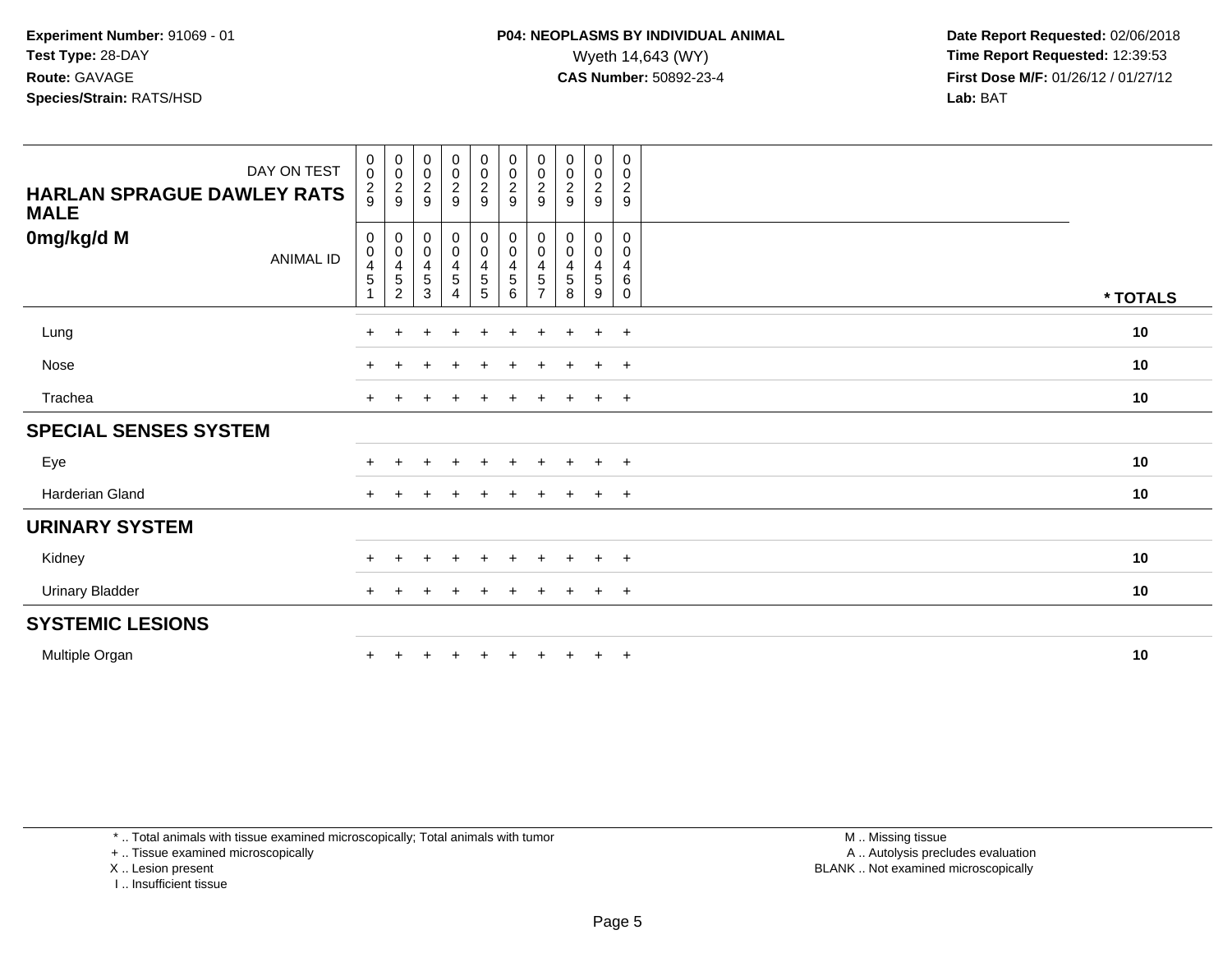| DAY ON TEST<br><b>HARLAN SPRAGUE DAWLEY RATS</b><br><b>MALE</b>                                                                                                     | 0<br>$\mathsf{O}\xspace$<br>$\frac{2}{9}$        | $\begin{array}{c} 0 \\ 0 \\ 2 \\ 9 \end{array}$                       | 0<br>$\mathsf{O}\xspace$<br>$\frac{2}{9}$                  | $\boldsymbol{0}$<br>$\mathbf 0$<br>$\overline{c}$<br>9     | 0<br>$\frac{0}{2}$                                                   | $\pmb{0}$<br>$\pmb{0}$<br>$\frac{2}{9}$                           | $\mathbf 0$<br>$\pmb{0}$<br>$\overline{c}$<br>9        | 0<br>$\pmb{0}$<br>$\frac{2}{9}$                             | $\mathsf 0$<br>$\mathbf 0$<br>$\sqrt{2}$<br>$\boldsymbol{9}$              | $\boldsymbol{0}$<br>$\mathbf 0$<br>$\overline{2}$<br>$\boldsymbol{9}$ |                                                                                               |             |
|---------------------------------------------------------------------------------------------------------------------------------------------------------------------|--------------------------------------------------|-----------------------------------------------------------------------|------------------------------------------------------------|------------------------------------------------------------|----------------------------------------------------------------------|-------------------------------------------------------------------|--------------------------------------------------------|-------------------------------------------------------------|---------------------------------------------------------------------------|-----------------------------------------------------------------------|-----------------------------------------------------------------------------------------------|-------------|
| 6.25mg/kg/d M<br><b>ANIMAL ID</b>                                                                                                                                   | $\mathbf 0$<br>0<br>4<br>$\,6$<br>$\overline{1}$ | $\pmb{0}$<br>$\pmb{0}$<br>$\overline{4}$<br>$\,6\,$<br>$\overline{c}$ | $\mathbf 0$<br>$\mathbf 0$<br>4<br>$\,6\,$<br>$\mathbf{3}$ | $\mathbf 0$<br>$\mathbf 0$<br>4<br>$\,6$<br>$\overline{4}$ | $\pmb{0}$<br>$\mathbf 0$<br>$\overline{\mathbf{4}}$<br>$\frac{6}{5}$ | $\boldsymbol{0}$<br>$\mathbf 0$<br>$\overline{4}$<br>$\,6\,$<br>6 | $\mathbf 0$<br>$\mathbf 0$<br>4<br>6<br>$\overline{7}$ | 0<br>$\mathbf 0$<br>$\overline{\mathbf{4}}$<br>6<br>$\,8\,$ | $\pmb{0}$<br>$\mathbf 0$<br>$\overline{4}$<br>$\,6\,$<br>$\boldsymbol{9}$ | $\mathbf 0$<br>$\mathbf 0$<br>4<br>$\overline{7}$<br>$\mathbf 0$      |                                                                                               | * TOTALS    |
| <b>ALIMENTARY SYSTEM</b>                                                                                                                                            |                                                  |                                                                       |                                                            |                                                            |                                                                      |                                                                   |                                                        |                                                             |                                                                           |                                                                       |                                                                                               |             |
| Liver                                                                                                                                                               |                                                  |                                                                       |                                                            |                                                            |                                                                      |                                                                   |                                                        |                                                             |                                                                           | $\ddot{}$                                                             |                                                                                               | 10          |
| Pancreas                                                                                                                                                            |                                                  |                                                                       |                                                            |                                                            |                                                                      |                                                                   |                                                        |                                                             |                                                                           | $\overline{+}$                                                        |                                                                                               | 10          |
| <b>CARDIOVASCULAR SYSTEM</b><br><b>NONE</b>                                                                                                                         |                                                  |                                                                       |                                                            |                                                            |                                                                      |                                                                   |                                                        |                                                             |                                                                           |                                                                       |                                                                                               |             |
| <b>ENDOCRINE SYSTEM</b>                                                                                                                                             |                                                  |                                                                       |                                                            |                                                            |                                                                      |                                                                   |                                                        |                                                             |                                                                           |                                                                       |                                                                                               |             |
| Parathyroid Gland                                                                                                                                                   |                                                  | M                                                                     |                                                            |                                                            |                                                                      |                                                                   |                                                        |                                                             |                                                                           |                                                                       |                                                                                               | $\mathbf 0$ |
| <b>Thyroid Gland</b>                                                                                                                                                | $+$                                              | $+$                                                                   | $\pm$                                                      | $\div$                                                     | $+$                                                                  | $+$                                                               | $+$                                                    | $+$                                                         | $+$                                                                       | $+$                                                                   |                                                                                               | 10          |
| <b>GENERAL BODY SYSTEM</b>                                                                                                                                          |                                                  |                                                                       |                                                            |                                                            |                                                                      |                                                                   |                                                        |                                                             |                                                                           |                                                                       |                                                                                               |             |
| <b>NONE</b>                                                                                                                                                         |                                                  |                                                                       |                                                            |                                                            |                                                                      |                                                                   |                                                        |                                                             |                                                                           |                                                                       |                                                                                               |             |
| <b>GENITAL SYSTEM</b>                                                                                                                                               |                                                  |                                                                       |                                                            |                                                            |                                                                      |                                                                   |                                                        |                                                             |                                                                           |                                                                       |                                                                                               |             |
| <b>Testes</b>                                                                                                                                                       |                                                  |                                                                       |                                                            |                                                            |                                                                      |                                                                   |                                                        |                                                             | $\div$                                                                    | $\overline{+}$                                                        |                                                                                               | 10          |
| <b>HEMATOPOIETIC SYSTEM</b>                                                                                                                                         |                                                  |                                                                       |                                                            |                                                            |                                                                      |                                                                   |                                                        |                                                             |                                                                           |                                                                       |                                                                                               |             |
| <b>Bone Marrow</b>                                                                                                                                                  |                                                  | ÷                                                                     | +                                                          | $\ddot{}$                                                  | $\ddot{}$                                                            |                                                                   | ÷                                                      | $\pm$                                                       | $\pm$                                                                     | $+$                                                                   |                                                                                               | 10          |
| Spleen                                                                                                                                                              |                                                  |                                                                       |                                                            |                                                            |                                                                      |                                                                   |                                                        |                                                             | $\overline{ }$                                                            | $+$                                                                   |                                                                                               | 10          |
| <b>INTEGUMENTARY SYSTEM</b>                                                                                                                                         |                                                  |                                                                       |                                                            |                                                            |                                                                      |                                                                   |                                                        |                                                             |                                                                           |                                                                       |                                                                                               |             |
| *  Total animals with tissue examined microscopically; Total animals with tumor<br>+  Tissue examined microscopically<br>X  Lesion present<br>I Insufficient tissue |                                                  |                                                                       |                                                            |                                                            |                                                                      |                                                                   |                                                        |                                                             |                                                                           |                                                                       | M  Missing tissue<br>A  Autolysis precludes evaluation<br>BLANK  Not examined microscopically |             |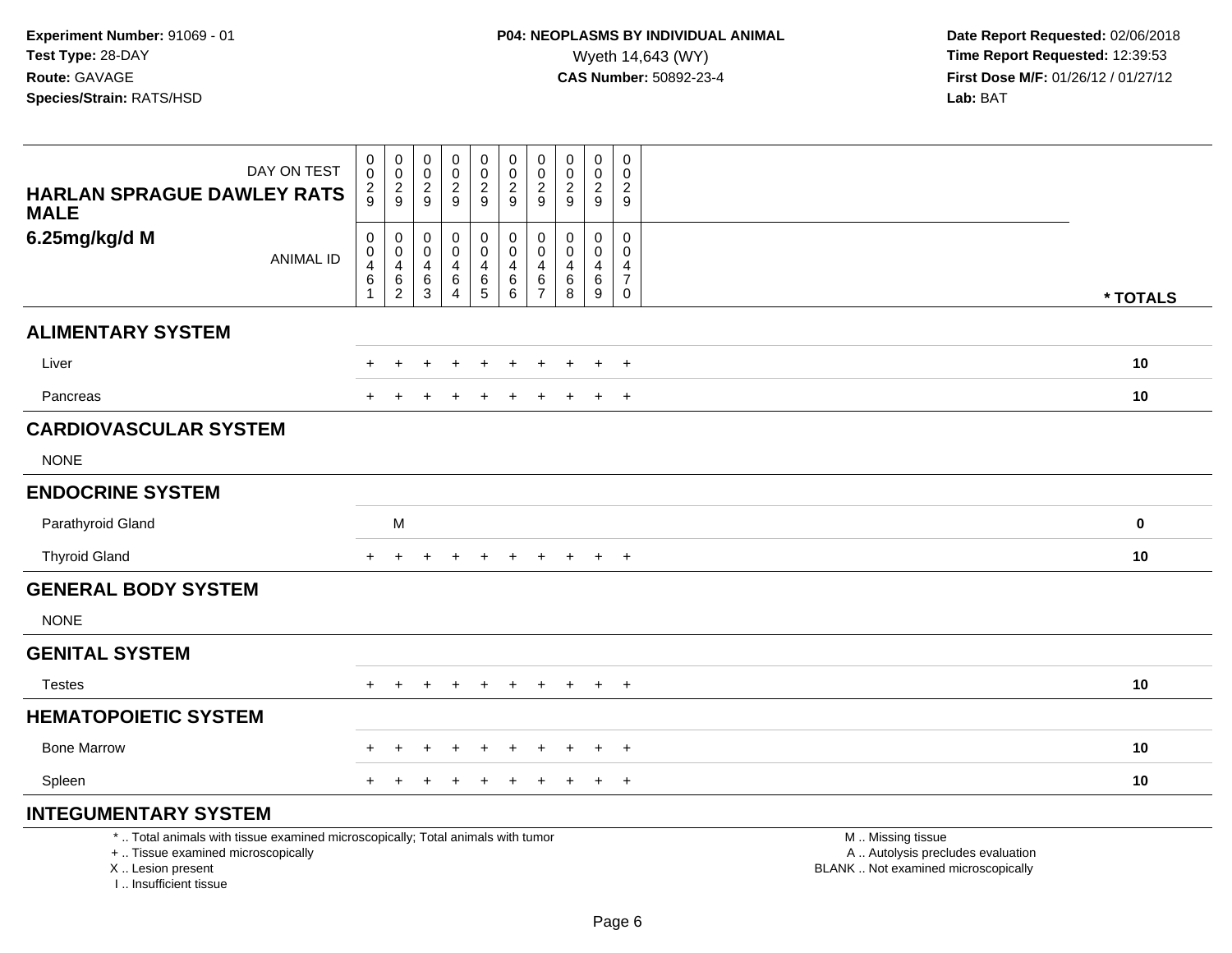| <b>HARLAN SPRAGUE DAWLEY RATS</b><br><b>MALE</b> | DAY ON TEST      | 0<br>$\mathbf 0$<br>$\frac{2}{9}$                                     | 0<br>$\pmb{0}$<br>$\frac{2}{9}$                   | 0<br>0<br>$\overline{c}$<br>9      | 0<br>$\pmb{0}$<br>$\sqrt{2}$<br>9                               | 0<br>0<br>$\frac{2}{9}$ | 0<br>$\pmb{0}$<br>$\frac{2}{9}$       | 0<br>$\pmb{0}$<br>$\overline{c}$<br>9 | 0<br>0<br>$\overline{\mathbf{c}}$<br>9 | $\mathbf 0$<br>$\mathbf 0$<br>$\overline{2}$<br>9 | 0<br>0<br>$\overline{2}$<br>9      |          |
|--------------------------------------------------|------------------|-----------------------------------------------------------------------|---------------------------------------------------|------------------------------------|-----------------------------------------------------------------|-------------------------|---------------------------------------|---------------------------------------|----------------------------------------|---------------------------------------------------|------------------------------------|----------|
| 6.25mg/kg/d M                                    | <b>ANIMAL ID</b> | $\pmb{0}$<br>$\pmb{0}$<br>$\overline{4}$<br>$\,6\,$<br>$\overline{1}$ | 0<br>$\pmb{0}$<br>$\overline{4}$<br>$\frac{6}{2}$ | 0<br>0<br>$\overline{4}$<br>$^6_3$ | $\boldsymbol{0}$<br>$\pmb{0}$<br>4<br>$\,6\,$<br>$\overline{4}$ | 0<br>0<br>4<br>$^6_5$   | $\pmb{0}$<br>$\pmb{0}$<br>4<br>$^6_6$ | 0<br>$\pmb{0}$<br>4<br>$\frac{6}{7}$  | 0<br>0<br>4<br>6<br>8                  | 0<br>0<br>4<br>6<br>9                             | 0<br>0<br>4<br>$\overline{7}$<br>0 | * TOTALS |
| <b>NONE</b>                                      |                  |                                                                       |                                                   |                                    |                                                                 |                         |                                       |                                       |                                        |                                                   |                                    |          |
| <b>MUSCULOSKELETAL SYSTEM</b>                    |                  |                                                                       |                                                   |                                    |                                                                 |                         |                                       |                                       |                                        |                                                   |                                    |          |
| <b>NONE</b>                                      |                  |                                                                       |                                                   |                                    |                                                                 |                         |                                       |                                       |                                        |                                                   |                                    |          |
| <b>NERVOUS SYSTEM</b>                            |                  |                                                                       |                                                   |                                    |                                                                 |                         |                                       |                                       |                                        |                                                   |                                    |          |
| <b>NONE</b>                                      |                  |                                                                       |                                                   |                                    |                                                                 |                         |                                       |                                       |                                        |                                                   |                                    |          |
| <b>RESPIRATORY SYSTEM</b>                        |                  |                                                                       |                                                   |                                    |                                                                 |                         |                                       |                                       |                                        |                                                   |                                    |          |
| Nose                                             |                  |                                                                       |                                                   |                                    | $\pm$                                                           | $\overline{+}$          | $+$                                   | $+$                                   | $+$                                    | $+$                                               | $+$                                | 10       |
| <b>SPECIAL SENSES SYSTEM</b>                     |                  |                                                                       |                                                   |                                    |                                                                 |                         |                                       |                                       |                                        |                                                   |                                    |          |
| <b>NONE</b>                                      |                  |                                                                       |                                                   |                                    |                                                                 |                         |                                       |                                       |                                        |                                                   |                                    |          |
| <b>URINARY SYSTEM</b>                            |                  |                                                                       |                                                   |                                    |                                                                 |                         |                                       |                                       |                                        |                                                   |                                    |          |
| Kidney                                           |                  | $+$                                                                   | $\overline{+}$                                    |                                    | $\ddot{}$                                                       | $\overline{+}$          | $+$                                   | $+$                                   | $+$                                    | $+$ $+$                                           |                                    | 10       |
| <b>SYSTEMIC LESIONS</b>                          |                  |                                                                       |                                                   |                                    |                                                                 |                         |                                       |                                       |                                        |                                                   |                                    |          |
| Multiple Organ                                   |                  | $\pm$                                                                 |                                                   |                                    |                                                                 |                         |                                       |                                       |                                        | $^+$                                              | $+$                                | 10       |

\* .. Total animals with tissue examined microscopically; Total animals with tumor

+ .. Tissue examined microscopically

X .. Lesion present

I .. Insufficient tissue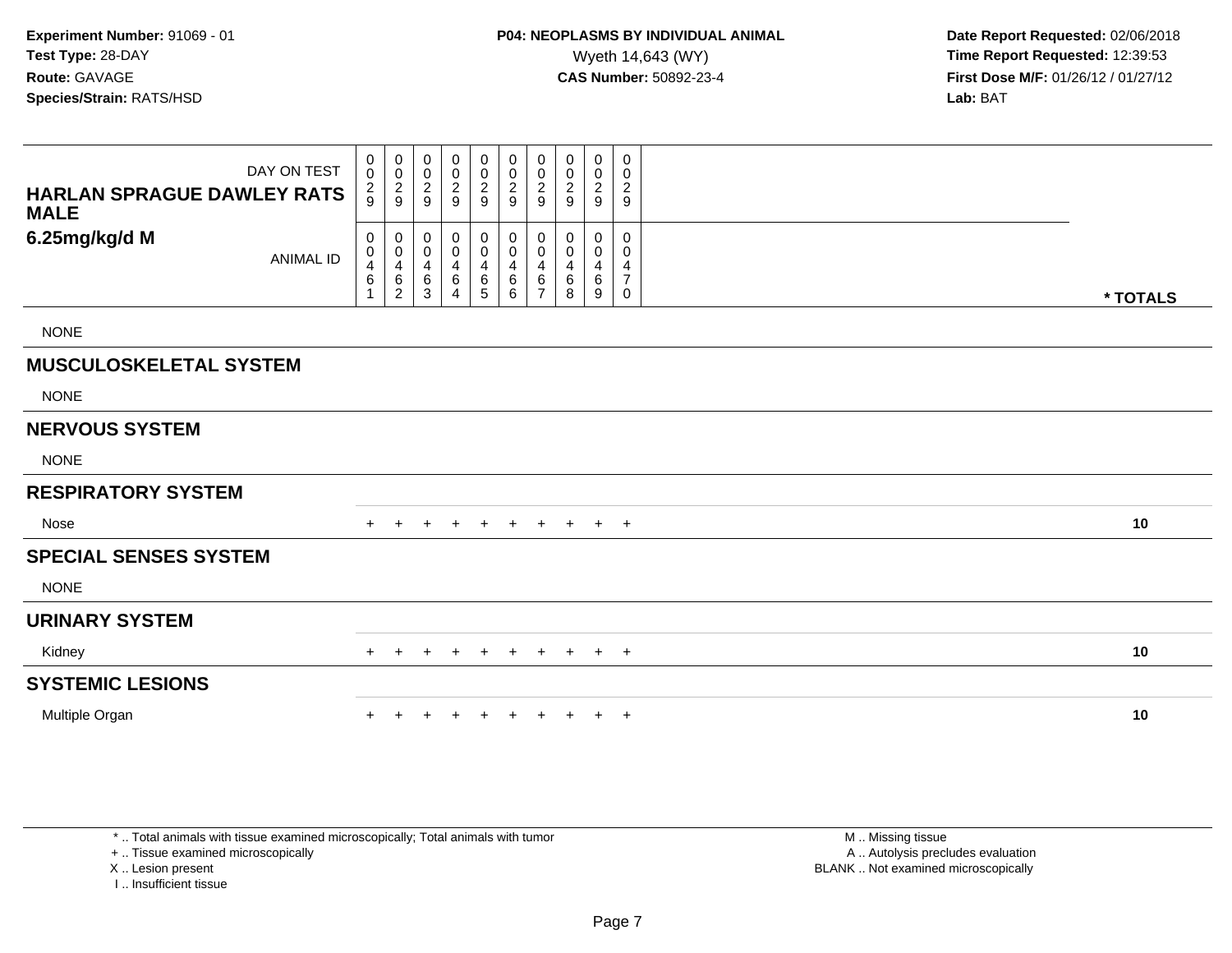| DAY ON TEST<br><b>HARLAN SPRAGUE DAWLEY RATS</b><br><b>MALE</b>                                                                            | $\begin{matrix} 0 \\ 0 \\ 2 \\ 9 \end{matrix}$                                         | $\begin{array}{c} 0 \\ 0 \\ 2 \\ 9 \end{array}$                                                      | $\mathbf 0$<br>$\mathsf 0$<br>$\frac{2}{9}$ | $\pmb{0}$<br>$\frac{0}{2}$                                                                | 0<br>$\pmb{0}$<br>$\frac{2}{9}$                                             | $\pmb{0}$<br>$\pmb{0}$<br>$\frac{2}{9}$                 | $\pmb{0}$<br>$\pmb{0}$<br>$\sqrt{2}$<br>$\boldsymbol{9}$                       | $\pmb{0}$<br>$\pmb{0}$<br>$\frac{2}{9}$ | $\pmb{0}$<br>$\mathsf{O}\xspace$<br>$\overline{c}$<br>9 | $\mathbf 0$<br>$\mathbf 0$<br>$\overline{c}$<br>$\boldsymbol{9}$  |                                                                                               |          |
|--------------------------------------------------------------------------------------------------------------------------------------------|----------------------------------------------------------------------------------------|------------------------------------------------------------------------------------------------------|---------------------------------------------|-------------------------------------------------------------------------------------------|-----------------------------------------------------------------------------|---------------------------------------------------------|--------------------------------------------------------------------------------|-----------------------------------------|---------------------------------------------------------|-------------------------------------------------------------------|-----------------------------------------------------------------------------------------------|----------|
| 12.5mg/kg/d M<br><b>ANIMAL ID</b>                                                                                                          | $\pmb{0}$<br>$\mathsf{O}$<br>$\overline{\mathbf{4}}$<br>$\overline{7}$<br>$\mathbf{1}$ | $\boldsymbol{0}$<br>$\boldsymbol{0}$<br>$\overline{\mathcal{A}}$<br>$\overline{7}$<br>$\overline{2}$ | 0<br>0<br>4<br>$\overline{7}$<br>3          | $\mathbf 0$<br>$\pmb{0}$<br>$\overline{\mathbf{4}}$<br>$\boldsymbol{7}$<br>$\overline{4}$ | 0<br>$\mathbf 0$<br>$\overline{4}$<br>$\begin{array}{c} 7 \\ 5 \end{array}$ | 0<br>$\pmb{0}$<br>4<br>$\overline{7}$<br>$6\phantom{1}$ | $\pmb{0}$<br>$\mathbf 0$<br>$\overline{4}$<br>$\overline{7}$<br>$\overline{7}$ | 0<br>0<br>4<br>$\overline{7}$<br>8      | 0<br>0<br>4<br>$\overline{7}$<br>9                      | $\mathbf 0$<br>$\mathbf{0}$<br>$\overline{4}$<br>8<br>$\mathbf 0$ |                                                                                               | * TOTALS |
| <b>ALIMENTARY SYSTEM</b>                                                                                                                   |                                                                                        |                                                                                                      |                                             |                                                                                           |                                                                             |                                                         |                                                                                |                                         |                                                         |                                                                   |                                                                                               |          |
| Liver                                                                                                                                      | ÷.                                                                                     | $\pm$                                                                                                |                                             |                                                                                           |                                                                             |                                                         |                                                                                |                                         | $\pm$                                                   | $+$                                                               |                                                                                               | 10       |
| Pancreas                                                                                                                                   |                                                                                        |                                                                                                      |                                             |                                                                                           | $\ddot{}$                                                                   |                                                         | $\ddot{}$                                                                      | $\pm$                                   | $\ddot{}$                                               | $+$                                                               |                                                                                               | 10       |
| <b>CARDIOVASCULAR SYSTEM</b>                                                                                                               |                                                                                        |                                                                                                      |                                             |                                                                                           |                                                                             |                                                         |                                                                                |                                         |                                                         |                                                                   |                                                                                               |          |
| <b>NONE</b>                                                                                                                                |                                                                                        |                                                                                                      |                                             |                                                                                           |                                                                             |                                                         |                                                                                |                                         |                                                         |                                                                   |                                                                                               |          |
| <b>ENDOCRINE SYSTEM</b>                                                                                                                    |                                                                                        |                                                                                                      |                                             |                                                                                           |                                                                             |                                                         |                                                                                |                                         |                                                         |                                                                   |                                                                                               |          |
| <b>Thyroid Gland</b>                                                                                                                       | $+$                                                                                    | $\overline{+}$                                                                                       | $+$                                         | $\pm$                                                                                     | $+$                                                                         | $\ddot{}$                                               | $+$                                                                            | $+$                                     | $+$                                                     | $+$                                                               |                                                                                               | 10       |
| <b>GENERAL BODY SYSTEM</b>                                                                                                                 |                                                                                        |                                                                                                      |                                             |                                                                                           |                                                                             |                                                         |                                                                                |                                         |                                                         |                                                                   |                                                                                               |          |
| <b>NONE</b>                                                                                                                                |                                                                                        |                                                                                                      |                                             |                                                                                           |                                                                             |                                                         |                                                                                |                                         |                                                         |                                                                   |                                                                                               |          |
| <b>GENITAL SYSTEM</b>                                                                                                                      |                                                                                        |                                                                                                      |                                             |                                                                                           |                                                                             |                                                         |                                                                                |                                         |                                                         |                                                                   |                                                                                               |          |
| Epididymis                                                                                                                                 |                                                                                        | $\div$                                                                                               |                                             |                                                                                           |                                                                             |                                                         |                                                                                |                                         | $\ddot{}$                                               | $+$                                                               |                                                                                               | 10       |
| <b>Testes</b>                                                                                                                              |                                                                                        |                                                                                                      |                                             |                                                                                           |                                                                             |                                                         |                                                                                |                                         | $\ddot{}$                                               | $\overline{+}$                                                    |                                                                                               | 10       |
| <b>HEMATOPOIETIC SYSTEM</b>                                                                                                                |                                                                                        |                                                                                                      |                                             |                                                                                           |                                                                             |                                                         |                                                                                |                                         |                                                         |                                                                   |                                                                                               |          |
| <b>Bone Marrow</b>                                                                                                                         |                                                                                        |                                                                                                      |                                             |                                                                                           |                                                                             |                                                         |                                                                                |                                         | $\ddot{}$                                               | $+$                                                               |                                                                                               | 10       |
| Spleen                                                                                                                                     |                                                                                        |                                                                                                      |                                             |                                                                                           |                                                                             |                                                         |                                                                                |                                         | $\ddot{}$                                               | $+$                                                               |                                                                                               | 10       |
| <b>INTEGUMENTARY SYSTEM</b>                                                                                                                |                                                                                        |                                                                                                      |                                             |                                                                                           |                                                                             |                                                         |                                                                                |                                         |                                                         |                                                                   |                                                                                               |          |
| *  Total animals with tissue examined microscopically; Total animals with tumor<br>+  Tissue examined microscopically<br>X  Lesion present |                                                                                        |                                                                                                      |                                             |                                                                                           |                                                                             |                                                         |                                                                                |                                         |                                                         |                                                                   | M  Missing tissue<br>A  Autolysis precludes evaluation<br>BLANK  Not examined microscopically |          |

I .. Insufficient tissue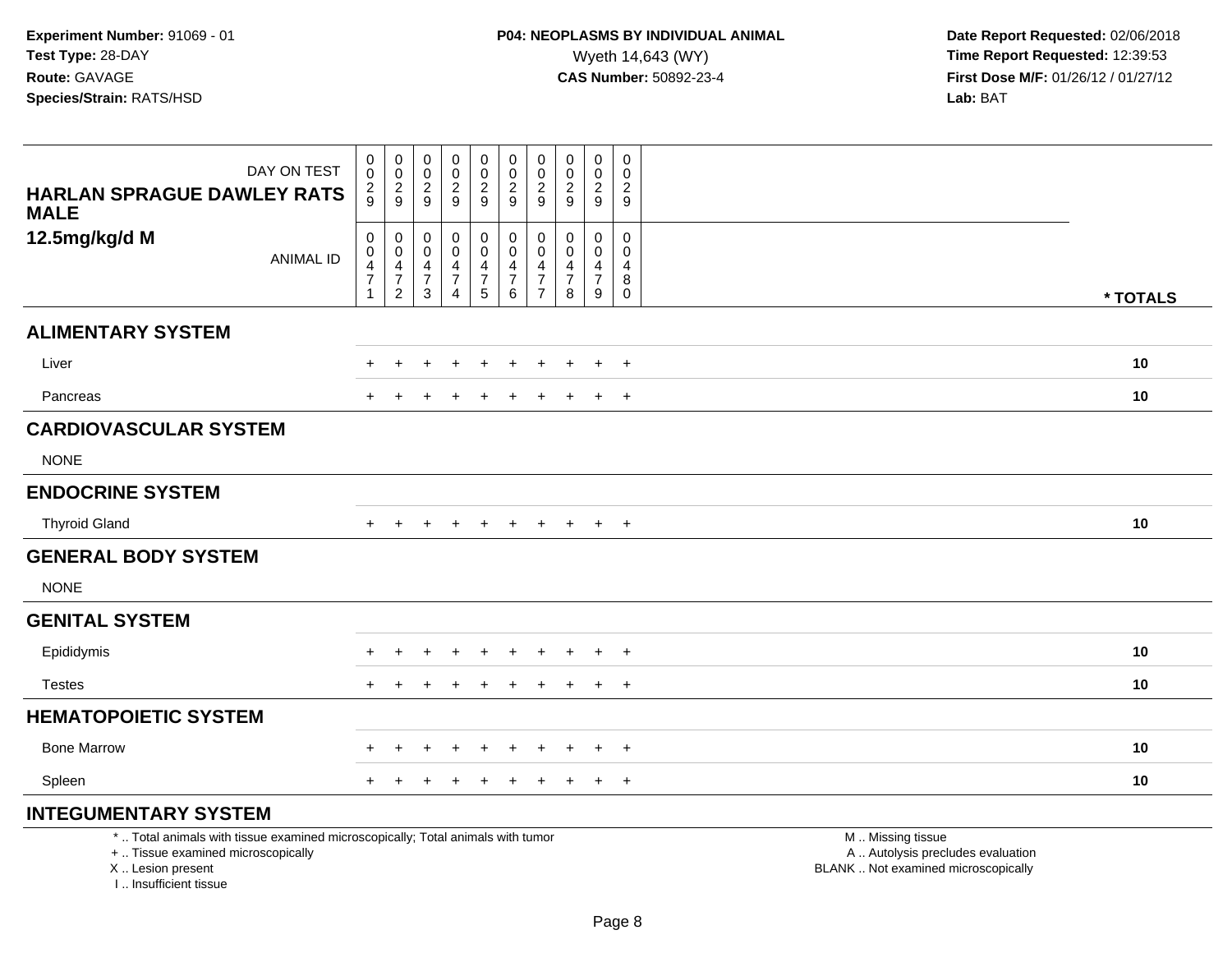| DAY ON TEST<br><b>HARLAN SPRAGUE DAWLEY RATS</b><br><b>MALE</b> | 0<br>$\pmb{0}$<br>$\frac{2}{9}$ | $\pmb{0}$<br>$\mathbf 0$<br>$\frac{2}{9}$                                              | 0<br>$\,0\,$<br>$\frac{2}{9}$                                           | $\begin{smallmatrix} 0\\0 \end{smallmatrix}$<br>$\frac{2}{9}$ | $\begin{smallmatrix}0\0\0\end{smallmatrix}$<br>$\frac{2}{9}$ | $\boldsymbol{0}$<br>$\pmb{0}$<br>$\sqrt{2}$<br>$\overline{9}$ | 0<br>$\mathbf 0$<br>2<br>9    | 0<br>0<br>$\overline{\mathbf{c}}$<br>9 | 0<br>$\pmb{0}$<br>$\frac{2}{9}$    | 0<br>$\mathbf 0$<br>$\frac{2}{9}$                   |          |
|-----------------------------------------------------------------|---------------------------------|----------------------------------------------------------------------------------------|-------------------------------------------------------------------------|---------------------------------------------------------------|--------------------------------------------------------------|---------------------------------------------------------------|-------------------------------|----------------------------------------|------------------------------------|-----------------------------------------------------|----------|
| 12.5mg/kg/d M<br><b>ANIMAL ID</b>                               | 0<br>$\pmb{0}$<br>4<br>7<br>1   | $\pmb{0}$<br>$\pmb{0}$<br>$\overline{4}$<br>$\overline{\mathcal{I}}$<br>$\overline{2}$ | $\pmb{0}$<br>$\,0\,$<br>$\overline{\mathcal{A}}$<br>$\overline{7}$<br>3 | $_{\rm 0}^{\rm 0}$<br>4<br>$\boldsymbol{7}$<br>4              | 0<br>$\pmb{0}$<br>$\frac{4}{7}$<br>$\overline{5}$            | $\pmb{0}$<br>$\pmb{0}$<br>4<br>$\overline{\mathcal{I}}$<br>6  | 0<br>0<br>4<br>$\overline{ }$ | 0<br>0<br>7<br>8                       | 0<br>0<br>4<br>$\overline{7}$<br>9 | $\mathbf 0$<br>$\mathbf 0$<br>4<br>8<br>$\mathbf 0$ | * TOTALS |
| <b>NONE</b>                                                     |                                 |                                                                                        |                                                                         |                                                               |                                                              |                                                               |                               |                                        |                                    |                                                     |          |
| <b>MUSCULOSKELETAL SYSTEM</b>                                   |                                 |                                                                                        |                                                                         |                                                               |                                                              |                                                               |                               |                                        |                                    |                                                     |          |
| <b>NONE</b>                                                     |                                 |                                                                                        |                                                                         |                                                               |                                                              |                                                               |                               |                                        |                                    |                                                     |          |
| <b>NERVOUS SYSTEM</b>                                           |                                 |                                                                                        |                                                                         |                                                               |                                                              |                                                               |                               |                                        |                                    |                                                     |          |
| <b>NONE</b>                                                     |                                 |                                                                                        |                                                                         |                                                               |                                                              |                                                               |                               |                                        |                                    |                                                     |          |
| <b>RESPIRATORY SYSTEM</b>                                       |                                 |                                                                                        |                                                                         |                                                               |                                                              |                                                               |                               |                                        |                                    |                                                     |          |
| Nose                                                            |                                 |                                                                                        | $\pm$                                                                   | $\pm$                                                         | $+$                                                          | $+$                                                           | $+$                           | $+$                                    | $+$                                | $+$                                                 | 10       |
| <b>SPECIAL SENSES SYSTEM</b>                                    |                                 |                                                                                        |                                                                         |                                                               |                                                              |                                                               |                               |                                        |                                    |                                                     |          |
| <b>NONE</b>                                                     |                                 |                                                                                        |                                                                         |                                                               |                                                              |                                                               |                               |                                        |                                    |                                                     |          |
| <b>URINARY SYSTEM</b>                                           |                                 |                                                                                        |                                                                         |                                                               |                                                              |                                                               |                               |                                        |                                    |                                                     |          |
| Kidney                                                          | $+$                             | $\ddot{}$                                                                              |                                                                         | $\pm$                                                         | $\ddot{}$                                                    | $+$                                                           | $+$                           | $+$                                    | $+$ $+$                            |                                                     | 10       |
| <b>SYSTEMIC LESIONS</b>                                         |                                 |                                                                                        |                                                                         |                                                               |                                                              |                                                               |                               |                                        |                                    |                                                     |          |
| Multiple Organ                                                  |                                 |                                                                                        |                                                                         |                                                               |                                                              |                                                               |                               |                                        | $+$                                | $+$                                                 | 10       |

\* .. Total animals with tissue examined microscopically; Total animals with tumor

+ .. Tissue examined microscopically

X .. Lesion present

I .. Insufficient tissue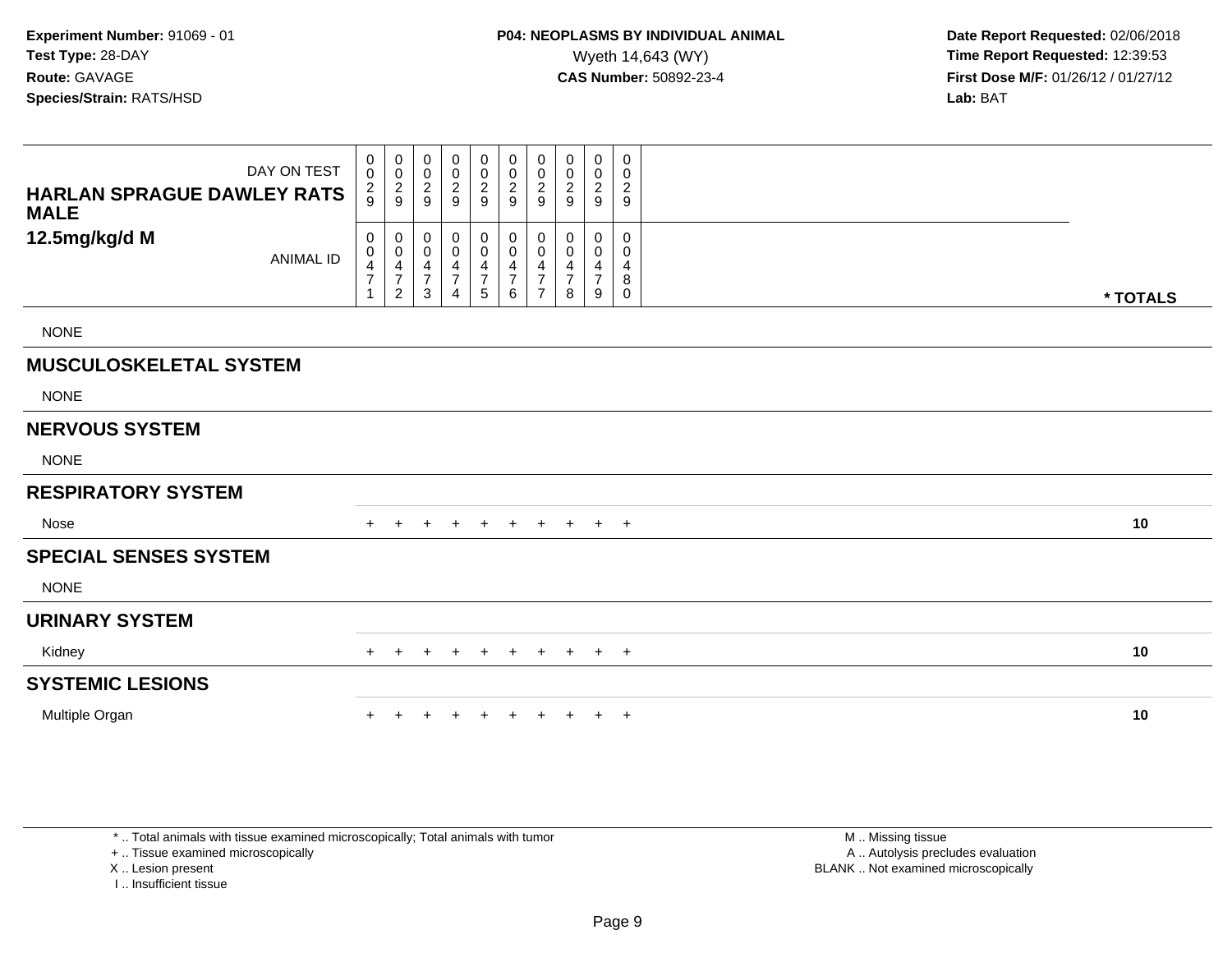| DAY ON TEST<br><b>HARLAN SPRAGUE DAWLEY RATS</b><br><b>MALE</b> | $\begin{smallmatrix} 0\\0 \end{smallmatrix}$<br>$\frac{2}{9}$ | $_{\rm 0}^{\rm 0}$<br>$\frac{2}{9}$                                | $\begin{smallmatrix}0\\0\end{smallmatrix}$<br>$\overline{2}$<br>9 | $\begin{smallmatrix}0\0\0\end{smallmatrix}$<br>$\frac{2}{9}$         | $\begin{smallmatrix}0\0\0\end{smallmatrix}$<br>$\frac{2}{9}$                   | $\pmb{0}$<br>$\overline{0}$<br>$\frac{2}{9}$                   | $\begin{smallmatrix} 0\\0 \end{smallmatrix}$<br>$\frac{2}{9}$                   | $\pmb{0}$<br>$\mathbf 0$<br>$\frac{2}{9}$                  | $\pmb{0}$<br>$\mathsf{O}\xspace$<br>$\frac{2}{9}$      | $\begin{smallmatrix} 0\\0 \end{smallmatrix}$<br>$\frac{2}{9}$   |          |
|-----------------------------------------------------------------|---------------------------------------------------------------|--------------------------------------------------------------------|-------------------------------------------------------------------|----------------------------------------------------------------------|--------------------------------------------------------------------------------|----------------------------------------------------------------|---------------------------------------------------------------------------------|------------------------------------------------------------|--------------------------------------------------------|-----------------------------------------------------------------|----------|
| 25mg/kg/d M<br><b>ANIMAL ID</b>                                 | $\begin{smallmatrix}0\0\0\4\end{smallmatrix}$<br>$\, 8$<br>1  | $\boldsymbol{0}$<br>$\mathbf 0$<br>$\overline{4}$<br>$\frac{8}{2}$ | $\pmb{0}$<br>$\pmb{0}$<br>$\overline{4}$<br>$\, 8$<br>3           | 0<br>$\boldsymbol{0}$<br>$\overline{4}$<br>$\bf 8$<br>$\overline{4}$ | $\begin{smallmatrix}0\0\0\end{smallmatrix}$<br>$\overline{4}$<br>$\frac{8}{5}$ | $_{\rm 0}^{\rm 0}$<br>$\overline{\mathbf{4}}$<br>$\frac{8}{6}$ | $\begin{smallmatrix} 0\\0 \end{smallmatrix}$<br>$\overline{4}$<br>$\frac{8}{7}$ | $\mathsf 0$<br>$\pmb{0}$<br>$\overline{4}$<br>$\bf 8$<br>8 | $\mathbf 0$<br>$\mathbf 0$<br>$\overline{4}$<br>$^8_9$ | $\pmb{0}$<br>$\pmb{0}$<br>$\overline{4}$<br>$\overline{9}$<br>0 | * TOTALS |
| <b>ALIMENTARY SYSTEM</b>                                        |                                                               |                                                                    |                                                                   |                                                                      |                                                                                |                                                                |                                                                                 |                                                            |                                                        |                                                                 |          |
| Esophagus                                                       |                                                               |                                                                    |                                                                   |                                                                      |                                                                                |                                                                |                                                                                 |                                                            | $\ddot{}$                                              | $\overline{+}$                                                  | 10       |
| Intestine Large, Cecum                                          |                                                               |                                                                    |                                                                   |                                                                      |                                                                                |                                                                |                                                                                 |                                                            | $\ddot{}$                                              | $^{+}$                                                          | 10       |
| Intestine Large, Colon                                          |                                                               |                                                                    |                                                                   |                                                                      |                                                                                |                                                                |                                                                                 |                                                            |                                                        | $\ddot{}$                                                       | 10       |
| Intestine Large, Rectum                                         |                                                               |                                                                    |                                                                   |                                                                      |                                                                                |                                                                |                                                                                 |                                                            | ÷                                                      | $\overline{+}$                                                  | 10       |
| Intestine Small, Duodenum                                       |                                                               |                                                                    |                                                                   |                                                                      |                                                                                |                                                                |                                                                                 |                                                            | $\ddot{}$                                              | $\overline{+}$                                                  | 10       |
| Intestine Small, Ileum                                          |                                                               |                                                                    |                                                                   |                                                                      |                                                                                |                                                                |                                                                                 |                                                            | ÷.                                                     | $\overline{+}$                                                  | 10       |
| Intestine Small, Jejunum                                        | $\ddot{}$                                                     | $\ddot{}$                                                          |                                                                   |                                                                      |                                                                                |                                                                |                                                                                 |                                                            | $\ddot{}$                                              | $^{+}$                                                          | 10       |
| Liver                                                           |                                                               |                                                                    |                                                                   |                                                                      |                                                                                |                                                                |                                                                                 |                                                            |                                                        | $\ddot{}$                                                       | 10       |
| Pancreas                                                        |                                                               |                                                                    |                                                                   |                                                                      |                                                                                |                                                                |                                                                                 |                                                            | $\ddot{}$                                              | $+$                                                             | 10       |
| Salivary Glands                                                 |                                                               |                                                                    |                                                                   |                                                                      |                                                                                |                                                                |                                                                                 |                                                            | $\ddot{}$                                              | $\overline{+}$                                                  | 10       |
| Stomach, Forestomach                                            |                                                               |                                                                    |                                                                   |                                                                      |                                                                                |                                                                |                                                                                 |                                                            | ÷                                                      | $\overline{+}$                                                  | 10       |
| Stomach, Glandular                                              | $+$                                                           |                                                                    |                                                                   |                                                                      |                                                                                |                                                                |                                                                                 |                                                            | $\ddot{}$                                              | $^{+}$                                                          | 10       |
| <b>CARDIOVASCULAR SYSTEM</b>                                    |                                                               |                                                                    |                                                                   |                                                                      |                                                                                |                                                                |                                                                                 |                                                            |                                                        |                                                                 |          |
| <b>Blood Vessel</b>                                             |                                                               |                                                                    |                                                                   |                                                                      |                                                                                |                                                                |                                                                                 |                                                            |                                                        | $\overline{+}$                                                  | 10       |

\* .. Total animals with tissue examined microscopically; Total animals with tumor

+ .. Tissue examined microscopically

X .. Lesion present

I .. Insufficient tissue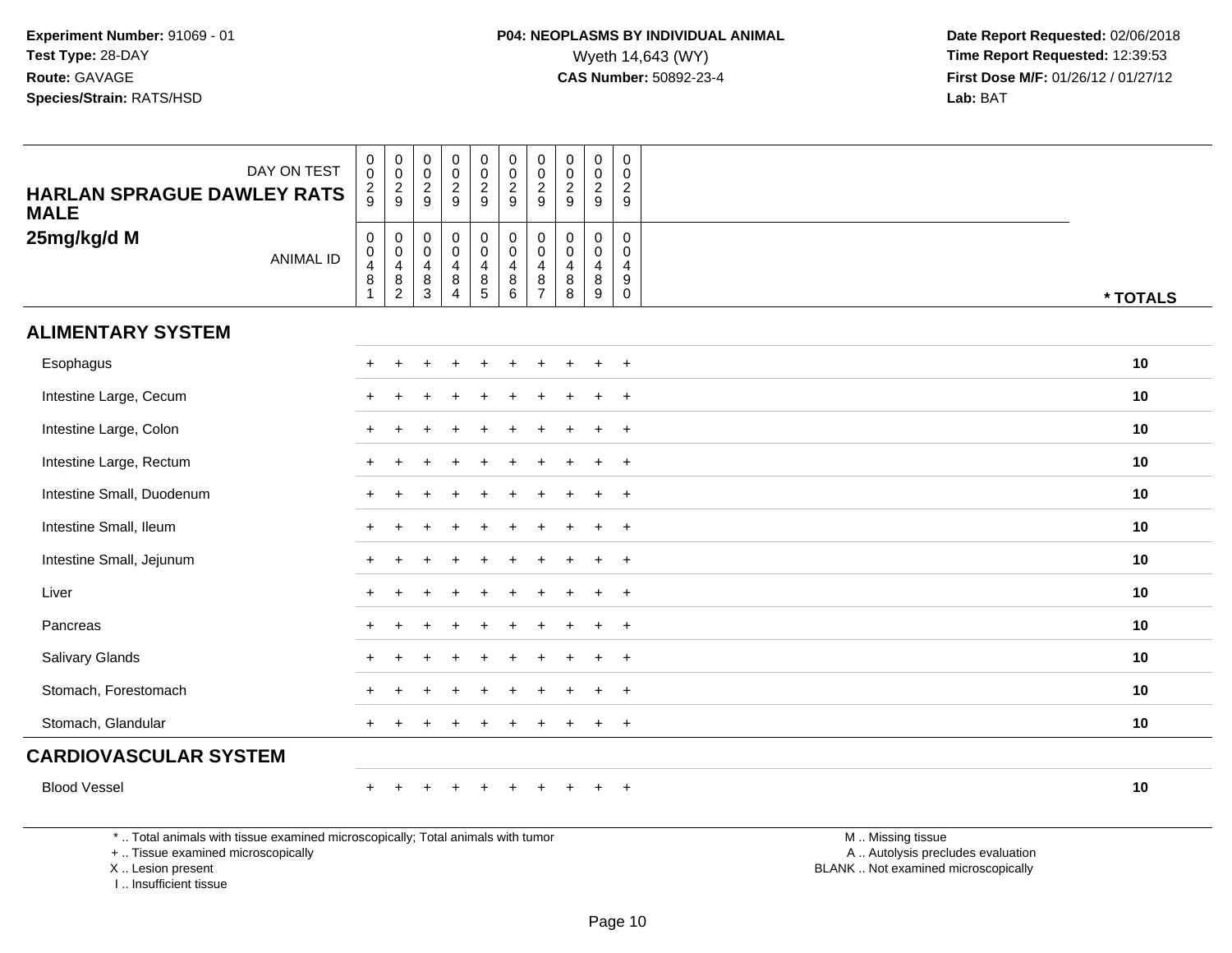| DAY ON TEST<br><b>HARLAN SPRAGUE DAWLEY RATS</b><br><b>MALE</b> | $\mathbf 0$<br>$\mathbf 0$<br>$\frac{2}{9}$ | 00029                                    | $_{\rm 0}^{\rm 0}$<br>$\frac{2}{9}$                                        | $\begin{smallmatrix} 0\\0 \end{smallmatrix}$<br>$\frac{2}{9}$                  | $\pmb{0}$<br>$\pmb{0}$<br>$\frac{2}{9}$   | $\begin{smallmatrix}0\0\0\end{smallmatrix}$<br>$\frac{2}{9}$ | $_{\rm 0}^{\rm 0}$<br>$\frac{2}{9}$ | $\begin{smallmatrix} 0\\0 \end{smallmatrix}$<br>$\frac{2}{9}$ | $_{\rm 0}^{\rm 0}$<br>$\frac{2}{9}$                   | 0<br>$\mathbf 0$<br>$\mathbf{2}$<br>9 |          |
|-----------------------------------------------------------------|---------------------------------------------|------------------------------------------|----------------------------------------------------------------------------|--------------------------------------------------------------------------------|-------------------------------------------|--------------------------------------------------------------|-------------------------------------|---------------------------------------------------------------|-------------------------------------------------------|---------------------------------------|----------|
| 25mg/kg/d M<br>ANIMAL ID                                        | $\mathbf 0$<br>0<br>4<br>8                  | 0<br>0<br>4<br>$\bf 8$<br>$\overline{c}$ | $\pmb{0}$<br>$\pmb{0}$<br>$\overline{\mathbf{r}}$<br>$\bf 8$<br>$\sqrt{3}$ | $\pmb{0}$<br>$\pmb{0}$<br>$\overline{\mathbf{4}}$<br>$\bf 8$<br>$\overline{4}$ | $\,0\,$<br>$\pmb{0}$<br>4<br>$\bf 8$<br>5 | $\pmb{0}$<br>$\pmb{0}$<br>$\overline{\mathbf{4}}$<br>8<br>6  | 0<br>0<br>4<br>8                    | $\pmb{0}$<br>$\pmb{0}$<br>$\overline{4}$<br>$\bf8$<br>8       | 0<br>$\mathsf 0$<br>$\overline{\mathbf{4}}$<br>8<br>9 | 0<br>0<br>$\overline{4}$<br>9<br>0    | * TOTALS |
| Heart                                                           | $+$                                         | $\pm$                                    | $\pm$                                                                      | $+$                                                                            | $+$                                       | $\ddot{}$                                                    | $+$                                 | $+$                                                           | $+$                                                   | $+$                                   | 10       |
| <b>ENDOCRINE SYSTEM</b>                                         |                                             |                                          |                                                                            |                                                                                |                                           |                                                              |                                     |                                                               |                                                       |                                       |          |
| <b>Adrenal Cortex</b>                                           |                                             |                                          |                                                                            | $\ddot{}$                                                                      | $+$                                       | $+$                                                          | $+$                                 |                                                               | $+$                                                   | $+$                                   | 10       |
| Adrenal Medulla                                                 | $+$                                         |                                          |                                                                            | $\pm$                                                                          | $\pm$                                     | $+$                                                          | $+$                                 |                                                               | $+$                                                   | $+$                                   | 10       |
| Islets, Pancreatic                                              |                                             |                                          |                                                                            |                                                                                |                                           |                                                              |                                     |                                                               | $\pm$                                                 | $^{+}$                                | $10$     |
| Parathyroid Gland                                               | $+$                                         | ÷.                                       | $\pm$                                                                      | $+$                                                                            | $+$                                       | $+$                                                          | $+$                                 | $+$                                                           | M                                                     | M                                     | 8        |
| <b>Pituitary Gland</b>                                          |                                             |                                          |                                                                            | $\pm$                                                                          | $\ddot{}$                                 | $+$                                                          | $+$                                 | $\pm$                                                         | $+$                                                   | $+$                                   | 10       |
| <b>Thyroid Gland</b>                                            | $+$                                         | $\pm$                                    | $\pm$                                                                      | $+$                                                                            | $\overline{+}$                            | $+$                                                          | $+$                                 | $+$                                                           | $+$                                                   | $+$                                   | 10       |
| CEMEDAL DANY CVCTEM                                             |                                             |                                          |                                                                            |                                                                                |                                           |                                                              |                                     |                                                               |                                                       |                                       |          |

#### **GENERAL BODY SYSTEM**

NONE

#### **GENITAL SYSTEM**Epididymis <sup>+</sup> <sup>+</sup> <sup>+</sup> <sup>+</sup> <sup>+</sup> <sup>+</sup> <sup>+</sup> <sup>+</sup> <sup>+</sup> <sup>+</sup> **<sup>10</sup>** Preputial Glandd  $+$  <sup>+</sup> <sup>+</sup> <sup>+</sup> <sup>+</sup> <sup>+</sup> <sup>+</sup> <sup>+</sup> <sup>+</sup> <sup>+</sup> **<sup>10</sup>** Prostate $e$  + <sup>+</sup> <sup>+</sup> <sup>+</sup> <sup>+</sup> <sup>+</sup> <sup>+</sup> <sup>+</sup> <sup>+</sup> <sup>+</sup> **<sup>10</sup>** Seminal Vesicle $e$  + <sup>+</sup> <sup>+</sup> <sup>+</sup> <sup>+</sup> <sup>+</sup> <sup>+</sup> <sup>+</sup> <sup>+</sup> <sup>+</sup> **<sup>10</sup>**

\* .. Total animals with tissue examined microscopically; Total animals with tumor

+ .. Tissue examined microscopically

X .. Lesion present

I .. Insufficient tissue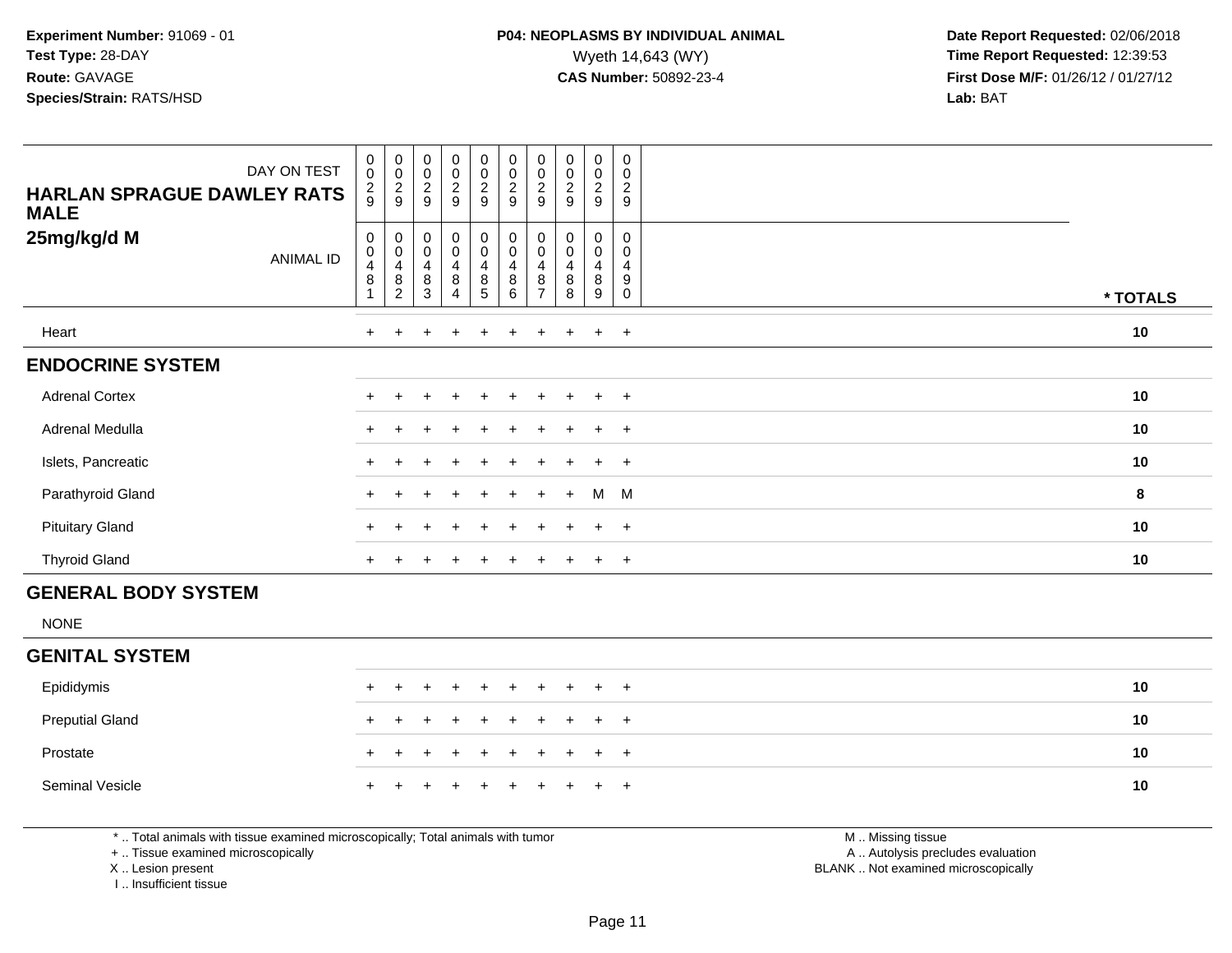| DAY ON TEST<br><b>HARLAN SPRAGUE DAWLEY RATS</b><br><b>MALE</b> | 0<br>$\mathbf 0$<br>$\frac{2}{9}$                                       | $_{\rm 0}^{\rm 0}$<br>$\frac{2}{9}$                                                           | 00029                                                                 | $\mathbf 0$<br>$\frac{0}{2}$                                                   | $\pmb{0}$<br>$\pmb{0}$<br>$\frac{2}{9}$              | $\pmb{0}$<br>$\frac{0}{2}$                           | 0<br>$\pmb{0}$<br>$\sqrt{2}$<br>$9\,$     | 00029                                                          | 0<br>$\mathbf 0$<br>$\overline{2}$<br>$\boldsymbol{9}$                    | $\pmb{0}$<br>$\mathbf 0$<br>$\overline{2}$<br>9                    |          |
|-----------------------------------------------------------------|-------------------------------------------------------------------------|-----------------------------------------------------------------------------------------------|-----------------------------------------------------------------------|--------------------------------------------------------------------------------|------------------------------------------------------|------------------------------------------------------|-------------------------------------------|----------------------------------------------------------------|---------------------------------------------------------------------------|--------------------------------------------------------------------|----------|
| 25mg/kg/d M<br><b>ANIMAL ID</b>                                 | $\mathbf 0$<br>$\pmb{0}$<br>$\overline{4}$<br>$\bf 8$<br>$\overline{1}$ | 0<br>$\mathbf 0$<br>$\overline{\mathbf{4}}$<br>$\begin{smallmatrix} 8 \\ 2 \end{smallmatrix}$ | $\mathbf 0$<br>$\pmb{0}$<br>$\overline{4}$<br>$\bf 8$<br>$\mathbf{3}$ | $\pmb{0}$<br>$\pmb{0}$<br>$\overline{\mathbf{4}}$<br>$\bf 8$<br>$\overline{4}$ | $\pmb{0}$<br>$\mathbf 0$<br>$\overline{4}$<br>$^8$ 5 | $\mathbf 0$<br>$\pmb{0}$<br>$\overline{4}$<br>8<br>6 | 0<br>0<br>$\overline{4}$<br>$\frac{8}{7}$ | $\pmb{0}$<br>$\pmb{0}$<br>$\overline{4}$<br>$\bf 8$<br>$\,8\,$ | 0<br>$\mathsf{O}\xspace$<br>$\overline{4}$<br>$\bf 8$<br>$\boldsymbol{9}$ | $\mathbf 0$<br>$\mathbf 0$<br>4<br>$\boldsymbol{9}$<br>$\mathbf 0$ | * TOTALS |
| <b>Testes</b>                                                   | $+$                                                                     | $\div$                                                                                        | +                                                                     | $\ddot{}$                                                                      | $\div$                                               | $\ddot{}$                                            | $+$                                       | $\ddot{}$                                                      | $+$                                                                       | $+$                                                                | 10       |
| <b>HEMATOPOIETIC SYSTEM</b>                                     |                                                                         |                                                                                               |                                                                       |                                                                                |                                                      |                                                      |                                           |                                                                |                                                                           |                                                                    |          |
| <b>Bone Marrow</b>                                              | $+$                                                                     | $+$                                                                                           | $\pm$                                                                 | $+$                                                                            | $\ddot{}$                                            | $+$                                                  | $+$                                       | $\overline{+}$                                                 | $+$                                                                       | $+$                                                                | 10       |
| Lymph Node, Mandibular                                          | $+$                                                                     | $\ddot{}$                                                                                     |                                                                       | $\ddot{}$                                                                      | $\div$                                               | $\ddot{}$                                            | $\pm$                                     | $\overline{+}$                                                 | $+$                                                                       | $+$                                                                | 10       |
| Lymph Node, Mesenteric                                          | $+$                                                                     | ÷                                                                                             |                                                                       | $\ddot{}$                                                                      | $\div$                                               | $\ddot{}$                                            | $\pm$                                     | $\pm$                                                          | $+$                                                                       | $+$                                                                | 10       |
| Spleen                                                          | $\pm$                                                                   | $\div$                                                                                        |                                                                       | $\ddot{}$                                                                      | $\ddot{}$                                            | $\ddot{}$                                            | $\pm$                                     | $\overline{ }$                                                 | $+$                                                                       | $+$                                                                | 10       |
| Thymus                                                          | $+$                                                                     | ÷                                                                                             |                                                                       | $\ddot{}$                                                                      | $\pm$                                                | $\ddot{}$                                            | $\pm$                                     | $\pm$                                                          | $+$                                                                       | $+$                                                                | 10       |
| <b>INTEGUMENTARY SYSTEM</b>                                     |                                                                         |                                                                                               |                                                                       |                                                                                |                                                      |                                                      |                                           |                                                                |                                                                           |                                                                    |          |
| <b>Mammary Gland</b>                                            | $\pm$                                                                   | ÷                                                                                             | $\div$                                                                | $\overline{+}$                                                                 | $\pm$                                                | $+$                                                  | $\pm$                                     | $\overline{+}$                                                 | $+$                                                                       | $+$                                                                | 10       |
| Skin                                                            | $+$                                                                     | $\div$                                                                                        |                                                                       |                                                                                |                                                      | $\div$                                               | $\div$                                    | $\overline{ }$                                                 | $\ddot{}$                                                                 | $+$                                                                | 10       |
| <b>MUSCULOSKELETAL SYSTEM</b>                                   |                                                                         |                                                                                               |                                                                       |                                                                                |                                                      |                                                      |                                           |                                                                |                                                                           |                                                                    |          |
| <b>Bone</b>                                                     | $+$                                                                     | $\ddot{}$                                                                                     | $\pm$                                                                 | $+$                                                                            | $\ddot{}$                                            | $\ddot{}$                                            | $\ddot{}$                                 | $+$                                                            | $+$                                                                       | $+$                                                                | 10       |
| <b>NERVOUS SYSTEM</b>                                           |                                                                         |                                                                                               |                                                                       |                                                                                |                                                      |                                                      |                                           |                                                                |                                                                           |                                                                    |          |
| <b>Brain</b>                                                    | $\ddot{}$                                                               |                                                                                               |                                                                       |                                                                                |                                                      |                                                      |                                           |                                                                | $\ddot{}$                                                                 | $+$                                                                | 10       |

#### **RESPIRATORY SYSTEM**

\* .. Total animals with tissue examined microscopically; Total animals with tumor

+ .. Tissue examined microscopically

X .. Lesion present

I .. Insufficient tissue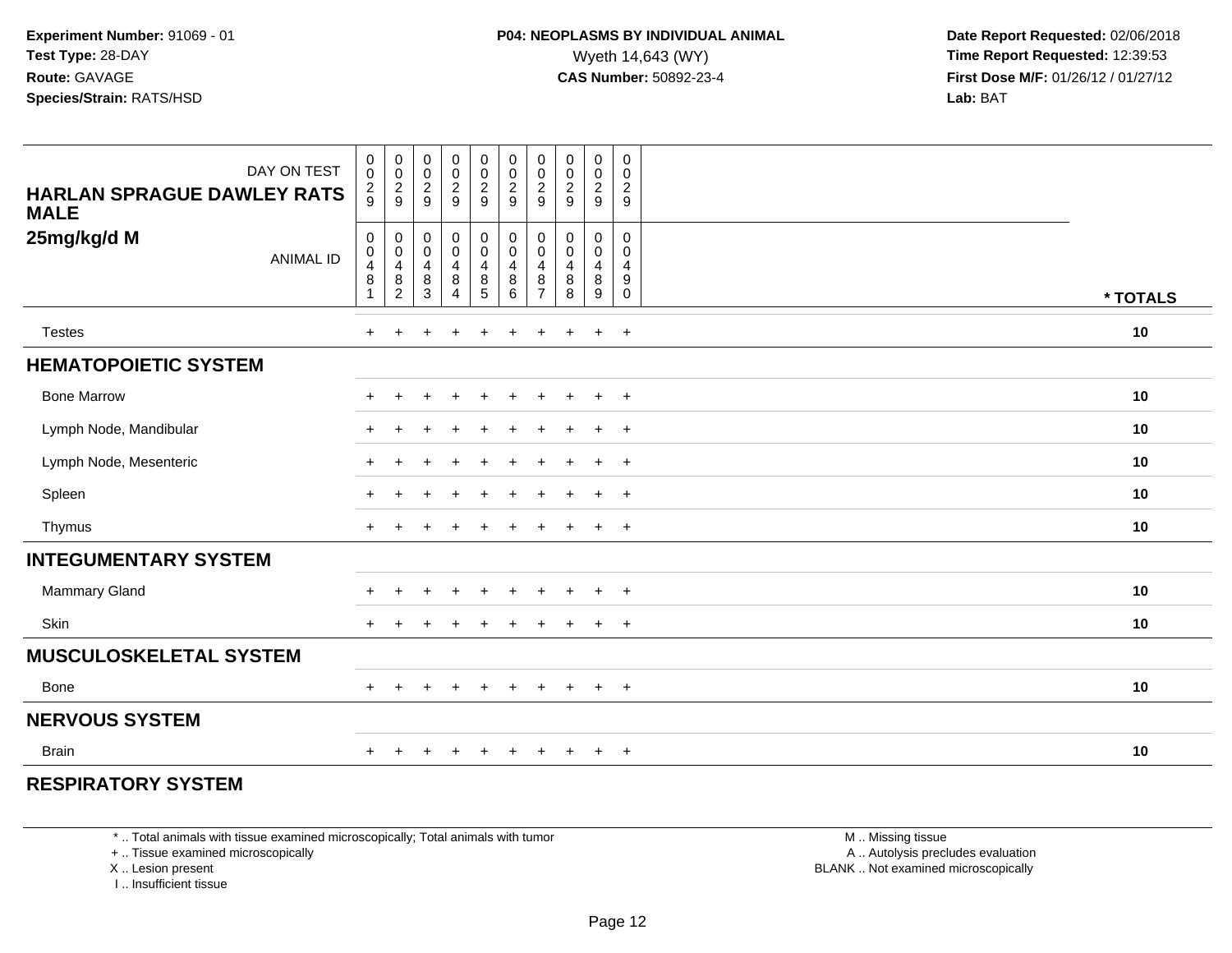| DAY ON TEST<br>HARLAN SPRAGUE DAWLEY RATS<br><b>MALE</b> | $\begin{smallmatrix} 0\\0 \end{smallmatrix}$<br>$\frac{2}{9}$     | 00029                                                                     | $\begin{smallmatrix}0\\0\end{smallmatrix}$<br>$\frac{2}{9}$ | $\begin{array}{c} 0 \\ 0 \\ 2 \\ 9 \end{array}$ | $\begin{array}{c} 0 \\ 0 \\ 2 \\ 9 \end{array}$ | $\begin{array}{c} 0 \\ 0 \\ 2 \\ 9 \end{array}$                    | $\begin{smallmatrix}0\\0\end{smallmatrix}$<br>$\frac{2}{9}$      | $\begin{matrix} 0 \\ 0 \\ 2 \end{matrix}$<br>9        | $\boldsymbol{0}$<br>$\pmb{0}$<br>$\frac{2}{9}$ | $\pmb{0}$<br>$\pmb{0}$<br>$\frac{2}{9}$                     |          |
|----------------------------------------------------------|-------------------------------------------------------------------|---------------------------------------------------------------------------|-------------------------------------------------------------|-------------------------------------------------|-------------------------------------------------|--------------------------------------------------------------------|------------------------------------------------------------------|-------------------------------------------------------|------------------------------------------------|-------------------------------------------------------------|----------|
| 25mg/kg/d M<br><b>ANIMAL ID</b>                          | 0<br>$\begin{array}{c} 0 \\ 4 \\ 8 \end{array}$<br>$\overline{A}$ | 0<br>$\pmb{0}$<br>$\begin{array}{c} 4 \\ 8 \end{array}$<br>$\overline{c}$ | $\begin{matrix} 0 \\ 0 \\ 4 \end{matrix}$<br>8<br>3         | $_{\rm 0}^{\rm 0}$<br>$\frac{4}{8}$<br>4        | $_{\rm 0}^{\rm 0}$<br>$\frac{4}{8}$             | $\begin{smallmatrix} 0\\0 \end{smallmatrix}$<br>$\frac{4}{8}$<br>6 | 0<br>$\pmb{0}$<br>$\overline{\mathbf{4}}$<br>8<br>$\overline{7}$ | 0<br>$\mathbf 0$<br>$\overline{\mathbf{4}}$<br>8<br>8 | 0<br>$\pmb{0}$<br>$\overline{4}$<br>8<br>9     | 0<br>0<br>$\overline{4}$<br>$\boldsymbol{9}$<br>$\mathbf 0$ | * TOTALS |
| Lung                                                     | $\pm$                                                             |                                                                           | ÷                                                           | $\ddot{}$                                       | $+$                                             | $\ddot{}$                                                          | $\pm$                                                            | $\pm$                                                 | $\ddot{}$                                      | $+$                                                         | 10       |
| Nose                                                     | $+$                                                               |                                                                           |                                                             |                                                 |                                                 |                                                                    |                                                                  |                                                       | $\pm$                                          | $+$                                                         | 10       |
| Trachea                                                  | $\pm$                                                             |                                                                           |                                                             |                                                 | $\pm$                                           | $\ddot{}$                                                          | $\pm$                                                            |                                                       | $\pm$                                          | $+$                                                         | 10       |
| <b>SPECIAL SENSES SYSTEM</b>                             |                                                                   |                                                                           |                                                             |                                                 |                                                 |                                                                    |                                                                  |                                                       |                                                |                                                             |          |
| Eye                                                      |                                                                   |                                                                           |                                                             |                                                 | ÷                                               |                                                                    |                                                                  | $\pm$                                                 | $\pm$                                          | $+$                                                         | 10       |
| <b>Harderian Gland</b>                                   | $+$                                                               |                                                                           |                                                             |                                                 |                                                 |                                                                    |                                                                  | $\pm$                                                 | $+$                                            | $+$                                                         | 10       |
| <b>URINARY SYSTEM</b>                                    |                                                                   |                                                                           |                                                             |                                                 |                                                 |                                                                    |                                                                  |                                                       |                                                |                                                             |          |
| Kidney                                                   |                                                                   |                                                                           |                                                             |                                                 |                                                 |                                                                    |                                                                  |                                                       |                                                | $\ddot{}$                                                   | 10       |
| <b>Urinary Bladder</b>                                   | $+$                                                               |                                                                           |                                                             |                                                 | $\pm$                                           | $\div$                                                             | $\pm$                                                            | $\pm$                                                 | $\ddot{}$                                      | $+$                                                         | 10       |
| <b>SYSTEMIC LESIONS</b>                                  |                                                                   |                                                                           |                                                             |                                                 |                                                 |                                                                    |                                                                  |                                                       |                                                |                                                             |          |
| Multiple Organ                                           |                                                                   |                                                                           |                                                             |                                                 |                                                 |                                                                    |                                                                  | $+$                                                   | $+$                                            | $+$                                                         | 10       |

#### \*\*\* END OF MALE DATA \*\*\*

\* .. Total animals with tissue examined microscopically; Total animals with tumor

+ .. Tissue examined microscopically

X .. Lesion present

I .. Insufficient tissue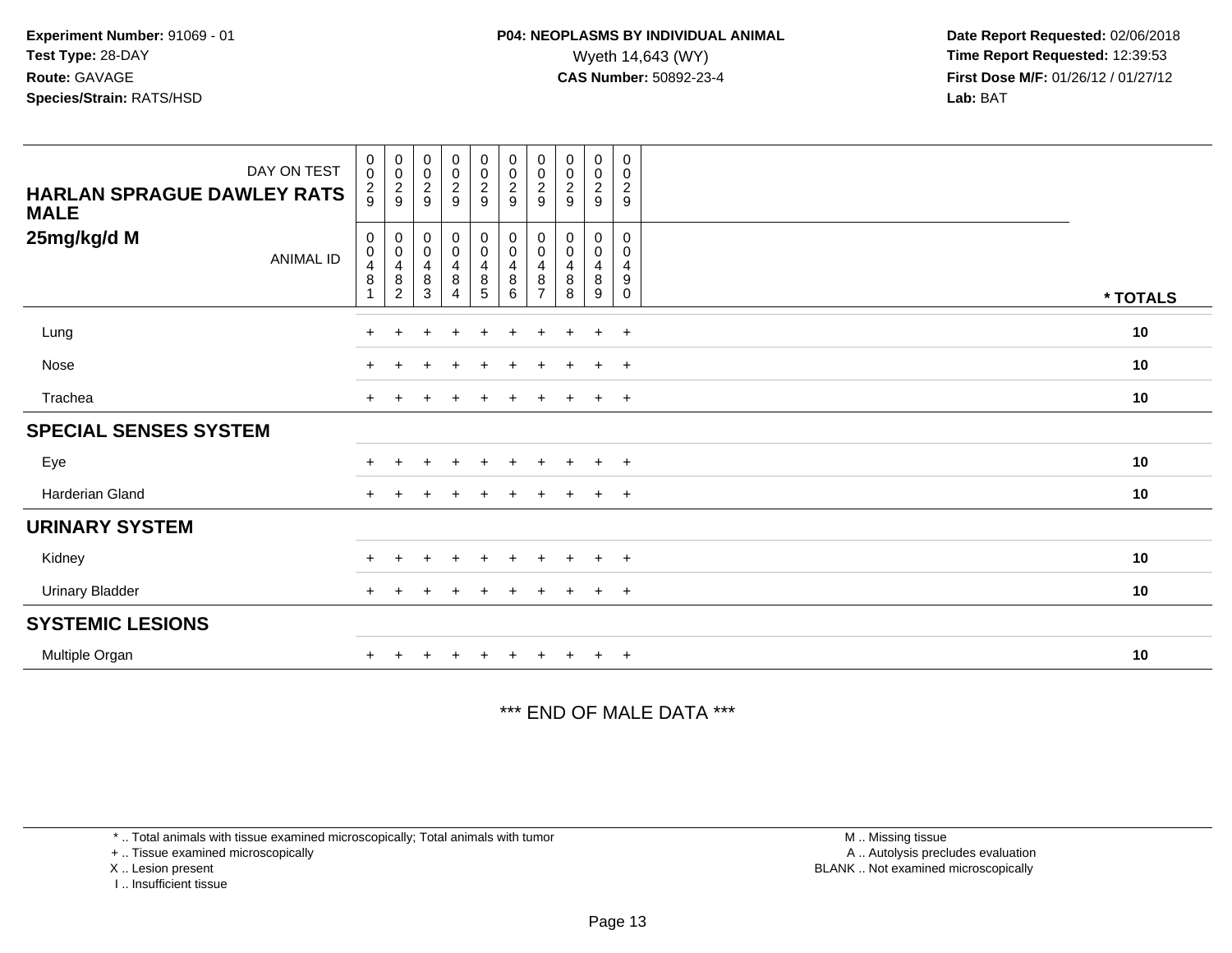| DAY ON TEST<br><b>HARLAN SPRAGUE DAWLEY RATS</b><br><b>FEMALE</b> | $\begin{smallmatrix} 0\\0 \end{smallmatrix}$<br>$\frac{2}{9}$     | $_{\rm 0}^{\rm 0}$<br>$\frac{2}{9}$                                              | $\begin{smallmatrix}0\\0\end{smallmatrix}$<br>$\frac{2}{9}$ | $_{\rm 0}^{\rm 0}$<br>$\frac{2}{9}$ | $\begin{smallmatrix} 0\\0 \end{smallmatrix}$<br>$\frac{2}{9}$                             | $_{\rm 0}^{\rm 0}$<br>$\frac{2}{9}$            | $\begin{smallmatrix} 0\\0 \end{smallmatrix}$<br>$\frac{2}{9}$                   | $\pmb{0}$<br>$\frac{0}{2}$                                                    | $\begin{smallmatrix} 0\\0 \end{smallmatrix}$<br>$\frac{2}{9}$         | $\begin{smallmatrix} 0\\0 \end{smallmatrix}$<br>$\frac{2}{9}$ |          |
|-------------------------------------------------------------------|-------------------------------------------------------------------|----------------------------------------------------------------------------------|-------------------------------------------------------------|-------------------------------------|-------------------------------------------------------------------------------------------|------------------------------------------------|---------------------------------------------------------------------------------|-------------------------------------------------------------------------------|-----------------------------------------------------------------------|---------------------------------------------------------------|----------|
| 0mg/kg/d F<br><b>ANIMAL ID</b>                                    | $\begin{array}{c} 0 \\ 0 \\ 4 \\ 9 \end{array}$<br>$\overline{1}$ | $\mathbf 0$<br>$\mathsf{O}\xspace$<br>$\begin{array}{c} 4 \\ 9 \\ 2 \end{array}$ | $\mathbf 0$<br>$\overline{0}$<br>$\overline{4}$<br>9<br>3   | 0<br>$\bar{0}$<br>$\frac{4}{9}$     | $\begin{smallmatrix}0\0\0\end{smallmatrix}$<br>$\begin{array}{c} 4 \\ 9 \\ 5 \end{array}$ | $_{\rm 0}^{\rm 0}$<br>$\overline{4}$<br>$^9$ 6 | $\begin{smallmatrix} 0\\0 \end{smallmatrix}$<br>$\overline{4}$<br>$\frac{9}{7}$ | $\mathbf 0$<br>$\ddot{\mathbf{0}}$<br>$\overline{4}$<br>$\boldsymbol{9}$<br>8 | $\mathbf 0$<br>$\mathbf 0$<br>$\overline{4}$<br>$\boldsymbol{9}$<br>9 | 0<br>$\mathbf 0$<br>$\overline{5}$<br>0<br>$\mathbf 0$        | * TOTALS |
| <b>ALIMENTARY SYSTEM</b>                                          |                                                                   |                                                                                  |                                                             |                                     |                                                                                           |                                                |                                                                                 |                                                                               |                                                                       |                                                               |          |
| Esophagus                                                         |                                                                   |                                                                                  |                                                             |                                     |                                                                                           |                                                |                                                                                 |                                                                               | $\ddot{}$                                                             | $\overline{+}$                                                | 10       |
| Intestine Large, Cecum                                            |                                                                   |                                                                                  |                                                             |                                     |                                                                                           |                                                |                                                                                 |                                                                               | $\ddot{}$                                                             | $+$                                                           | 10       |
| Intestine Large, Colon                                            | $\pm$                                                             | +                                                                                |                                                             |                                     |                                                                                           |                                                |                                                                                 |                                                                               | ÷                                                                     | $\ddot{}$                                                     | 10       |
| Intestine Large, Rectum                                           |                                                                   |                                                                                  |                                                             |                                     |                                                                                           |                                                |                                                                                 |                                                                               | $\div$                                                                | $+$                                                           | 10       |
| Intestine Small, Duodenum                                         |                                                                   |                                                                                  |                                                             |                                     |                                                                                           |                                                |                                                                                 |                                                                               | $\ddot{}$                                                             | $^{+}$                                                        | 10       |
| Intestine Small, Ileum                                            |                                                                   |                                                                                  |                                                             |                                     |                                                                                           |                                                |                                                                                 |                                                                               | $\ddot{}$                                                             | $\overline{+}$                                                | 10       |
| Intestine Small, Jejunum                                          |                                                                   |                                                                                  |                                                             |                                     |                                                                                           |                                                |                                                                                 |                                                                               | $\ddot{}$                                                             | $+$                                                           | 10       |
| Liver                                                             |                                                                   |                                                                                  |                                                             |                                     |                                                                                           |                                                |                                                                                 |                                                                               | $\pm$                                                                 | $\overline{+}$                                                | 10       |
| Pancreas                                                          |                                                                   |                                                                                  |                                                             |                                     |                                                                                           |                                                |                                                                                 |                                                                               | $\ddot{}$                                                             | $\overline{+}$                                                | 10       |
| Salivary Glands                                                   |                                                                   |                                                                                  |                                                             |                                     |                                                                                           |                                                |                                                                                 |                                                                               | $\ddot{}$                                                             | $+$                                                           | 10       |
| Stomach, Forestomach                                              |                                                                   |                                                                                  |                                                             |                                     |                                                                                           |                                                |                                                                                 |                                                                               | $\ddot{}$                                                             | $\overline{+}$                                                | 10       |
| Stomach, Glandular                                                | $+$                                                               |                                                                                  |                                                             |                                     |                                                                                           |                                                |                                                                                 |                                                                               | $\ddot{}$                                                             | $+$                                                           | 10       |
| <b>CARDIOVASCULAR SYSTEM</b>                                      |                                                                   |                                                                                  |                                                             |                                     |                                                                                           |                                                |                                                                                 |                                                                               |                                                                       |                                                               |          |
| <b>Blood Vessel</b>                                               |                                                                   |                                                                                  |                                                             |                                     | $\div$                                                                                    |                                                |                                                                                 |                                                                               | $\ddot{}$                                                             | $+$                                                           | 10       |
|                                                                   |                                                                   |                                                                                  |                                                             |                                     |                                                                                           |                                                |                                                                                 |                                                                               |                                                                       |                                                               |          |

\* .. Total animals with tissue examined microscopically; Total animals with tumor

+ .. Tissue examined microscopically

X .. Lesion present

I .. Insufficient tissue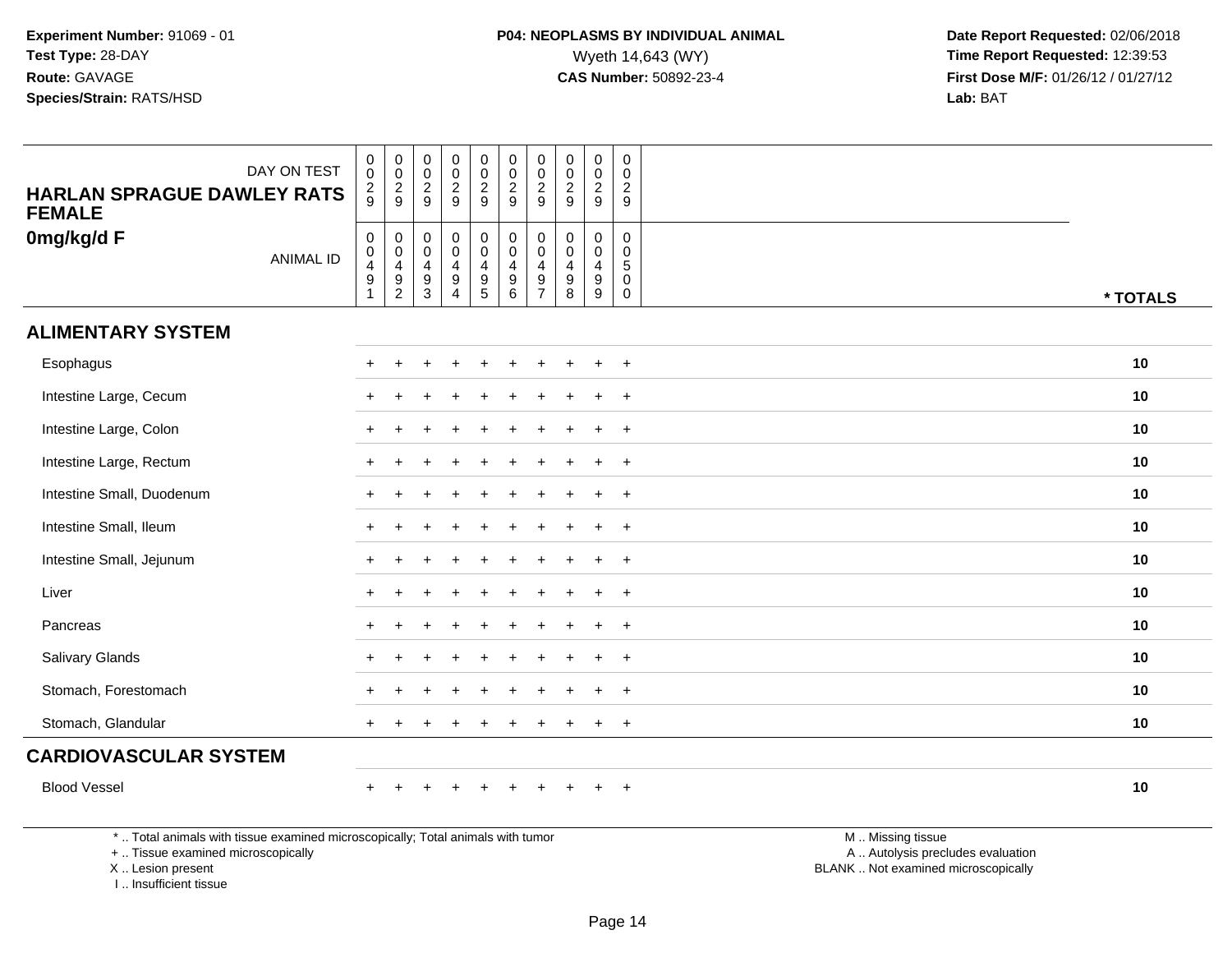| DAY ON TEST<br><b>HARLAN SPRAGUE DAWLEY RATS</b><br><b>FEMALE</b> | $\begin{smallmatrix}0\\0\end{smallmatrix}$<br>$\frac{2}{9}$ | $_{\rm 0}^{\rm 0}$<br>$\frac{2}{9}$               | $\begin{smallmatrix} 0\\0 \end{smallmatrix}$<br>$\frac{2}{9}$ | $\begin{array}{c} 0 \\ 0 \\ 2 \\ 9 \end{array}$ | $\begin{smallmatrix}0\\0\end{smallmatrix}$<br>$\frac{2}{9}$                     | $_{\rm 0}^{\rm 0}$<br>$\frac{2}{9}$                                    | $_{\rm 0}^{\rm 0}$<br>$\frac{2}{9}$               | $\begin{smallmatrix} 0\\0 \end{smallmatrix}$<br>$\frac{2}{9}$   | $\begin{smallmatrix} 0\\0 \end{smallmatrix}$<br>$\frac{2}{9}$              | $\mathbf 0$<br>$\mathbf 0$<br>$\boldsymbol{2}$<br>$\boldsymbol{9}$ |                         |
|-------------------------------------------------------------------|-------------------------------------------------------------|---------------------------------------------------|---------------------------------------------------------------|-------------------------------------------------|---------------------------------------------------------------------------------|------------------------------------------------------------------------|---------------------------------------------------|-----------------------------------------------------------------|----------------------------------------------------------------------------|--------------------------------------------------------------------|-------------------------|
| 0mg/kg/d F<br><b>ANIMAL ID</b>                                    | 0<br>0<br>4<br>9                                            | 0<br>$\pmb{0}$<br>$\overline{4}$<br>$\frac{9}{2}$ | $_{\rm 0}^{\rm 0}$<br>$\overline{4}$<br>$\frac{9}{3}$         | $_0^0$<br>4<br>9<br>4                           | $_{\rm 0}^{\rm 0}$<br>$\overline{\mathbf{4}}$<br>$\boldsymbol{9}$<br>$\sqrt{5}$ | $_{\rm 0}^{\rm 0}$<br>$\overline{\mathbf{4}}$<br>$\boldsymbol{9}$<br>6 | 0<br>$\pmb{0}$<br>$\overline{4}$<br>$\frac{9}{7}$ | $_{\rm 0}^{\rm 0}$<br>$\overline{\mathbf{4}}$<br>$_{8}^{\rm 9}$ | $\begin{smallmatrix} 0\\0 \end{smallmatrix}$<br>4<br>$\boldsymbol{9}$<br>9 | $\mathbf 0$<br>$\mathbf 0$<br>5<br>$\pmb{0}$<br>0                  | * TOTALS                |
| Heart                                                             | $\ddot{}$                                                   | $\pm$                                             |                                                               | $\ddot{}$                                       | $\pm$                                                                           | $\ddot{}$                                                              | $\pm$                                             | $\div$                                                          | $\pm$                                                                      | $+$                                                                | 10                      |
| <b>ENDOCRINE SYSTEM</b>                                           |                                                             |                                                   |                                                               |                                                 |                                                                                 |                                                                        |                                                   |                                                                 |                                                                            |                                                                    |                         |
| <b>Adrenal Cortex</b>                                             | $+$                                                         | $+$                                               | $\pm$                                                         | $+$                                             | $\ddot{}$                                                                       | $\ddot{}$                                                              | $\pm$                                             | $\pm$                                                           | $+$                                                                        | $+$                                                                | 10                      |
| Adrenal Medulla                                                   | $+$                                                         |                                                   |                                                               | $\pm$                                           |                                                                                 |                                                                        |                                                   |                                                                 | $+$                                                                        | $+$                                                                | 10                      |
| Islets, Pancreatic                                                | $\ddot{}$                                                   |                                                   |                                                               |                                                 |                                                                                 |                                                                        |                                                   |                                                                 | $+$                                                                        | $+$                                                                | 10                      |
| Parathyroid Gland                                                 | $+$                                                         | $+$                                               | M                                                             | $+$                                             | $+$                                                                             | M                                                                      |                                                   | $M +$                                                           | $+$                                                                        | $+$                                                                | $\overline{\mathbf{r}}$ |
| <b>Pituitary Gland</b>                                            | $\pm$                                                       |                                                   |                                                               |                                                 |                                                                                 |                                                                        |                                                   |                                                                 | $+$                                                                        | $+$                                                                | 10                      |
| <b>Thyroid Gland</b>                                              | $\ddot{}$                                                   | $\pm$                                             |                                                               | $\ddot{}$                                       | $\ddot{}$                                                                       | $\ddot{}$                                                              | $\pm$                                             | $\pm$                                                           | $\ddot{}$                                                                  | $+$                                                                | 10                      |
| <b>GENERAL BODY SYSTEM</b>                                        |                                                             |                                                   |                                                               |                                                 |                                                                                 |                                                                        |                                                   |                                                                 |                                                                            |                                                                    |                         |
| <b>NONE</b>                                                       |                                                             |                                                   |                                                               |                                                 |                                                                                 |                                                                        |                                                   |                                                                 |                                                                            |                                                                    |                         |

#### **GENITAL SYSTEM**

| Clitoral Gland |  |  |  |                     |  |    |
|----------------|--|--|--|---------------------|--|----|
| Ovary          |  |  |  | + + + + + + + + + + |  | 10 |
| Uterus         |  |  |  | + + + + + + + + + + |  | 10 |

### **HEMATOPOIETIC SYSTEM**

\* .. Total animals with tissue examined microscopically; Total animals with tumor

+ .. Tissue examined microscopically

X .. Lesion present

I .. Insufficient tissue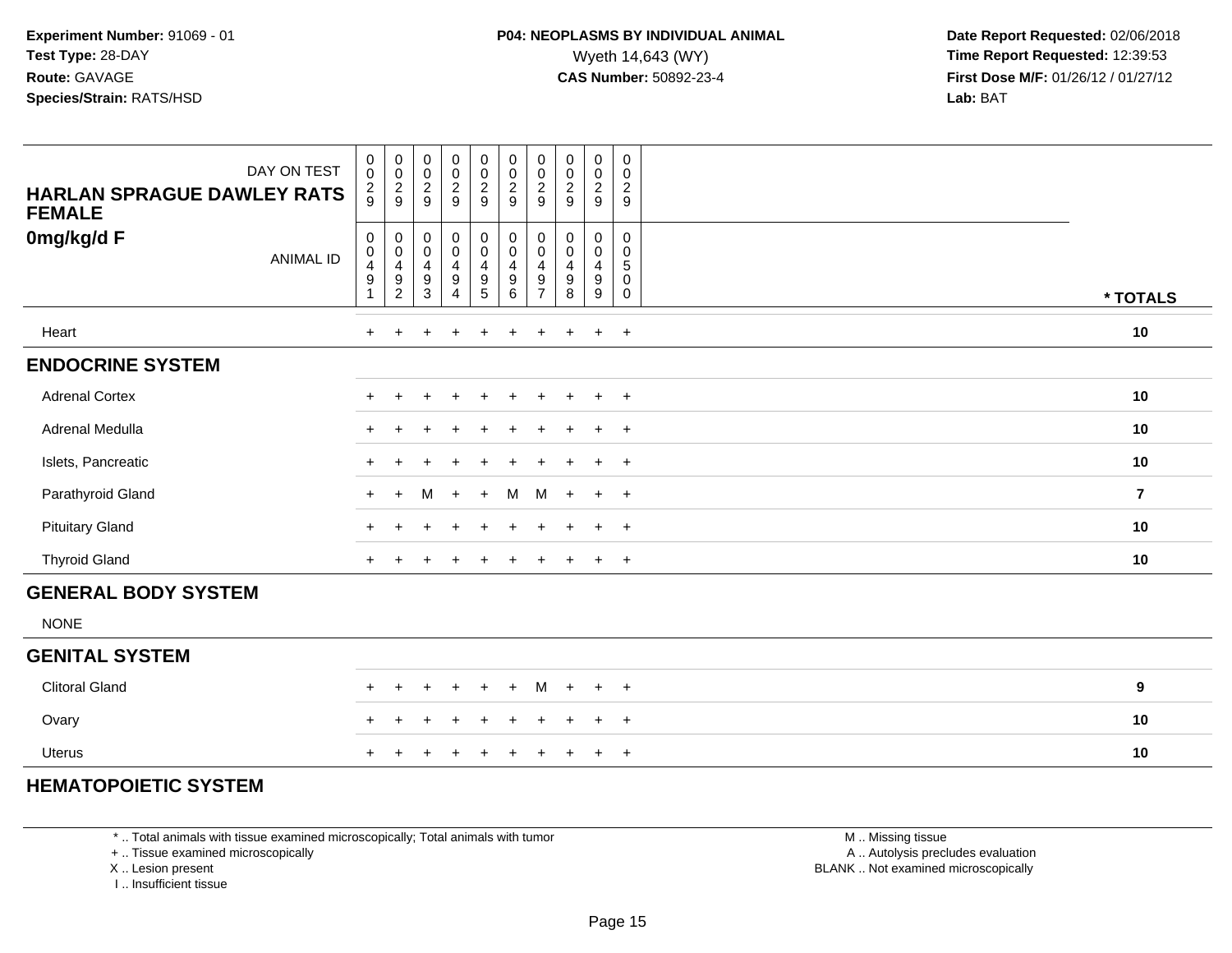| DAY ON TEST                                        | $\begin{smallmatrix} 0\\0 \end{smallmatrix}$                      |                                                 | $\pmb{0}$<br>$\pmb{0}$                               |                                                                   | $\begin{smallmatrix}0\0\end{smallmatrix}$                                        |                                                                   | $\begin{smallmatrix} 0\\0 \end{smallmatrix}$                   | $_{\rm 0}^{\rm 0}$                                        |                                                 | $\mathbf 0$<br>0                         |          |
|----------------------------------------------------|-------------------------------------------------------------------|-------------------------------------------------|------------------------------------------------------|-------------------------------------------------------------------|----------------------------------------------------------------------------------|-------------------------------------------------------------------|----------------------------------------------------------------|-----------------------------------------------------------|-------------------------------------------------|------------------------------------------|----------|
| <b>HARLAN SPRAGUE DAWLEY RATS</b><br><b>FEMALE</b> | $\frac{2}{9}$                                                     | $\begin{array}{c} 0 \\ 0 \\ 2 \\ 9 \end{array}$ | $\frac{2}{9}$                                        | $\begin{array}{c} 0 \\ 0 \\ 2 \\ 9 \end{array}$                   | $\frac{2}{9}$                                                                    |                                                                   | $\frac{2}{9}$                                                  | $\frac{2}{9}$                                             | $\begin{array}{c} 0 \\ 0 \\ 2 \\ 9 \end{array}$ | $\sqrt{2}$<br>$\overline{9}$             |          |
| 0mg/kg/d F<br><b>ANIMAL ID</b>                     | $\begin{smallmatrix}0\0\0\4\end{smallmatrix}$<br>$\boldsymbol{9}$ | $\pmb{0}$<br>$\frac{0}{4}$<br>$\boldsymbol{9}$  | 0<br>$\pmb{0}$<br>$\overline{4}$<br>$\boldsymbol{9}$ | $\begin{smallmatrix}0\0\0\4\end{smallmatrix}$<br>$\boldsymbol{9}$ | $\mathsf{O}\xspace$<br>$\mathsf{O}\xspace$<br>$\overline{4}$<br>$\boldsymbol{9}$ | $\pmb{0}$<br>$\overline{0}$<br>$\overline{4}$<br>$\boldsymbol{9}$ | $\pmb{0}$<br>$\mathbf 0$<br>$\overline{4}$<br>$\boldsymbol{9}$ | $\pmb{0}$<br>$\mathsf{O}\xspace$<br>4<br>$\boldsymbol{9}$ | $\pmb{0}$<br>$\pmb{0}$<br>4<br>$\boldsymbol{9}$ | 0<br>0<br>$5\phantom{.0}$<br>$\mathbf 0$ |          |
|                                                    | 1                                                                 | $\overline{2}$                                  | $\mathbf{3}$                                         | $\overline{4}$                                                    | 5                                                                                | 6                                                                 | $\overline{ }$                                                 | 8                                                         | 9                                               | 0                                        | * TOTALS |
| <b>Bone Marrow</b>                                 |                                                                   |                                                 |                                                      |                                                                   | ÷                                                                                |                                                                   |                                                                |                                                           | $\mathbf +$                                     | $\overline{ }$                           | 10       |
| Lymph Node, Mandibular                             | $+$                                                               | $\ddot{}$                                       |                                                      |                                                                   |                                                                                  |                                                                   |                                                                |                                                           |                                                 | $+$                                      | 10       |
| Lymph Node, Mesenteric                             |                                                                   | ÷                                               |                                                      |                                                                   |                                                                                  |                                                                   |                                                                |                                                           |                                                 | $+$                                      | 10       |
| Spleen                                             |                                                                   |                                                 |                                                      |                                                                   |                                                                                  |                                                                   |                                                                |                                                           | ÷                                               | $\overline{ }$                           | 10       |
| Thymus                                             |                                                                   |                                                 |                                                      |                                                                   | $\div$                                                                           |                                                                   |                                                                |                                                           | $\ddot{}$                                       | $+$                                      | 10       |
| <b>INTEGUMENTARY SYSTEM</b>                        |                                                                   |                                                 |                                                      |                                                                   |                                                                                  |                                                                   |                                                                |                                                           |                                                 |                                          |          |
| <b>Mammary Gland</b>                               |                                                                   |                                                 |                                                      |                                                                   |                                                                                  |                                                                   |                                                                |                                                           | $\div$                                          | $\overline{ }$                           | 10       |
| Skin                                               | $+$                                                               | $\ddot{}$                                       |                                                      |                                                                   |                                                                                  |                                                                   |                                                                |                                                           | $\ddot{}$                                       | $+$                                      | 10       |
| <b>MUSCULOSKELETAL SYSTEM</b>                      |                                                                   |                                                 |                                                      |                                                                   |                                                                                  |                                                                   |                                                                |                                                           |                                                 |                                          |          |
| Bone                                               |                                                                   |                                                 | $\pm$                                                | $\div$                                                            | $\ddot{}$                                                                        | $\pm$                                                             | $\pm$                                                          | $\pm$                                                     | $+$                                             | $+$                                      | 10       |
| <b>NERVOUS SYSTEM</b>                              |                                                                   |                                                 |                                                      |                                                                   |                                                                                  |                                                                   |                                                                |                                                           |                                                 |                                          |          |
| <b>Brain</b>                                       |                                                                   |                                                 |                                                      |                                                                   | $\ddot{}$                                                                        | $\ddot{}$                                                         | ÷                                                              |                                                           | $+$                                             | $+$                                      | 10       |
| <b>RESPIRATORY SYSTEM</b>                          |                                                                   |                                                 |                                                      |                                                                   |                                                                                  |                                                                   |                                                                |                                                           |                                                 |                                          |          |
| Lung                                               |                                                                   | $\pm$                                           |                                                      |                                                                   | ÷                                                                                |                                                                   |                                                                |                                                           |                                                 | $+$                                      | 10       |
| Nose                                               |                                                                   |                                                 |                                                      |                                                                   |                                                                                  |                                                                   |                                                                |                                                           |                                                 | $\div$                                   | 10       |

\* .. Total animals with tissue examined microscopically; Total animals with tumor

+ .. Tissue examined microscopically

X .. Lesion present

I .. Insufficient tissue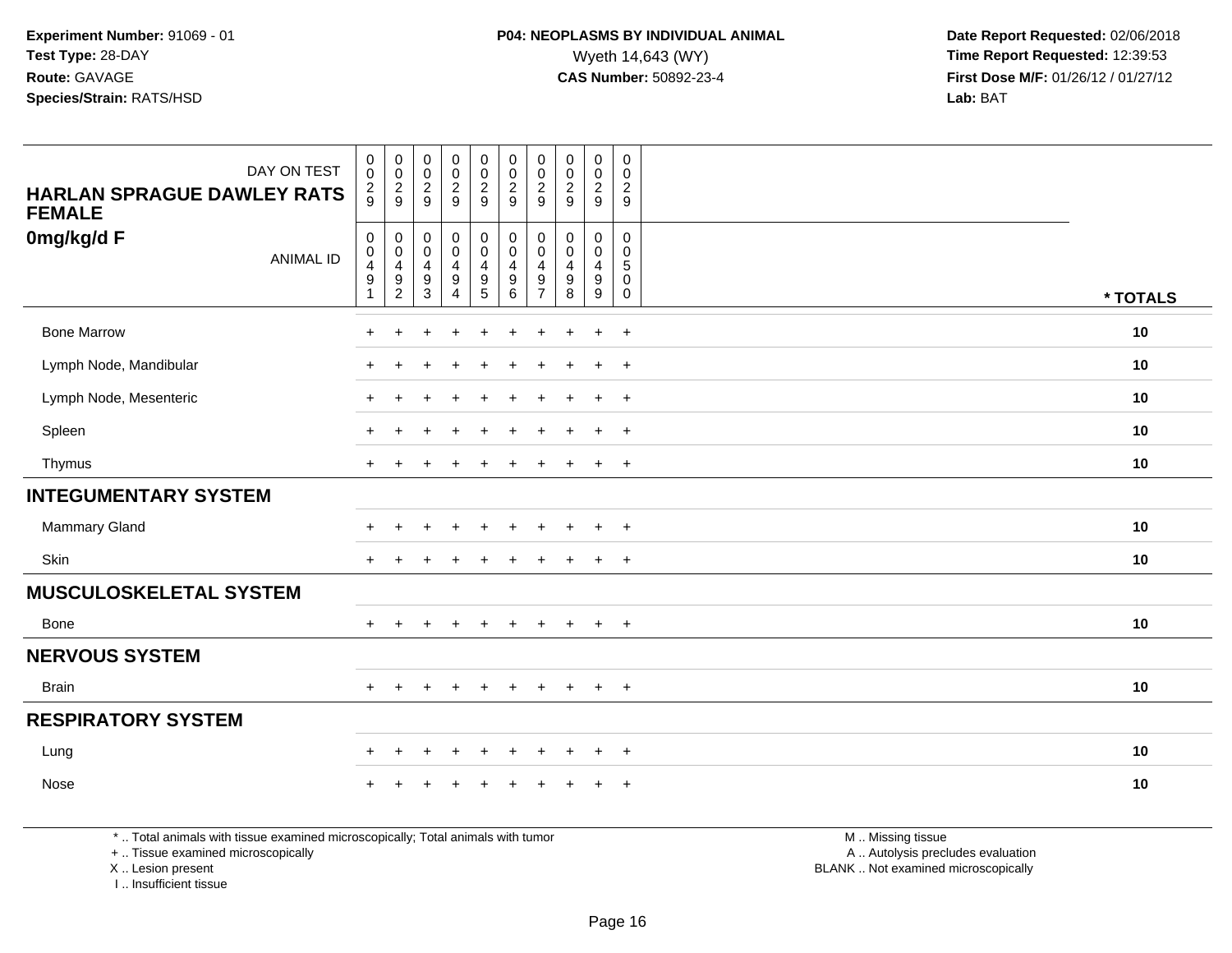| <b>HARLAN SPRAGUE DAWLEY RATS</b><br><b>FEMALE</b> | DAY ON TEST | $_{\rm 0}^{\rm 0}$<br>$\frac{2}{9}$    | $\begin{matrix} 0 \\ 0 \\ 2 \\ 9 \end{matrix}$                                                        | $\begin{smallmatrix} 0\\0 \end{smallmatrix}$<br>$\boldsymbol{2}$<br>9 | $\begin{array}{c} 0 \\ 0 \\ 2 \\ 9 \end{array}$ | $\begin{array}{c} 0 \\ 0 \\ 2 \\ 9 \end{array}$                  |                                                               | $_{\rm 0}^{\rm 0}$<br>$\frac{2}{9}$ | $\begin{smallmatrix} 0\\0 \end{smallmatrix}$<br>$\boldsymbol{2}$<br>9 | $\mathbf 0$<br>0<br>$\frac{2}{9}$ | $\pmb{0}$<br>0<br>$\overline{c}$<br>9 |          |
|----------------------------------------------------|-------------|----------------------------------------|-------------------------------------------------------------------------------------------------------|-----------------------------------------------------------------------|-------------------------------------------------|------------------------------------------------------------------|---------------------------------------------------------------|-------------------------------------|-----------------------------------------------------------------------|-----------------------------------|---------------------------------------|----------|
| 0mg/kg/d F                                         | ANIMAL ID   | 0<br>$\frac{0}{4}$<br>$\boldsymbol{9}$ | $\begin{smallmatrix}0\\0\end{smallmatrix}$<br>$\begin{array}{c} 4 \\ 9 \end{array}$<br>$\overline{2}$ | $\mathbf 0$<br>$\pmb{0}$<br>4<br>9<br>3                               | $_0^0$<br>$\frac{4}{9}$<br>4                    | $_{\rm 0}^{\rm 0}$<br>$\begin{array}{c} 4 \\ 9 \end{array}$<br>5 | $_{\rm 0}^{\rm 0}$<br>$\overline{4}$<br>$\boldsymbol{9}$<br>6 | 0<br>$\pmb{0}$<br>4<br>9            | 0<br>$\pmb{0}$<br>$\overline{4}$<br>9<br>8                            | 0<br>0<br>4<br>9<br>9             | 0<br>0<br>5<br>0<br>$\mathbf 0$       | * TOTALS |
| Trachea                                            |             |                                        |                                                                                                       |                                                                       | $\div$                                          | $+$                                                              | $\pm$                                                         | $\pm$                               | $\pm$                                                                 | $\ddot{}$                         | $+$                                   | 10       |
| <b>SPECIAL SENSES SYSTEM</b>                       |             |                                        |                                                                                                       |                                                                       |                                                 |                                                                  |                                                               |                                     |                                                                       |                                   |                                       |          |
| Eye                                                |             |                                        |                                                                                                       |                                                                       |                                                 |                                                                  |                                                               |                                     |                                                                       | $\pm$                             | $+$                                   | 10       |
| Harderian Gland                                    |             | $+$                                    |                                                                                                       |                                                                       |                                                 | $\pm$                                                            |                                                               | $\pm$                               | $\pm$                                                                 | $\ddot{}$                         | $+$                                   | 10       |
| <b>URINARY SYSTEM</b>                              |             |                                        |                                                                                                       |                                                                       |                                                 |                                                                  |                                                               |                                     |                                                                       |                                   |                                       |          |
| Kidney                                             |             |                                        |                                                                                                       |                                                                       | $\ddot{}$                                       | $+$                                                              |                                                               | $\pm$                               | $\pm$                                                                 | $\pm$                             | $+$                                   | 10       |
| <b>Urinary Bladder</b>                             |             |                                        |                                                                                                       |                                                                       |                                                 | ÷.                                                               |                                                               |                                     |                                                                       | $\ddot{}$                         | $+$                                   | 10       |
| <b>SYSTEMIC LESIONS</b>                            |             |                                        |                                                                                                       |                                                                       |                                                 |                                                                  |                                                               |                                     |                                                                       |                                   |                                       |          |
| Multiple Organ                                     |             |                                        |                                                                                                       |                                                                       |                                                 |                                                                  |                                                               |                                     | $\pm$                                                                 | $\ddot{}$                         | $+$                                   | 10       |

\* .. Total animals with tissue examined microscopically; Total animals with tumor

+ .. Tissue examined microscopically

X .. Lesion present

I .. Insufficient tissue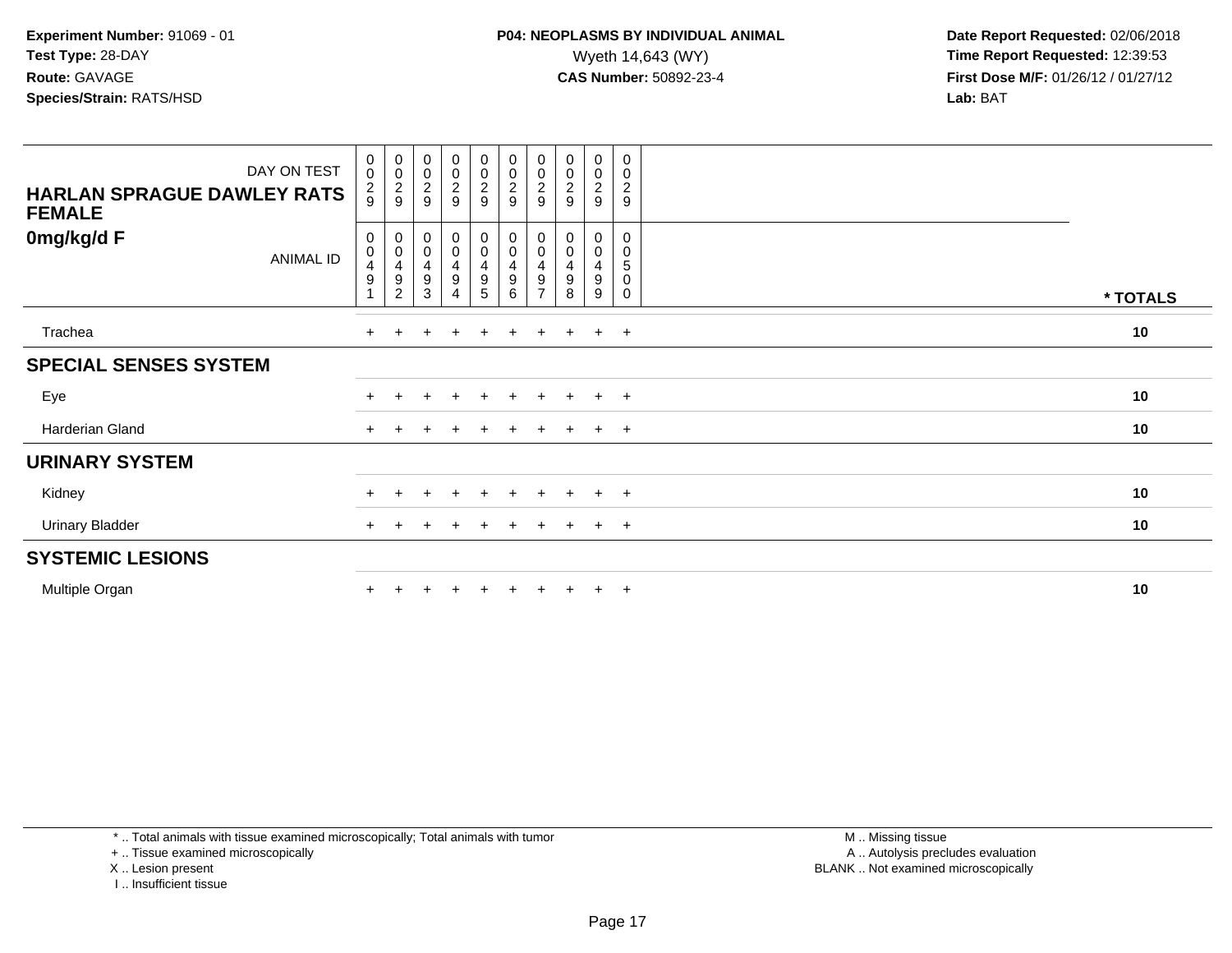| DAY ON TEST<br><b>HARLAN SPRAGUE DAWLEY RATS</b><br><b>FEMALE</b>                                                                                                   | $_{\rm 0}^{\rm 0}$<br>$\frac{2}{9}$                                     | $\begin{smallmatrix} 0\\0 \end{smallmatrix}$<br>$\frac{2}{9}$               | $\pmb{0}$<br>0<br>$\sqrt{2}$<br>9      | $\pmb{0}$<br>$\mathbf 0$<br>$\overline{2}$<br>9                             | 0<br>$\mathbf 0$<br>$\frac{2}{9}$                   | $\mathbf 0$<br>$\mathbf 0$<br>$\overline{c}$<br>9            | 0<br>0<br>$\overline{c}$<br>9                      | $\mathbf 0$<br>$\mathbf 0$<br>$\overline{c}$<br>9 | $\pmb{0}$<br>0<br>$\overline{c}$<br>9                | $\mathbf 0$<br>$\mathbf 0$<br>$\overline{c}$<br>9                       |                                                                                               |          |
|---------------------------------------------------------------------------------------------------------------------------------------------------------------------|-------------------------------------------------------------------------|-----------------------------------------------------------------------------|----------------------------------------|-----------------------------------------------------------------------------|-----------------------------------------------------|--------------------------------------------------------------|----------------------------------------------------|---------------------------------------------------|------------------------------------------------------|-------------------------------------------------------------------------|-----------------------------------------------------------------------------------------------|----------|
| 6.25mg/kg/d F<br><b>ANIMAL ID</b>                                                                                                                                   | $\pmb{0}$<br>$\pmb{0}$<br>$\overline{5}$<br>$\mathbf 0$<br>$\mathbf{1}$ | $\mathbf 0$<br>$\pmb{0}$<br>$\overline{5}$<br>$\mathsf 0$<br>$\overline{2}$ | 0<br>0<br>$\sqrt{5}$<br>$\pmb{0}$<br>3 | $\mathbf 0$<br>$\mathbf 0$<br>$\overline{5}$<br>$\pmb{0}$<br>$\overline{4}$ | 0<br>$\mathbf 0$<br>$\overline{5}$<br>$\frac{0}{5}$ | $\pmb{0}$<br>$\mathbf 0$<br>$\overline{5}$<br>$\pmb{0}$<br>6 | 0<br>$\pmb{0}$<br>5<br>$\pmb{0}$<br>$\overline{7}$ | $\mathbf 0$<br>0<br>$\sqrt{5}$<br>$\pmb{0}$<br>8  | $\mathbf 0$<br>0<br>$\sqrt{5}$<br>$\pmb{0}$<br>$9\,$ | $\mathbf 0$<br>$\mathbf 0$<br>$\sqrt{5}$<br>$\mathbf{1}$<br>$\mathbf 0$ |                                                                                               | * TOTALS |
| <b>ALIMENTARY SYSTEM</b>                                                                                                                                            |                                                                         |                                                                             |                                        |                                                                             |                                                     |                                                              |                                                    |                                                   |                                                      |                                                                         |                                                                                               |          |
| Liver                                                                                                                                                               |                                                                         |                                                                             |                                        |                                                                             |                                                     |                                                              |                                                    |                                                   | $\div$                                               | $\ddot{}$                                                               |                                                                                               | 10       |
| Pancreas                                                                                                                                                            |                                                                         |                                                                             |                                        |                                                                             |                                                     |                                                              |                                                    |                                                   | $\pm$                                                | $\ddot{}$                                                               |                                                                                               | 10       |
| <b>CARDIOVASCULAR SYSTEM</b>                                                                                                                                        |                                                                         |                                                                             |                                        |                                                                             |                                                     |                                                              |                                                    |                                                   |                                                      |                                                                         |                                                                                               |          |
| <b>NONE</b>                                                                                                                                                         |                                                                         |                                                                             |                                        |                                                                             |                                                     |                                                              |                                                    |                                                   |                                                      |                                                                         |                                                                                               |          |
| <b>ENDOCRINE SYSTEM</b>                                                                                                                                             |                                                                         |                                                                             |                                        |                                                                             |                                                     |                                                              |                                                    |                                                   |                                                      |                                                                         |                                                                                               |          |
| Parathyroid Gland                                                                                                                                                   |                                                                         |                                                                             |                                        |                                                                             |                                                     | M M                                                          |                                                    |                                                   |                                                      |                                                                         |                                                                                               | $\bf{0}$ |
| <b>Thyroid Gland</b>                                                                                                                                                | $+$                                                                     | $\pm$                                                                       |                                        |                                                                             | $\ddot{}$                                           | $\ddot{}$                                                    | $\ddot{}$                                          | $+$                                               | $+$                                                  | $+$                                                                     |                                                                                               | 10       |
| <b>GENERAL BODY SYSTEM</b>                                                                                                                                          |                                                                         |                                                                             |                                        |                                                                             |                                                     |                                                              |                                                    |                                                   |                                                      |                                                                         |                                                                                               |          |
| <b>NONE</b>                                                                                                                                                         |                                                                         |                                                                             |                                        |                                                                             |                                                     |                                                              |                                                    |                                                   |                                                      |                                                                         |                                                                                               |          |
| <b>GENITAL SYSTEM</b>                                                                                                                                               |                                                                         |                                                                             |                                        |                                                                             |                                                     |                                                              |                                                    |                                                   |                                                      |                                                                         |                                                                                               |          |
| Ovary                                                                                                                                                               |                                                                         |                                                                             |                                        |                                                                             |                                                     |                                                              |                                                    |                                                   | $\pm$                                                | $\overline{+}$                                                          |                                                                                               | 10       |
| <b>HEMATOPOIETIC SYSTEM</b>                                                                                                                                         |                                                                         |                                                                             |                                        |                                                                             |                                                     |                                                              |                                                    |                                                   |                                                      |                                                                         |                                                                                               |          |
| <b>Bone Marrow</b>                                                                                                                                                  |                                                                         | $\ddot{}$                                                                   | $\div$                                 | $\div$                                                                      | $+$                                                 | ÷                                                            | $\div$                                             | $\pm$                                             | $+$                                                  | $+$                                                                     |                                                                                               | 10       |
| Spleen                                                                                                                                                              |                                                                         |                                                                             |                                        |                                                                             |                                                     |                                                              |                                                    |                                                   | $\ddot{}$                                            | $+$                                                                     |                                                                                               | 10       |
| <b>INTEGUMENTARY SYSTEM</b>                                                                                                                                         |                                                                         |                                                                             |                                        |                                                                             |                                                     |                                                              |                                                    |                                                   |                                                      |                                                                         |                                                                                               |          |
| *  Total animals with tissue examined microscopically; Total animals with tumor<br>+  Tissue examined microscopically<br>X  Lesion present<br>I Insufficient tissue |                                                                         |                                                                             |                                        |                                                                             |                                                     |                                                              |                                                    |                                                   |                                                      |                                                                         | M  Missing tissue<br>A  Autolysis precludes evaluation<br>BLANK  Not examined microscopically |          |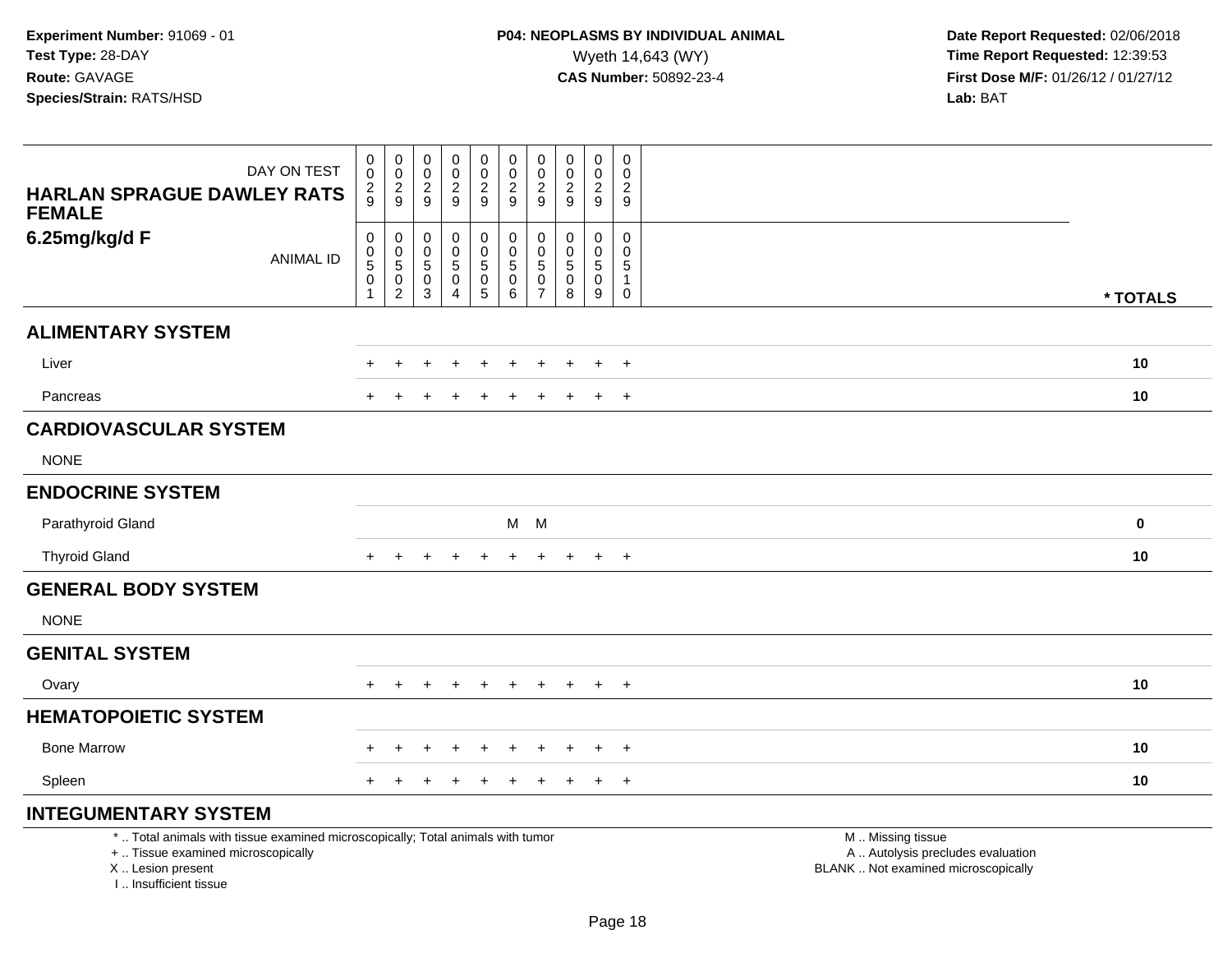| DAY ON TEST<br><b>HARLAN SPRAGUE DAWLEY RATS</b><br><b>FEMALE</b> | 0<br>$\pmb{0}$<br>$\frac{2}{9}$ | 0<br>$\mathbf 0$<br>$\frac{2}{9}$                    | 0<br>$\pmb{0}$<br>$\frac{2}{9}$               | $_{\rm 0}^{\rm 0}$<br>$\frac{2}{9}$                                   | $\boldsymbol{0}$<br>$\mathbf 0$<br>$\frac{2}{9}$                | 0<br>$\mathbf 0$<br>$\overline{2}$<br>9                         | 0<br>0<br>2<br>9                   | 0<br>0<br>2<br>9 | 0<br>$\pmb{0}$<br>$\overline{c}$<br>9   | 0<br>$\mathbf 0$<br>$\overline{\mathbf{c}}$<br>9 |          |  |
|-------------------------------------------------------------------|---------------------------------|------------------------------------------------------|-----------------------------------------------|-----------------------------------------------------------------------|-----------------------------------------------------------------|-----------------------------------------------------------------|------------------------------------|------------------|-----------------------------------------|--------------------------------------------------|----------|--|
| 6.25mg/kg/d F<br><b>ANIMAL ID</b>                                 | 0<br>0<br>5<br>0<br>1           | 0<br>$\pmb{0}$<br>$\,$ 5 $\,$<br>0<br>$\overline{c}$ | 0<br>$\pmb{0}$<br>$\,$ 5 $\,$<br>$\,0\,$<br>3 | $\mathbf 0$<br>$\pmb{0}$<br>$\sqrt{5}$<br>$\pmb{0}$<br>$\overline{A}$ | $\pmb{0}$<br>$\pmb{0}$<br>$\sqrt{5}$<br>$\pmb{0}$<br>$\sqrt{5}$ | $\boldsymbol{0}$<br>$\mathbf 0$<br>$\sqrt{5}$<br>$\pmb{0}$<br>6 | 0<br>0<br>5<br>0<br>$\overline{ }$ | 0<br>0<br>5<br>8 | 0<br>0<br>$\,$ 5 $\,$<br>$\pmb{0}$<br>9 | $\Omega$<br>0<br>$\sqrt{5}$<br>$\mathbf 0$       | * TOTALS |  |
| <b>NONE</b>                                                       |                                 |                                                      |                                               |                                                                       |                                                                 |                                                                 |                                    |                  |                                         |                                                  |          |  |
| <b>MUSCULOSKELETAL SYSTEM</b>                                     |                                 |                                                      |                                               |                                                                       |                                                                 |                                                                 |                                    |                  |                                         |                                                  |          |  |
| <b>NONE</b>                                                       |                                 |                                                      |                                               |                                                                       |                                                                 |                                                                 |                                    |                  |                                         |                                                  |          |  |
| <b>NERVOUS SYSTEM</b>                                             |                                 |                                                      |                                               |                                                                       |                                                                 |                                                                 |                                    |                  |                                         |                                                  |          |  |
| <b>NONE</b>                                                       |                                 |                                                      |                                               |                                                                       |                                                                 |                                                                 |                                    |                  |                                         |                                                  |          |  |
| <b>RESPIRATORY SYSTEM</b>                                         |                                 |                                                      |                                               |                                                                       |                                                                 |                                                                 |                                    |                  |                                         |                                                  |          |  |
| <b>Nose</b>                                                       |                                 |                                                      |                                               | $\pm$                                                                 | $\pm$                                                           |                                                                 | $\pm$                              | $\pm$            | $+$                                     | $+$                                              | 10       |  |
| <b>SPECIAL SENSES SYSTEM</b>                                      |                                 |                                                      |                                               |                                                                       |                                                                 |                                                                 |                                    |                  |                                         |                                                  |          |  |
| <b>NONE</b>                                                       |                                 |                                                      |                                               |                                                                       |                                                                 |                                                                 |                                    |                  |                                         |                                                  |          |  |
| <b>URINARY SYSTEM</b>                                             |                                 |                                                      |                                               |                                                                       |                                                                 |                                                                 |                                    |                  |                                         |                                                  |          |  |
| Kidney                                                            | $+$                             |                                                      |                                               |                                                                       | $\pm$                                                           | $\ddot{}$                                                       | $+$                                | $+$              | $+$ $+$                                 |                                                  | 10       |  |
| <b>SYSTEMIC LESIONS</b>                                           |                                 |                                                      |                                               |                                                                       |                                                                 |                                                                 |                                    |                  |                                         |                                                  |          |  |
| Multiple Organ                                                    |                                 |                                                      |                                               |                                                                       |                                                                 |                                                                 |                                    |                  | $\ddot{}$                               | $+$                                              | 10       |  |

\* .. Total animals with tissue examined microscopically; Total animals with tumor

+ .. Tissue examined microscopically

X .. Lesion present

I .. Insufficient tissue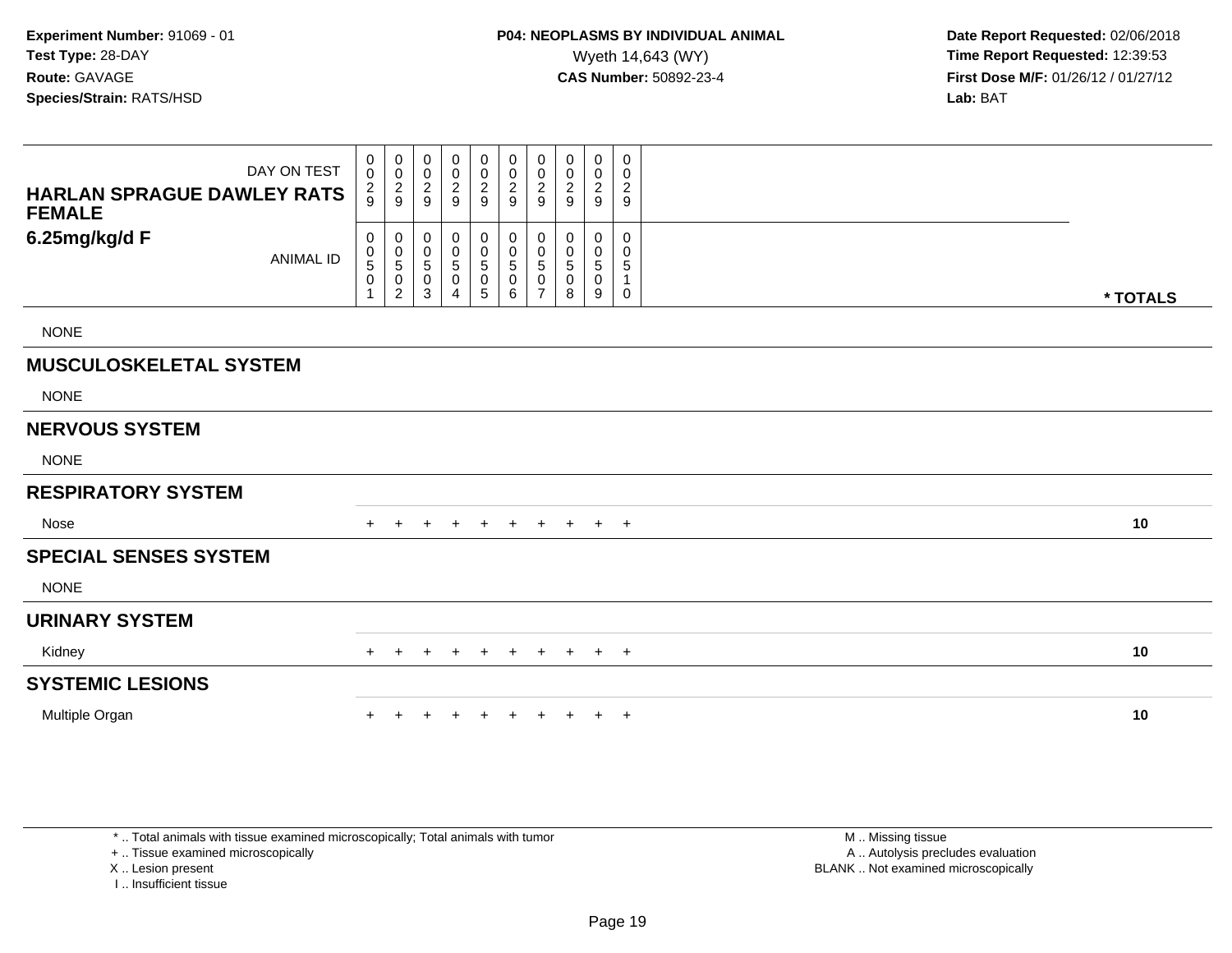| DAY ON TEST                                        | $\pmb{0}$<br>0                                                  | $\pmb{0}$                                           | $\pmb{0}$                                 | $\begin{array}{c} 0 \\ 0 \\ 2 \\ 9 \end{array}$        | $\begin{smallmatrix}0\\0\end{smallmatrix}$ | $\begin{array}{c} 0 \\ 0 \\ 2 \\ 9 \end{array}$                      | $\pmb{0}$<br>$\mathsf 0$                                                | 0<br>0                                     | $\boldsymbol{0}$<br>$\boldsymbol{0}$                   | 0<br>0                                       |          |
|----------------------------------------------------|-----------------------------------------------------------------|-----------------------------------------------------|-------------------------------------------|--------------------------------------------------------|--------------------------------------------|----------------------------------------------------------------------|-------------------------------------------------------------------------|--------------------------------------------|--------------------------------------------------------|----------------------------------------------|----------|
| <b>HARLAN SPRAGUE DAWLEY RATS</b><br><b>FEMALE</b> | $\frac{2}{9}$                                                   | $\frac{0}{2}$                                       | $\frac{0}{2}$                             |                                                        | $\frac{2}{9}$                              |                                                                      | $\overline{2}$<br>9                                                     | $\sqrt{2}$<br>9                            | $\sqrt{2}$<br>9                                        | $\overline{2}$<br>9                          |          |
| 12.5mg/kg/d F<br><b>ANIMAL ID</b>                  | 0<br>$\begin{array}{c} 0 \\ 5 \\ 1 \end{array}$<br>$\mathbf{1}$ | 0<br>$\frac{0}{5}$<br>$\mathbf 1$<br>$\overline{2}$ | 0<br>$\frac{0}{5}$<br>$\overline{1}$<br>3 | $\boldsymbol{0}$<br>$\frac{0}{5}$<br>$\mathbf{1}$<br>4 | 0<br>$\frac{0}{5}$<br>1<br>5               | $\begin{matrix} 0 \\ 0 \\ 5 \end{matrix}$<br>$\mathbf{1}$<br>$\,6\,$ | $\pmb{0}$<br>$\pmb{0}$<br>$\,$ 5 $\,$<br>$\mathbf{1}$<br>$\overline{7}$ | 0<br>0<br>$\,$ 5 $\,$<br>$\mathbf{1}$<br>8 | $\mathbf 0$<br>$\mathbf 0$<br>$\overline{5}$<br>1<br>9 | 0<br>0<br>5<br>$\overline{c}$<br>$\mathbf 0$ | * TOTALS |
| <b>ALIMENTARY SYSTEM</b>                           |                                                                 |                                                     |                                           |                                                        |                                            |                                                                      |                                                                         |                                            |                                                        |                                              |          |
| Liver                                              | $+$                                                             | $\pm$                                               |                                           |                                                        | $\ddot{}$                                  | $\pm$                                                                | $\ddot{}$                                                               | $\ddot{}$                                  | $+$                                                    | $+$                                          | 10       |
| Pancreas                                           | $+$                                                             |                                                     |                                           |                                                        | $\ddot{}$                                  |                                                                      | $\ddot{}$                                                               | $\pm$                                      | $\ddot{}$                                              | $+$                                          | 10       |
| <b>CARDIOVASCULAR SYSTEM</b>                       |                                                                 |                                                     |                                           |                                                        |                                            |                                                                      |                                                                         |                                            |                                                        |                                              |          |
| <b>NONE</b>                                        |                                                                 |                                                     |                                           |                                                        |                                            |                                                                      |                                                                         |                                            |                                                        |                                              |          |
| <b>ENDOCRINE SYSTEM</b>                            |                                                                 |                                                     |                                           |                                                        |                                            |                                                                      |                                                                         |                                            |                                                        |                                              |          |
| <b>Thyroid Gland</b>                               | $+$                                                             | $\ddot{}$                                           | $\ddot{}$                                 | $\ddot{}$                                              | $+$                                        | $+$                                                                  | $+$                                                                     | $+$                                        | $+$ $+$                                                |                                              | 10       |
| <b>GENERAL BODY SYSTEM</b>                         |                                                                 |                                                     |                                           |                                                        |                                            |                                                                      |                                                                         |                                            |                                                        |                                              |          |
| <b>NONE</b>                                        |                                                                 |                                                     |                                           |                                                        |                                            |                                                                      |                                                                         |                                            |                                                        |                                              |          |
| <b>GENITAL SYSTEM</b>                              |                                                                 |                                                     |                                           |                                                        |                                            |                                                                      |                                                                         |                                            |                                                        |                                              |          |
| Ovary                                              | $+$                                                             |                                                     |                                           |                                                        |                                            |                                                                      | $\pm$                                                                   | $\pm$                                      | $+$                                                    | $+$                                          | 10       |
| <b>HEMATOPOIETIC SYSTEM</b>                        |                                                                 |                                                     |                                           |                                                        |                                            |                                                                      |                                                                         |                                            |                                                        |                                              |          |
| <b>Bone Marrow</b>                                 |                                                                 |                                                     |                                           |                                                        | $\div$                                     |                                                                      | $\ddot{}$                                                               | $\pm$                                      | $\ddot{}$                                              | $+$                                          | 10       |
| Spleen                                             |                                                                 |                                                     |                                           |                                                        | $\div$                                     |                                                                      | $\ddot{}$                                                               | $\pm$                                      | $\ddot{}$                                              | $+$                                          | 10       |

## **INTEGUMENTARY SYSTEM**

NONE

\* .. Total animals with tissue examined microscopically; Total animals with tumor

+ .. Tissue examined microscopically

X .. Lesion present

I .. Insufficient tissue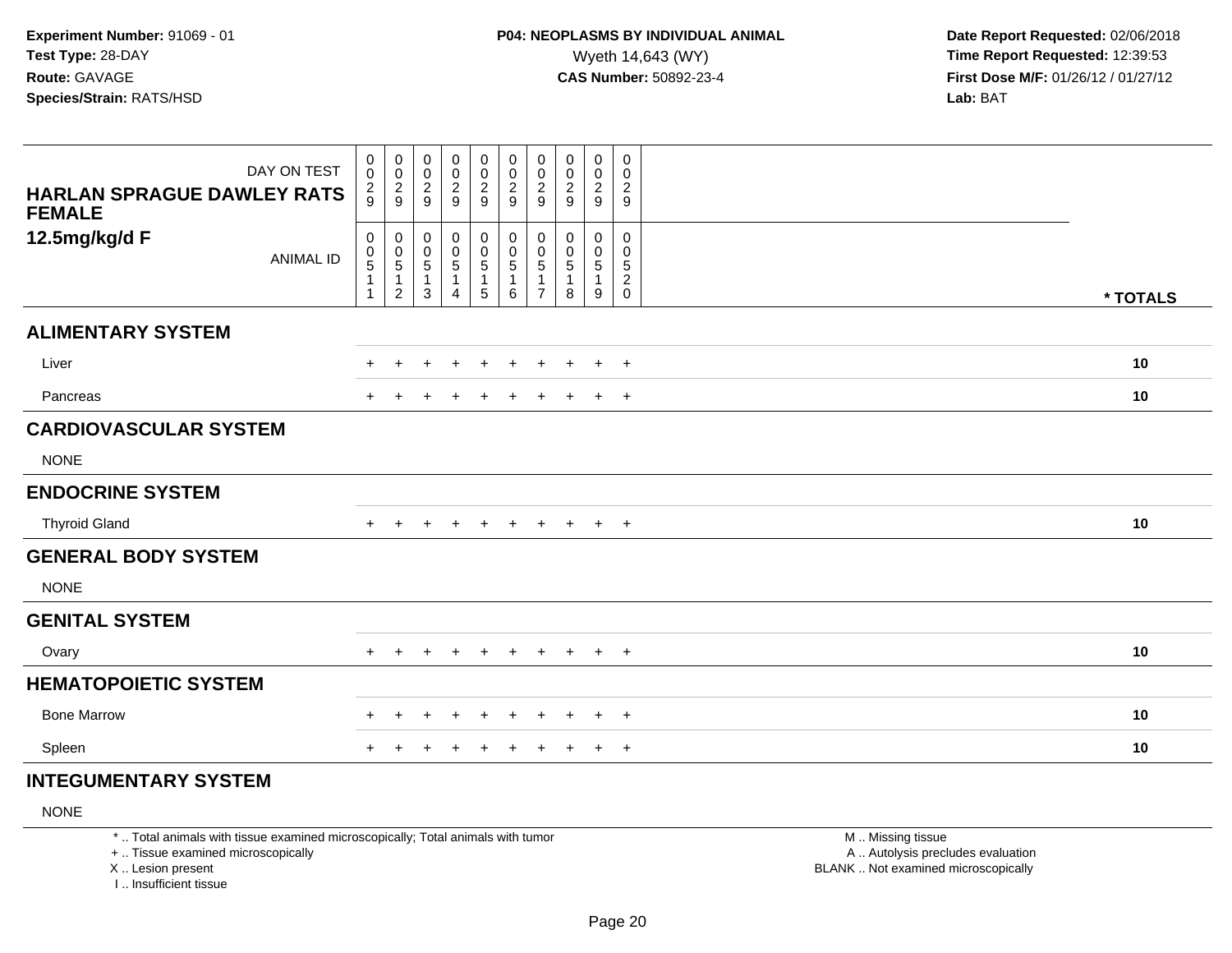| <b>HARLAN SPRAGUE DAWLEY RATS</b><br><b>FEMALE</b> | DAY ON TEST      | $\boldsymbol{0}$<br>$\pmb{0}$<br>$\frac{2}{9}$                             | $_{\rm 0}^{\rm 0}$<br>$\frac{2}{9}$             | $_{\rm 0}^{\rm 0}$<br>$\frac{2}{9}$                                         | $\begin{smallmatrix} 0\\0 \end{smallmatrix}$<br>$\sqrt{2}$<br>9 | $\begin{smallmatrix}0\0\0\end{smallmatrix}$<br>$\frac{2}{9}$ | $\begin{smallmatrix}0\\0\end{smallmatrix}$<br>$\frac{2}{9}$       | $\pmb{0}$<br>$\pmb{0}$<br>$\overline{c}$<br>9   | 0<br>0<br>$\boldsymbol{2}$<br>9 | $\pmb{0}$<br>$\pmb{0}$<br>$\sqrt{2}$<br>9 | 0<br>0<br>$\sqrt{2}$<br>$9\,$          |          |  |
|----------------------------------------------------|------------------|----------------------------------------------------------------------------|-------------------------------------------------|-----------------------------------------------------------------------------|-----------------------------------------------------------------|--------------------------------------------------------------|-------------------------------------------------------------------|-------------------------------------------------|---------------------------------|-------------------------------------------|----------------------------------------|----------|--|
| 12.5mg/kg/d F                                      | <b>ANIMAL ID</b> | 0<br>$\begin{array}{c} 0 \\ 5 \end{array}$<br>$\mathbf{1}$<br>$\mathbf{1}$ | 0<br>$\begin{array}{c} 0 \\ 5 \end{array}$<br>2 | $\mathbf 0$<br>$\begin{array}{c} 0 \\ 5 \end{array}$<br>$\overline{1}$<br>3 | 0<br>$\begin{array}{c} 0 \\ 5 \end{array}$<br>$\mathbf{1}$<br>4 | $\begin{matrix} 0 \\ 0 \\ 5 \end{matrix}$<br>5               | 0<br>$\begin{array}{c} 0 \\ 5 \end{array}$<br>$\overline{1}$<br>6 | 0<br>$\begin{array}{c} 0 \\ 5 \end{array}$<br>7 | 0<br>0<br>5<br>8                | 0<br>0<br>$\sqrt{5}$<br>9                 | 0<br>0<br>5<br>$\sqrt{2}$<br>$\pmb{0}$ | * TOTALS |  |
| <b>MUSCULOSKELETAL SYSTEM</b>                      |                  |                                                                            |                                                 |                                                                             |                                                                 |                                                              |                                                                   |                                                 |                                 |                                           |                                        |          |  |
| <b>NONE</b>                                        |                  |                                                                            |                                                 |                                                                             |                                                                 |                                                              |                                                                   |                                                 |                                 |                                           |                                        |          |  |
| <b>NERVOUS SYSTEM</b>                              |                  |                                                                            |                                                 |                                                                             |                                                                 |                                                              |                                                                   |                                                 |                                 |                                           |                                        |          |  |
| <b>NONE</b>                                        |                  |                                                                            |                                                 |                                                                             |                                                                 |                                                              |                                                                   |                                                 |                                 |                                           |                                        |          |  |
| <b>RESPIRATORY SYSTEM</b>                          |                  |                                                                            |                                                 |                                                                             |                                                                 |                                                              |                                                                   |                                                 |                                 |                                           |                                        |          |  |
| Nose                                               |                  |                                                                            |                                                 |                                                                             |                                                                 | $\pm$                                                        | $+$                                                               | $+$                                             | $+$                             | $+$ $+$                                   |                                        | 10       |  |
| <b>SPECIAL SENSES SYSTEM</b>                       |                  |                                                                            |                                                 |                                                                             |                                                                 |                                                              |                                                                   |                                                 |                                 |                                           |                                        |          |  |
| <b>NONE</b>                                        |                  |                                                                            |                                                 |                                                                             |                                                                 |                                                              |                                                                   |                                                 |                                 |                                           |                                        |          |  |
| <b>URINARY SYSTEM</b>                              |                  |                                                                            |                                                 |                                                                             |                                                                 |                                                              |                                                                   |                                                 |                                 |                                           |                                        |          |  |
| Kidney                                             |                  | $+$                                                                        | $\pm$                                           | $\pm$                                                                       | $\pm$                                                           | $+$                                                          | $+$                                                               | $+$                                             | $+$                             | $+$ $+$                                   |                                        | 10       |  |
| <b>SYSTEMIC LESIONS</b>                            |                  |                                                                            |                                                 |                                                                             |                                                                 |                                                              |                                                                   |                                                 |                                 |                                           |                                        |          |  |
| Multiple Organ                                     |                  |                                                                            |                                                 |                                                                             |                                                                 |                                                              |                                                                   |                                                 |                                 | $+$                                       | $+$                                    | 10       |  |

\* .. Total animals with tissue examined microscopically; Total animals with tumor

+ .. Tissue examined microscopically

X .. Lesion present

I .. Insufficient tissue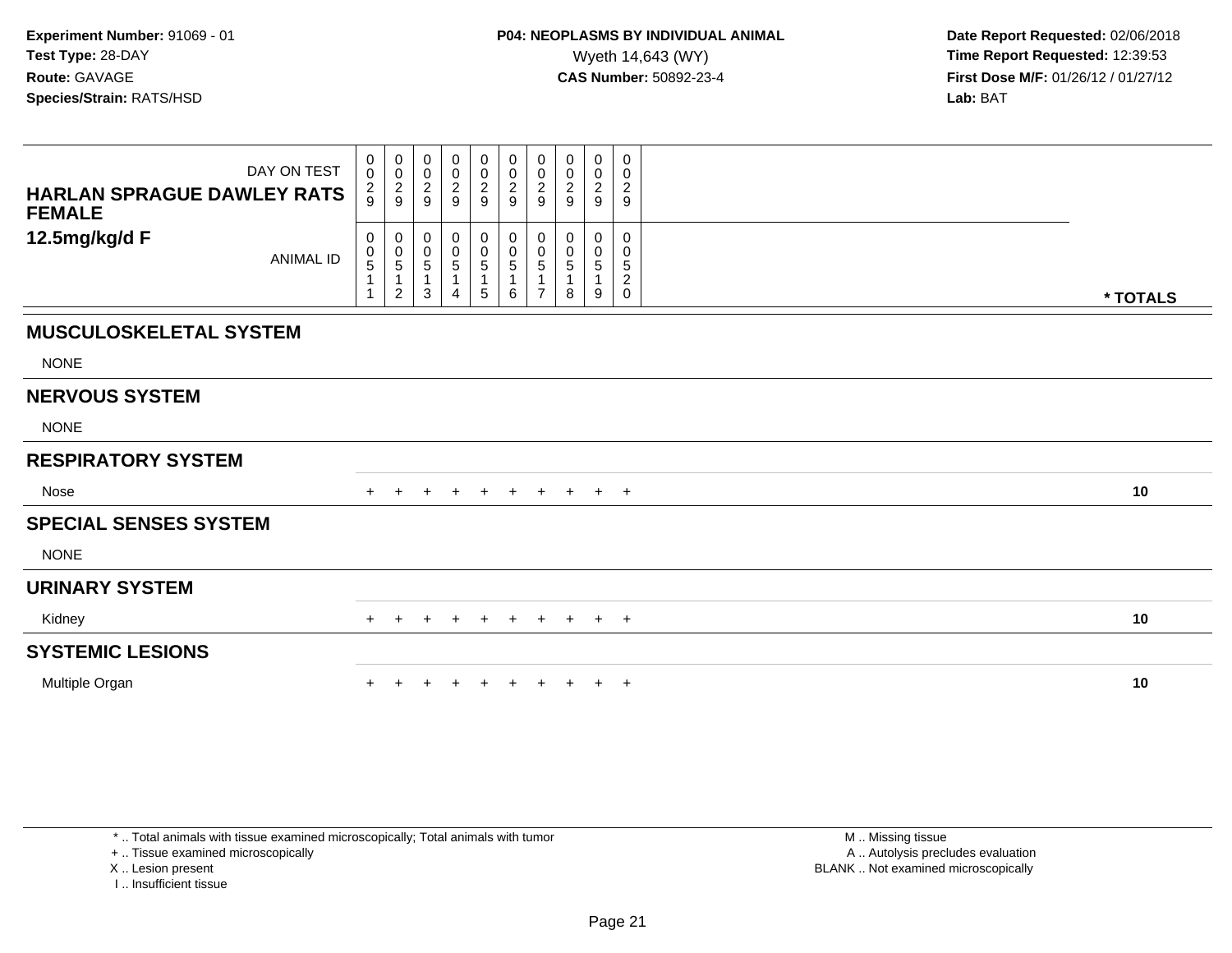| DAY ON TEST<br><b>HARLAN SPRAGUE DAWLEY RATS</b><br><b>FEMALE</b> | $\begin{smallmatrix} 0\\0 \end{smallmatrix}$<br>$\frac{2}{9}$    | $_{\rm 0}^{\rm 0}$<br>$\frac{2}{9}$           | $\begin{smallmatrix}0\\0\end{smallmatrix}$<br>$\frac{2}{9}$           | $_{\rm 0}^{\rm 0}$<br>$\frac{2}{9}$ | $\begin{smallmatrix} 0\\0 \end{smallmatrix}$<br>$\frac{2}{9}$ | $_{\rm 0}^{\rm 0}$<br>$\frac{2}{9}$                                                    | $\begin{smallmatrix} 0\\0 \end{smallmatrix}$<br>$\frac{2}{9}$                   | $\pmb{0}$<br>$\frac{0}{2}$                                     | $\begin{smallmatrix}0\\0\end{smallmatrix}$<br>$\frac{2}{9}$ | $\begin{smallmatrix} 0\\0 \end{smallmatrix}$<br>$\frac{2}{9}$                          |          |
|-------------------------------------------------------------------|------------------------------------------------------------------|-----------------------------------------------|-----------------------------------------------------------------------|-------------------------------------|---------------------------------------------------------------|----------------------------------------------------------------------------------------|---------------------------------------------------------------------------------|----------------------------------------------------------------|-------------------------------------------------------------|----------------------------------------------------------------------------------------|----------|
| 25mg/kg/d F<br><b>ANIMAL ID</b>                                   | $\begin{matrix} 0 \\ 0 \\ 5 \\ 2 \end{matrix}$<br>$\overline{1}$ | $\mathbf 0$<br>$\frac{0}{5}$<br>$\frac{2}{2}$ | $\mathbf 0$<br>$\ddot{\mathbf{0}}$<br>$\overline{5}$<br>$\frac{2}{3}$ | 0<br>$\frac{0}{5}$<br>2<br>4        | 000525                                                        | $\begin{smallmatrix}0\0\0\5\end{smallmatrix}$<br>$\begin{array}{c} 2 \\ 6 \end{array}$ | $\begin{smallmatrix} 0\\0 \end{smallmatrix}$<br>$\overline{5}$<br>$\frac{2}{7}$ | $\mathbf 0$<br>$\begin{array}{c} 0 \\ 5 \\ 2 \\ 8 \end{array}$ | 0<br>$\begin{matrix}0\\5\end{matrix}$<br>$\frac{2}{9}$      | 0<br>$\mathsf{O}\xspace$<br>$\overline{5}$<br>$\ensuremath{\mathsf{3}}$<br>$\mathbf 0$ | * TOTALS |
| <b>ALIMENTARY SYSTEM</b>                                          |                                                                  |                                               |                                                                       |                                     |                                                               |                                                                                        |                                                                                 |                                                                |                                                             |                                                                                        |          |
| Esophagus                                                         |                                                                  |                                               |                                                                       |                                     |                                                               |                                                                                        |                                                                                 |                                                                | $\ddot{}$                                                   | $\ddot{}$                                                                              | 10       |
| Intestine Large, Cecum                                            |                                                                  |                                               |                                                                       |                                     |                                                               |                                                                                        |                                                                                 |                                                                | $\ddot{}$                                                   | $+$                                                                                    | 10       |
| Intestine Large, Colon                                            | ÷                                                                | +                                             |                                                                       |                                     |                                                               |                                                                                        |                                                                                 |                                                                | ÷                                                           | $\ddot{}$                                                                              | 10       |
| Intestine Large, Rectum                                           |                                                                  |                                               |                                                                       |                                     |                                                               |                                                                                        |                                                                                 |                                                                | ÷                                                           | $+$                                                                                    | 10       |
| Intestine Small, Duodenum                                         |                                                                  |                                               |                                                                       |                                     |                                                               |                                                                                        |                                                                                 |                                                                | $\ddot{}$                                                   | $^{+}$                                                                                 | 10       |
| Intestine Small, Ileum                                            |                                                                  |                                               |                                                                       |                                     |                                                               |                                                                                        |                                                                                 |                                                                | $\ddot{}$                                                   | $\overline{+}$                                                                         | 10       |
| Intestine Small, Jejunum                                          |                                                                  |                                               |                                                                       |                                     |                                                               |                                                                                        |                                                                                 |                                                                | $\ddot{}$                                                   | $+$                                                                                    | 10       |
| Liver                                                             |                                                                  |                                               |                                                                       |                                     |                                                               |                                                                                        |                                                                                 |                                                                | $\ddot{}$                                                   | $\overline{+}$                                                                         | 10       |
| Pancreas                                                          |                                                                  |                                               |                                                                       |                                     |                                                               |                                                                                        |                                                                                 |                                                                | $\ddot{}$                                                   | $\ddot{}$                                                                              | 10       |
| Salivary Glands                                                   |                                                                  |                                               |                                                                       |                                     |                                                               |                                                                                        |                                                                                 |                                                                | $\ddot{}$                                                   | $+$                                                                                    | 10       |
| Stomach, Forestomach                                              |                                                                  |                                               |                                                                       |                                     |                                                               |                                                                                        |                                                                                 |                                                                | $\ddot{}$                                                   | $\overline{+}$                                                                         | 10       |
| Stomach, Glandular                                                | $+$                                                              |                                               |                                                                       |                                     |                                                               |                                                                                        |                                                                                 |                                                                | $\ddot{}$                                                   | $+$                                                                                    | 10       |
| <b>CARDIOVASCULAR SYSTEM</b>                                      |                                                                  |                                               |                                                                       |                                     |                                                               |                                                                                        |                                                                                 |                                                                |                                                             |                                                                                        |          |
| <b>Blood Vessel</b>                                               |                                                                  |                                               |                                                                       |                                     | $\div$                                                        |                                                                                        |                                                                                 |                                                                | $\ddot{}$                                                   | $+$                                                                                    | 10       |
|                                                                   |                                                                  |                                               |                                                                       |                                     |                                                               |                                                                                        |                                                                                 |                                                                |                                                             |                                                                                        |          |

\* .. Total animals with tissue examined microscopically; Total animals with tumor

+ .. Tissue examined microscopically

X .. Lesion present

I .. Insufficient tissue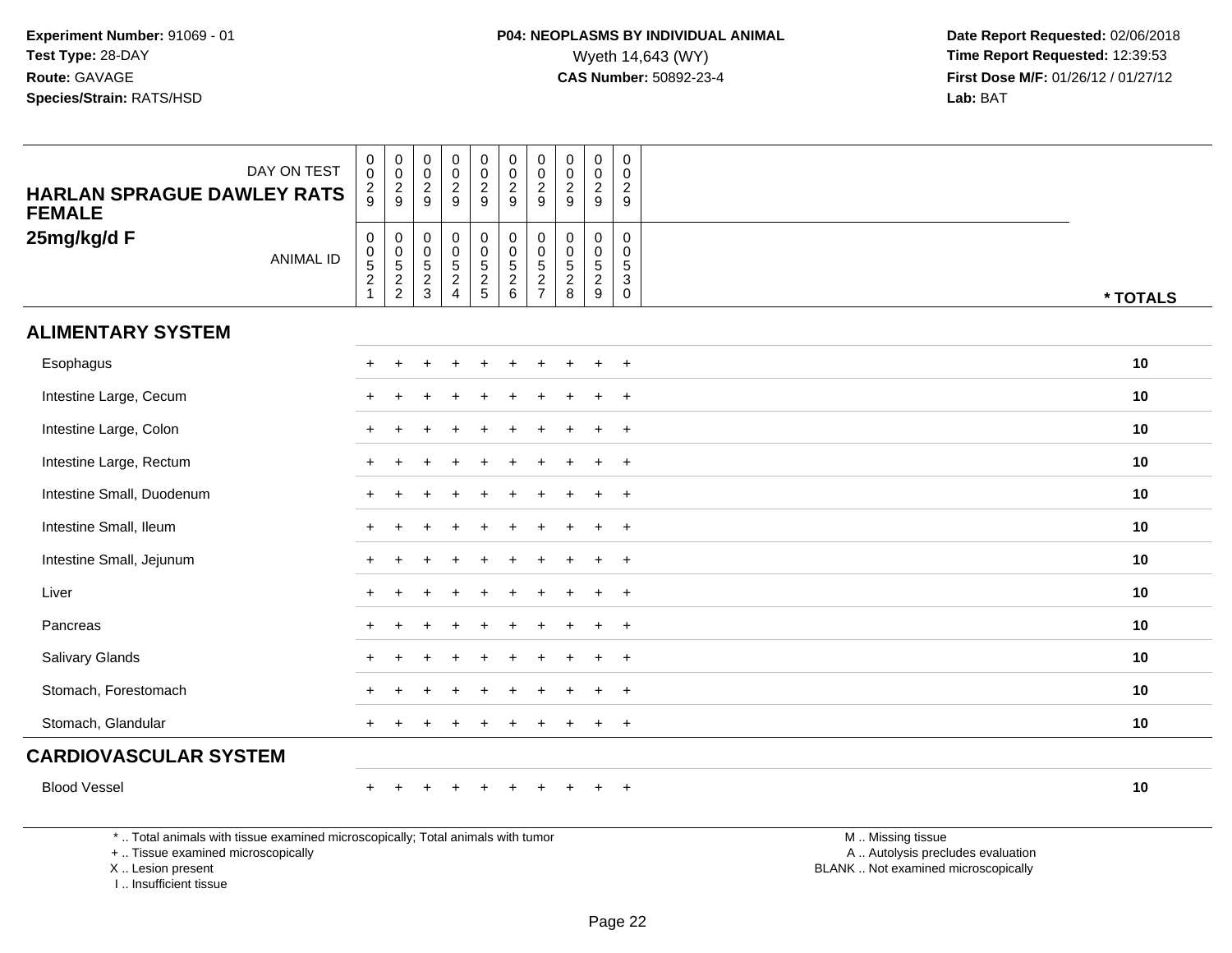| <b>HARLAN SPRAGUE DAWLEY RATS</b><br><b>FEMALE</b> | DAY ON TEST      | 0<br>$\mathsf 0$<br>$\frac{2}{9}$       | 00029                                 | 00029                                                          | $\begin{array}{c} 0 \\ 0 \\ 2 \\ 9 \end{array}$ | $_{0}^{0}$<br>$\frac{2}{9}$                                | $\begin{smallmatrix}0\0\0\end{smallmatrix}$<br>$\frac{2}{9}$      | 0<br>$\ddot{\mathbf{0}}$<br>$\frac{2}{9}$      | $\begin{array}{c} 0 \\ 0 \\ 2 \\ 9 \end{array}$              | $\begin{array}{c} 0 \\ 0 \\ 2 \\ 9 \end{array}$                                 | 0<br>$\mathbf 0$<br>$\overline{c}$<br>9                 |          |
|----------------------------------------------------|------------------|-----------------------------------------|---------------------------------------|----------------------------------------------------------------|-------------------------------------------------|------------------------------------------------------------|-------------------------------------------------------------------|------------------------------------------------|--------------------------------------------------------------|---------------------------------------------------------------------------------|---------------------------------------------------------|----------|
| 25mg/kg/d F                                        | <b>ANIMAL ID</b> | 0<br>0<br>$\,$ 5 $\,$<br>$\overline{c}$ | $\pmb{0}$<br>$0$<br>$5$<br>$2$<br>$2$ | $\begin{smallmatrix}0\0\0\5\end{smallmatrix}$<br>$\frac{2}{3}$ | 0<br>0<br>5<br>2<br>4                           | $\begin{matrix} 0 \\ 0 \\ 5 \end{matrix}$<br>$\frac{2}{5}$ | 0<br>$\begin{smallmatrix}0\0\5\end{smallmatrix}$<br>$\frac{2}{6}$ | 0<br>$\pmb{0}$<br>$\,$ 5 $\,$<br>$\frac{2}{7}$ | $\begin{matrix} 0 \\ 0 \\ 5 \end{matrix}$<br>$\sqrt{2}$<br>8 | $\begin{smallmatrix}0\0\0\5\end{smallmatrix}$<br>$\sqrt{2}$<br>$\boldsymbol{9}$ | 0<br>$\mathbf 0$<br>5<br>$\ensuremath{\mathsf{3}}$<br>0 | * TOTALS |
| Heart                                              |                  | $+$                                     | $+$                                   | $\ddot{}$                                                      | $+$                                             | $+$                                                        | $\ddot{}$                                                         | $+$                                            | $\ddot{}$                                                    | $+$                                                                             | $+$                                                     | 10       |
| <b>ENDOCRINE SYSTEM</b>                            |                  |                                         |                                       |                                                                |                                                 |                                                            |                                                                   |                                                |                                                              |                                                                                 |                                                         |          |
| <b>Adrenal Cortex</b>                              |                  |                                         |                                       |                                                                | $\ddot{}$                                       | $\pm$                                                      | $\pm$                                                             | $+$                                            | $\pm$                                                        | $+$                                                                             | $+$                                                     | 10       |
| Adrenal Medulla                                    |                  | $\ddot{}$                               |                                       |                                                                |                                                 |                                                            |                                                                   |                                                |                                                              | $\pm$                                                                           | $+$                                                     | 10       |
| Islets, Pancreatic                                 |                  | $\ddot{}$                               |                                       |                                                                |                                                 |                                                            |                                                                   | $+$                                            | $\div$                                                       | $\ddot{}$                                                                       | $+$                                                     | 10       |
| Parathyroid Gland                                  |                  | $+$                                     | $+$                                   | $+$                                                            | M                                               | $+$                                                        | $+$                                                               | $+$                                            | $+$                                                          | $+$                                                                             | $+$                                                     | 9        |
| <b>Pituitary Gland</b>                             |                  | $\pm$                                   |                                       |                                                                |                                                 |                                                            |                                                                   |                                                | $\pm$                                                        | $+$                                                                             | $+$                                                     | 10       |
| <b>Thyroid Gland</b>                               |                  | $+$                                     |                                       |                                                                | $\ddot{}$                                       |                                                            |                                                                   | $+$                                            | $\pm$                                                        | $+$                                                                             | $+$                                                     | 10       |
| <b>GENERAL BODY SYSTEM</b>                         |                  |                                         |                                       |                                                                |                                                 |                                                            |                                                                   |                                                |                                                              |                                                                                 |                                                         |          |
| <b>NONE</b>                                        |                  |                                         |                                       |                                                                |                                                 |                                                            |                                                                   |                                                |                                                              |                                                                                 |                                                         |          |
| <b>GENITAL SYSTEM</b>                              |                  |                                         |                                       |                                                                |                                                 |                                                            |                                                                   |                                                |                                                              |                                                                                 |                                                         |          |

| JLIVIIAL VIVILIVI     |                     |  |  |  |  |    |
|-----------------------|---------------------|--|--|--|--|----|
| <b>Clitoral Gland</b> | + + + + + + + + + + |  |  |  |  | 10 |
| Ovary                 | + + + + + + + + + + |  |  |  |  | 10 |
| Uterus                | + + + + + + + + + + |  |  |  |  | 10 |

#### **HEMATOPOIETIC SYSTEM**

\* .. Total animals with tissue examined microscopically; Total animals with tumor

+ .. Tissue examined microscopically

X .. Lesion present

I .. Insufficient tissue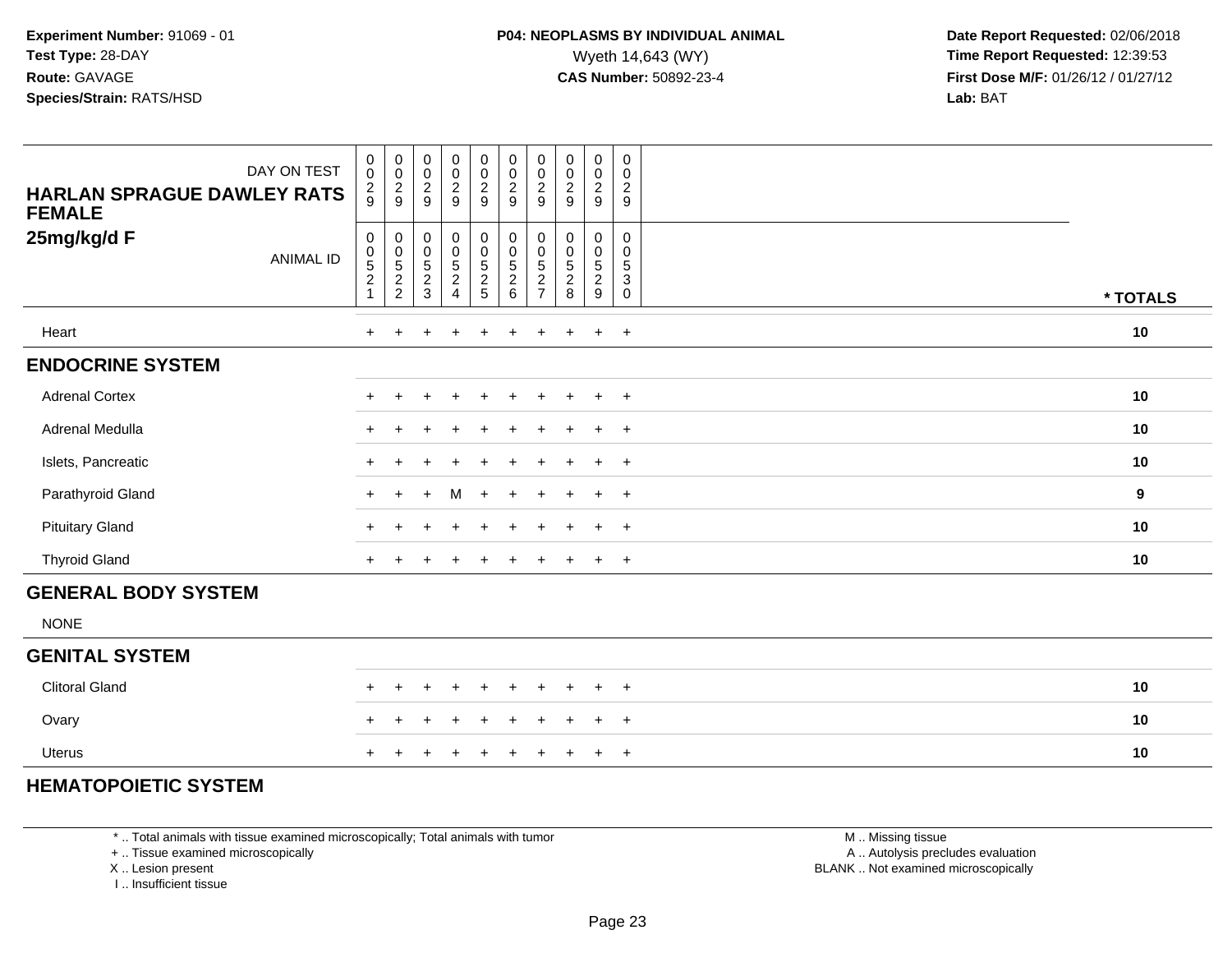| DAY ON TEST                                        | $\begin{smallmatrix}0\0\0\end{smallmatrix}$            | $\begin{array}{c} 0 \\ 0 \\ 2 \\ 9 \end{array}$              | $\pmb{0}$<br>$\pmb{0}$                                              | $\begin{array}{c} 0 \\ 0 \\ 2 \\ 9 \end{array}$ | $_0^0$                              |                                                                 | $\begin{smallmatrix} 0\\0 \end{smallmatrix}$                             | $_{\rm 0}^{\rm 0}$                                    | $\begin{array}{c} 0 \\ 0 \\ 2 \\ 9 \end{array}$                  | $\mathbf 0$<br>0                         |          |
|----------------------------------------------------|--------------------------------------------------------|--------------------------------------------------------------|---------------------------------------------------------------------|-------------------------------------------------|-------------------------------------|-----------------------------------------------------------------|--------------------------------------------------------------------------|-------------------------------------------------------|------------------------------------------------------------------|------------------------------------------|----------|
| <b>HARLAN SPRAGUE DAWLEY RATS</b><br><b>FEMALE</b> | $\frac{2}{9}$                                          |                                                              | $\frac{2}{9}$                                                       |                                                 | $\frac{2}{9}$                       |                                                                 | $\frac{2}{9}$                                                            | $\frac{2}{9}$                                         |                                                                  | $\sqrt{2}$<br>$\overline{9}$             |          |
| 25mg/kg/d F<br><b>ANIMAL ID</b>                    | $\begin{matrix}0\\0\\5\\2\end{matrix}$<br>$\mathbf{1}$ | $\pmb{0}$<br>$\begin{array}{c} 0 \\ 5 \\ 2 \\ 2 \end{array}$ | $\pmb{0}$<br>$\begin{array}{c} 0 \\ 5 \end{array}$<br>$\frac{2}{3}$ | 000524                                          | 0<br>$\frac{0}{5}$<br>$\frac{2}{5}$ | $\pmb{0}$<br>$\overline{0}$<br>5<br>$\boldsymbol{2}$<br>$\,6\,$ | $\pmb{0}$<br>$\pmb{0}$<br>$\sqrt{5}$<br>$\overline{c}$<br>$\overline{7}$ | 0<br>$\pmb{0}$<br>$\sqrt{5}$<br>$\boldsymbol{2}$<br>8 | $\pmb{0}$<br>$\frac{0}{5}$<br>$\overline{c}$<br>$\boldsymbol{9}$ | 0<br>0<br>$\sqrt{5}$<br>3<br>$\mathbf 0$ | * TOTALS |
| <b>Bone Marrow</b>                                 |                                                        |                                                              |                                                                     |                                                 |                                     |                                                                 |                                                                          |                                                       | $\mathbf +$                                                      | $\overline{ }$                           | 10       |
| Lymph Node, Mandibular                             | $\pm$                                                  | $\ddot{}$                                                    |                                                                     |                                                 |                                     |                                                                 |                                                                          |                                                       |                                                                  | $+$                                      | 10       |
| Lymph Node, Mesenteric                             |                                                        | ÷                                                            |                                                                     |                                                 |                                     |                                                                 |                                                                          |                                                       |                                                                  | $\overline{ }$                           | 10       |
| Spleen                                             |                                                        |                                                              |                                                                     |                                                 |                                     |                                                                 |                                                                          |                                                       | ÷                                                                | $\overline{ }$                           | 10       |
| Thymus                                             |                                                        |                                                              |                                                                     |                                                 | ÷                                   |                                                                 |                                                                          |                                                       | $\ddot{}$                                                        | $+$                                      | 10       |
| <b>INTEGUMENTARY SYSTEM</b>                        |                                                        |                                                              |                                                                     |                                                 |                                     |                                                                 |                                                                          |                                                       |                                                                  |                                          |          |
| <b>Mammary Gland</b>                               |                                                        |                                                              |                                                                     |                                                 |                                     |                                                                 |                                                                          |                                                       | $\div$                                                           | $\overline{ }$                           | 10       |
| Skin                                               | $+$                                                    | $\ddot{}$                                                    |                                                                     |                                                 |                                     |                                                                 |                                                                          |                                                       | $\ddot{}$                                                        | $+$                                      | 10       |
| <b>MUSCULOSKELETAL SYSTEM</b>                      |                                                        |                                                              |                                                                     |                                                 |                                     |                                                                 |                                                                          |                                                       |                                                                  |                                          |          |
| Bone                                               |                                                        |                                                              | $\pm$                                                               | $\div$                                          | $\ddot{}$                           | $\pm$                                                           | $\pm$                                                                    | $\pm$                                                 | $+$                                                              | $^{+}$                                   | 10       |
| <b>NERVOUS SYSTEM</b>                              |                                                        |                                                              |                                                                     |                                                 |                                     |                                                                 |                                                                          |                                                       |                                                                  |                                          |          |
| <b>Brain</b>                                       |                                                        |                                                              |                                                                     |                                                 | $\ddot{}$                           | $\ddot{}$                                                       |                                                                          |                                                       | $+$                                                              | $+$                                      | 10       |
| <b>RESPIRATORY SYSTEM</b>                          |                                                        |                                                              |                                                                     |                                                 |                                     |                                                                 |                                                                          |                                                       |                                                                  |                                          |          |
| Lung                                               |                                                        | $\pm$                                                        |                                                                     |                                                 | ÷                                   |                                                                 |                                                                          |                                                       |                                                                  | $^{+}$                                   | 10       |
| Nose                                               |                                                        |                                                              |                                                                     |                                                 |                                     |                                                                 |                                                                          |                                                       |                                                                  | $\div$                                   | 10       |

\* .. Total animals with tissue examined microscopically; Total animals with tumor

+ .. Tissue examined microscopically

X .. Lesion present

I .. Insufficient tissue